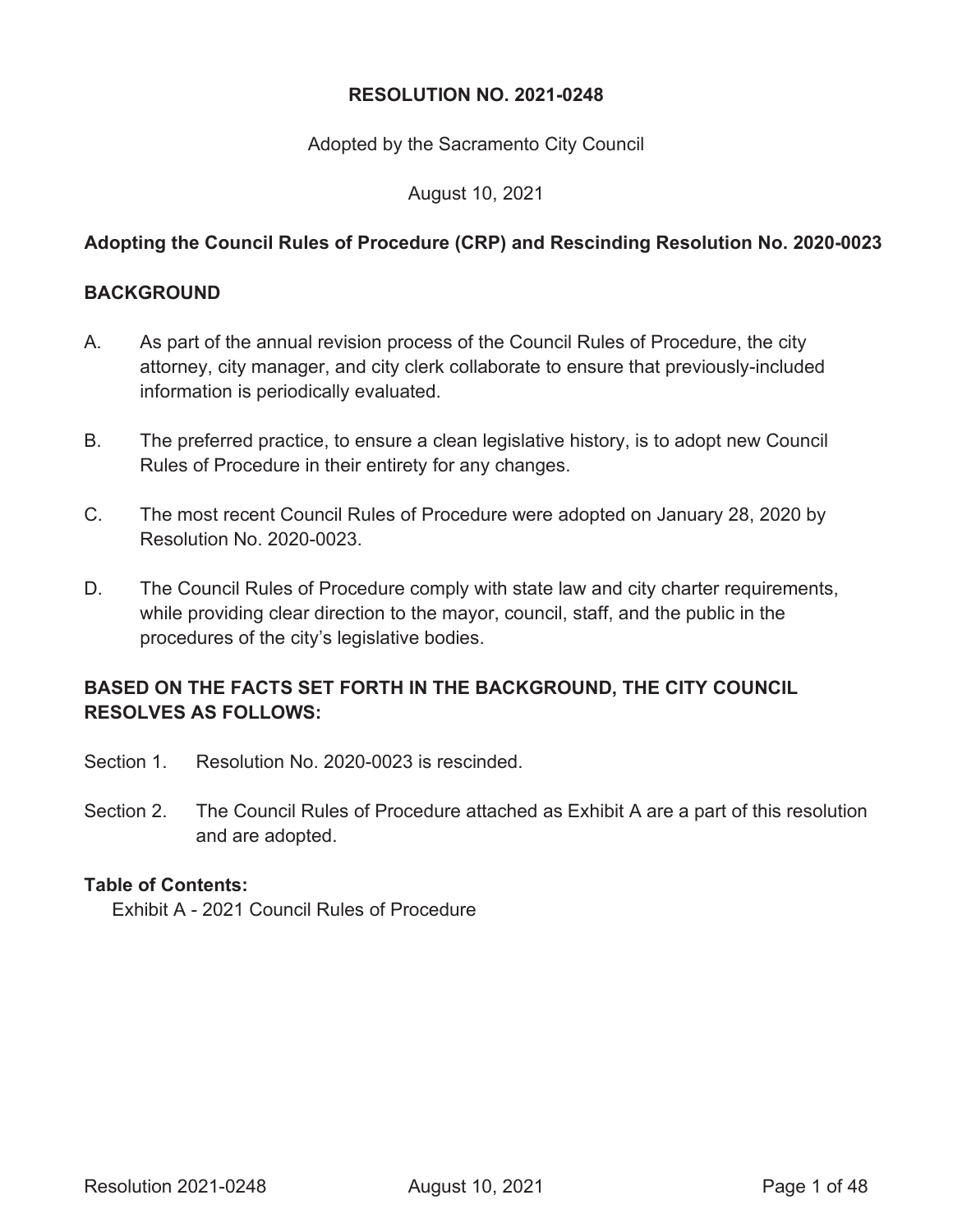Adopted by the City of Sacramento City Council on August 10, 2021, by the following vote:

Ayes: Members Guerra, Harris, Jennings, Loloee, Schenirer, Valenzuela, Vang, and Mayor Steinberg

Noes: None Abstain: None Absent: Member Ashby Attest: Mindy Cuppy Digitally signed by Mindy Cuppy (Digitally signed by Mindy Cuppy) Mindy Cuppy, City Clerk -07'00'

*The presence of an electronic signature certifies that the foregoing is a true and correct copy as approved by the Sacramento City Council.*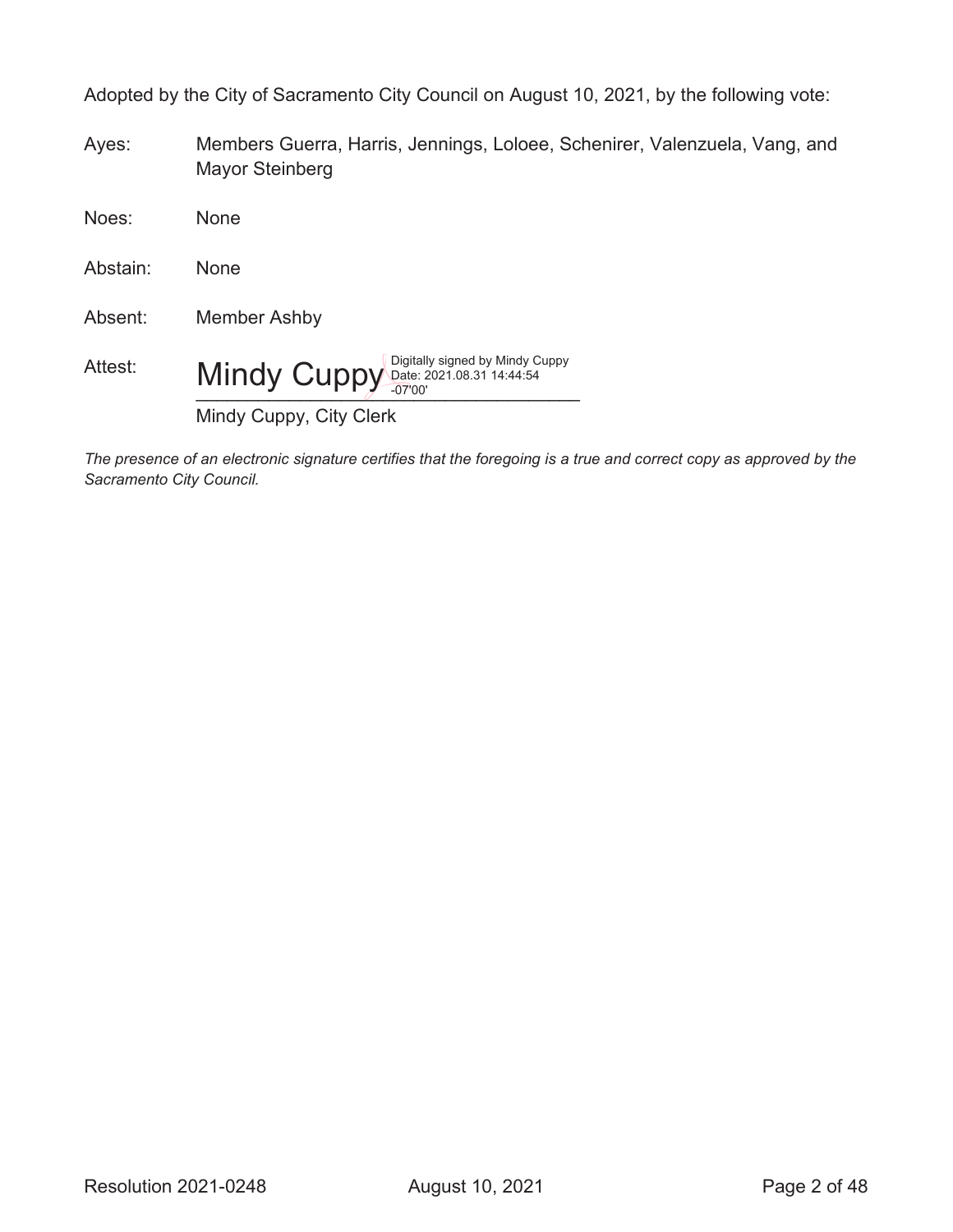

# Council Rules of Procedure

Adopted on August 10, 2021

**Resolution No. 2021-0248**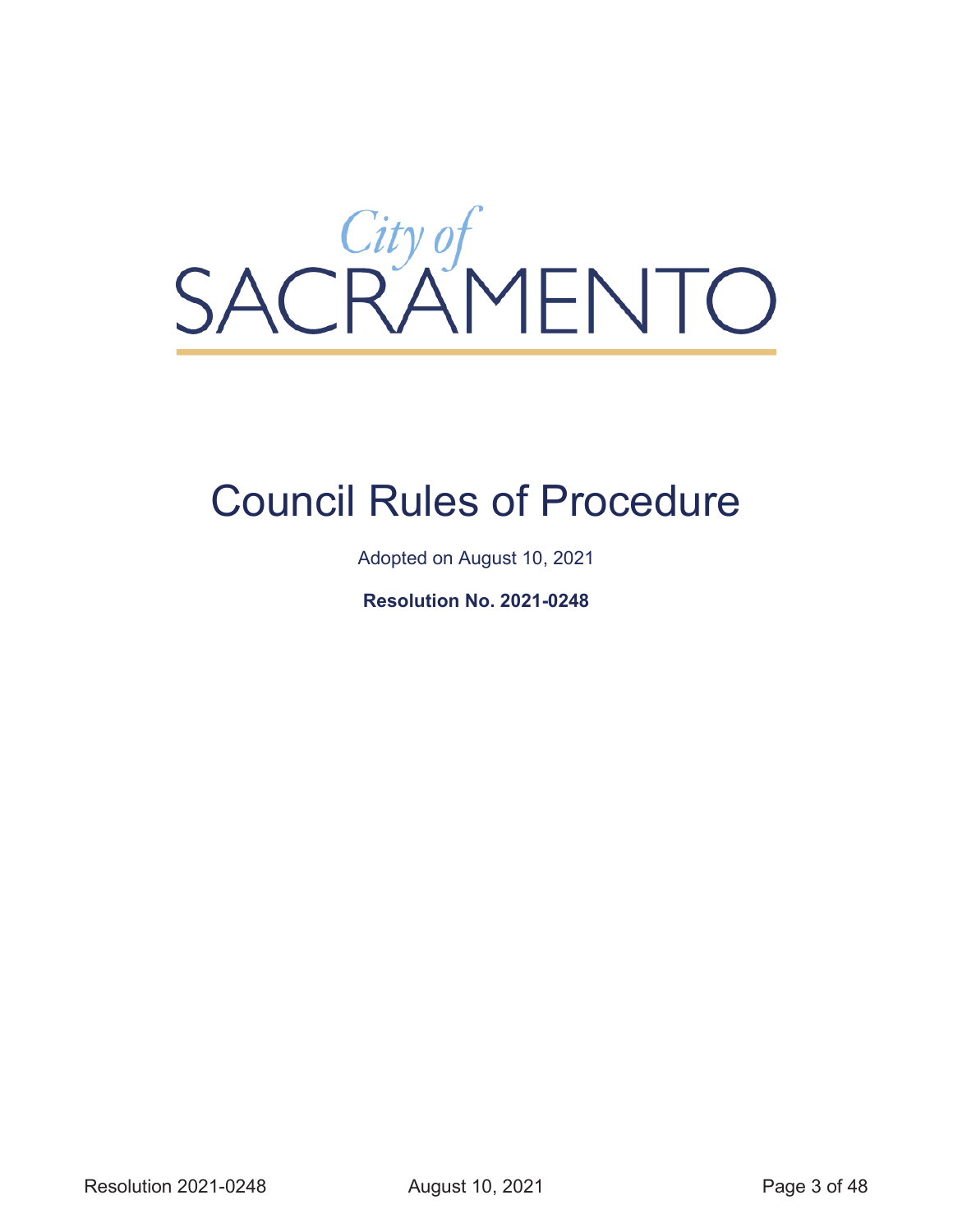Blank page is intentional.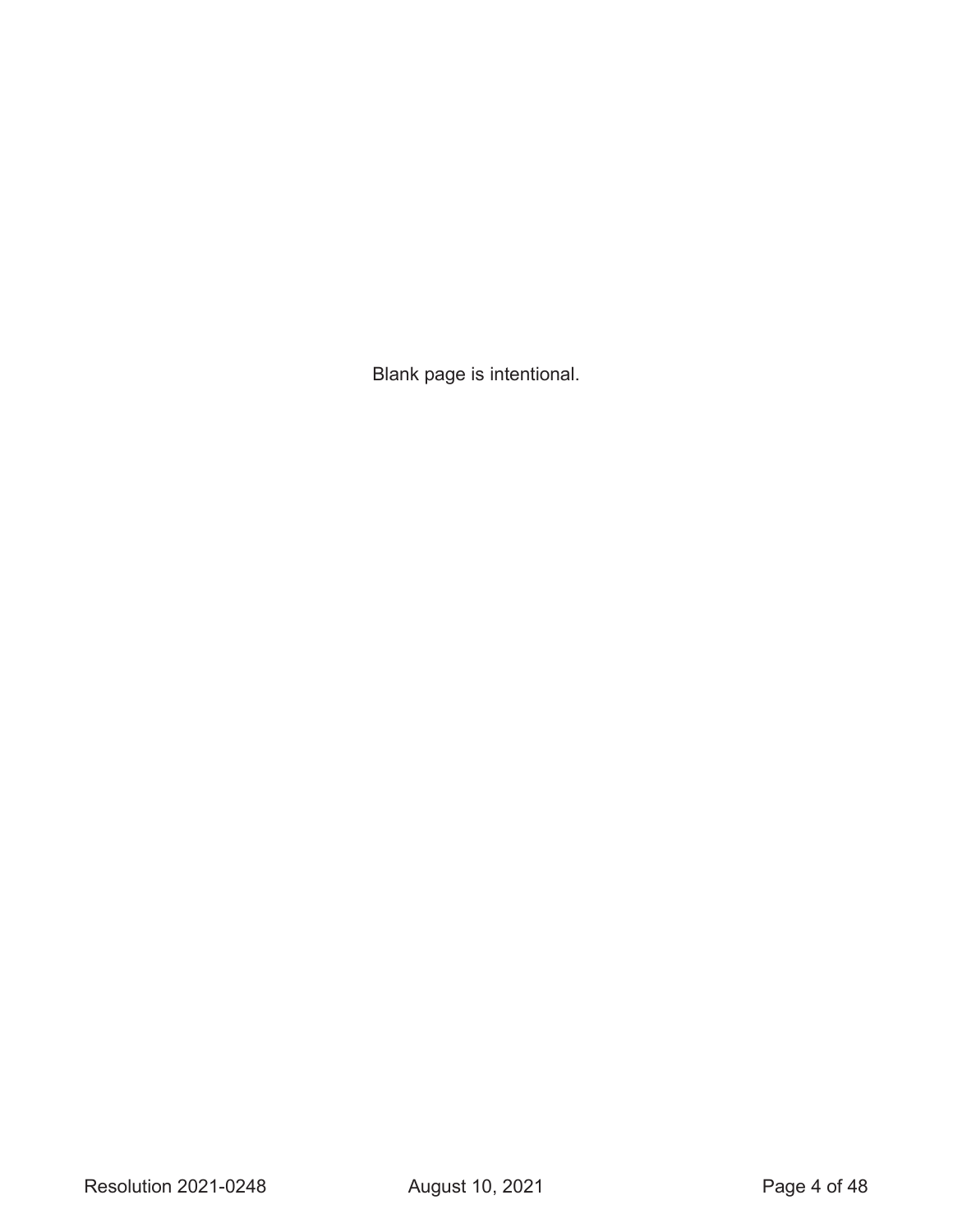# **TABLE OF CONTENTS**

| А.              | <b>General Authorities and Applicability</b>                 | 1                    |    |
|-----------------|--------------------------------------------------------------|----------------------|----|
| <b>B.</b><br>C. | <b>General Administration</b><br>Amendment                   | 1<br>1               |    |
| D.              | Suspension                                                   | 1                    |    |
| Е.              | Rosenberg's Rules of Order                                   | 1                    |    |
|                 |                                                              |                      | 2  |
| А.              | Duties of Members and Staff                                  | $\overline{2}$       |    |
| В.              | Duties of Mayor and Vice Mayor                               | $\overline{2}$       |    |
|                 |                                                              |                      | 3  |
| А.              | Norms and Expectations                                       | 3                    |    |
| <b>B.</b>       | <b>General Conduct</b><br>C. Conduct with Members            | 3<br>$\overline{4}$  |    |
| D.              | <b>Conduct with City Manager and Staff</b>                   | $\overline{4}$       |    |
| Е.              | <b>Conduct with the Public</b>                               | 5                    |    |
|                 | F. Conduct with Other Agencies                               | 5                    |    |
| G.              | <b>Conduct with Boards and Commissions</b>                   | 5                    |    |
| Н.<br>L.        | Conduct with the Media<br><b>Ethical Conduct</b>             | $6\phantom{1}6$<br>6 |    |
|                 |                                                              |                      |    |
|                 | A. General Conduct                                           | $\overline{7}$       |    |
|                 |                                                              |                      | 8  |
|                 | A. General Conduct                                           | 8                    |    |
| В.              | Addressing the City Council                                  | 9                    |    |
|                 | C. Electronic Devices                                        | 11                   |    |
| D.              | <b>Location of Speaker</b>                                   | 11                   |    |
|                 | CHAPTER 6 - MEETING TYPES AND SCHEDULES                      |                      | 12 |
| А.              | <b>Regular Meetings</b>                                      | 12                   |    |
| В.              | <b>Adjourned Meetings</b><br>C. Special Meetings             | 12<br>12             |    |
|                 | D. Emergency Meetings                                        | 12                   |    |
| Е.              | <b>Closed Sessions</b>                                       | 13                   |    |
|                 | F. Public Hearings                                           | 13                   |    |
| G.<br>Н.        | <b>Teleconferenced Meetings</b><br><b>Televised Meetings</b> | 15<br>15             |    |
|                 |                                                              |                      | 16 |
| А.              | Requirements for Agenda Item Submission                      | 16                   |    |
| В.              | <b>Declaration of Policy</b>                                 | 16                   |    |
| $C_{-}$         | Procedures for Submission of Reports                         | 17                   |    |
| D.              | Written Communications from the City and the Public          | 17                   |    |
| Е.              | Preparation of the Agenda Packet                             | 19                   |    |
| F.<br>G.        | Distribution of the Packet<br>Posting of Agenda              | 19<br>19             |    |
| Н.              | <b>Failure to Meet Agenda Deadlines</b>                      | 20                   |    |
| L.              | Exceptions to the Agenda Requirement                         | 20                   |    |
| J.              | Types of Agenda Items                                        | 20                   |    |
| Κ.              | <b>Ordinances and Non-Binding Resolutions</b>                | 21                   |    |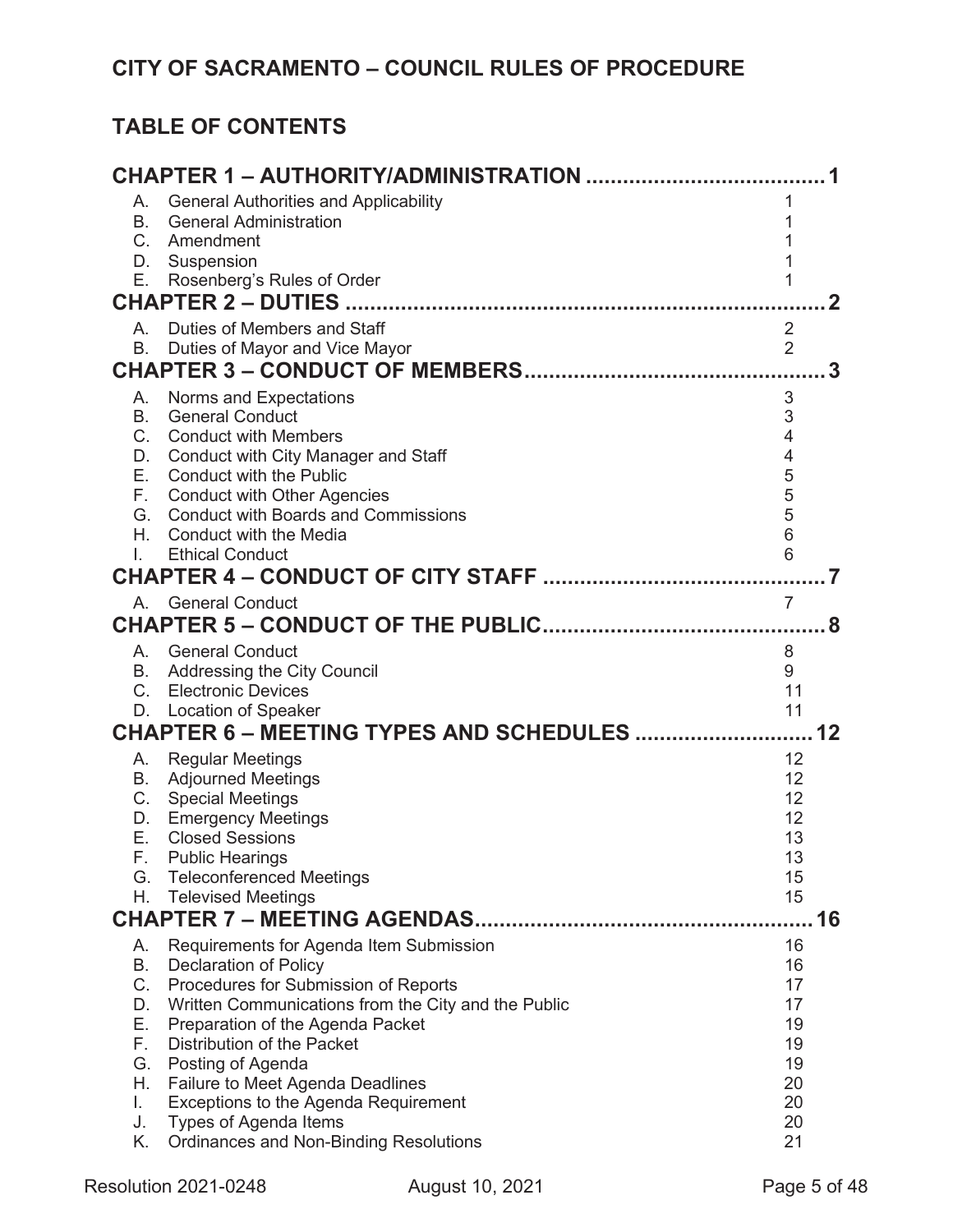| 23                                                                             |          |    |  |  |
|--------------------------------------------------------------------------------|----------|----|--|--|
| Call to Order - Presiding Officer<br>А.                                        | 23       |    |  |  |
| B.<br><b>Roll Call/Attendance</b>                                              | 23       |    |  |  |
| $C_{1}$<br><b>Order of Discussion</b><br>Oral Communications from the Audience | 23       |    |  |  |
| D.<br>E.<br><b>Quorum Call</b>                                                 | 25<br>25 |    |  |  |
| F.<br><b>Obtaining the Floor</b>                                               | 25       |    |  |  |
| G.<br><b>Motions</b>                                                           | 25       |    |  |  |
| Η.<br>Voting                                                                   | 26       |    |  |  |
|                                                                                |          | 27 |  |  |
| General<br>Α.                                                                  | 27       |    |  |  |
|                                                                                |          |    |  |  |
| Procedures<br>Α.                                                               | 28       |    |  |  |
|                                                                                |          | 29 |  |  |
| A. Council Chamber Capacity                                                    | 29       |    |  |  |
| <b>CHAPTER 12 - CITY COUNCIL COMMITTEES/REGIONAL</b>                           |          |    |  |  |
|                                                                                |          |    |  |  |
| A. General                                                                     | 30       |    |  |  |
| <b>Standing Committees</b><br>B.                                               | 30       |    |  |  |
| $C_{-}$<br><b>Ad Hoc Committees</b>                                            | 31       |    |  |  |
| <b>Regional Organizations</b><br>D.                                            | 32       |    |  |  |
| CHAPTER 13 - LAW AND LEGISLATION COMMITTEE 33                                  |          |    |  |  |
| <b>Authority</b> ; Purposes<br>А.<br><b>B.</b> Procedures                      | 33<br>33 |    |  |  |
| <b>CHAPTER 14 - PERSONNEL AND PUBLIC EMPLOYEES COMMITTEE</b>                   |          |    |  |  |
|                                                                                |          | 35 |  |  |
|                                                                                | 35       |    |  |  |
| A. Purposes<br>Procedures<br>B.                                                | 35       |    |  |  |
| C.<br>Exceptions                                                               | 35       |    |  |  |
| CHAPTER 15 - BUDGET AND AUDIT COMMITTEE                                        |          | 36 |  |  |
| <b>Purposes</b><br>A.                                                          | 36       |    |  |  |
| <b>B.</b> Procedures                                                           | 36       |    |  |  |
|                                                                                |          | 38 |  |  |
| A. Purpose                                                                     | 38       |    |  |  |
| <b>B.</b> Procedures                                                           | 38       |    |  |  |
| <b>CHAPTER 17 - BOARDS AND COMMISSIONS</b><br>39                               |          |    |  |  |
| A. Vacancies and Appointments                                                  | 39       |    |  |  |
|                                                                                |          |    |  |  |
|                                                                                |          |    |  |  |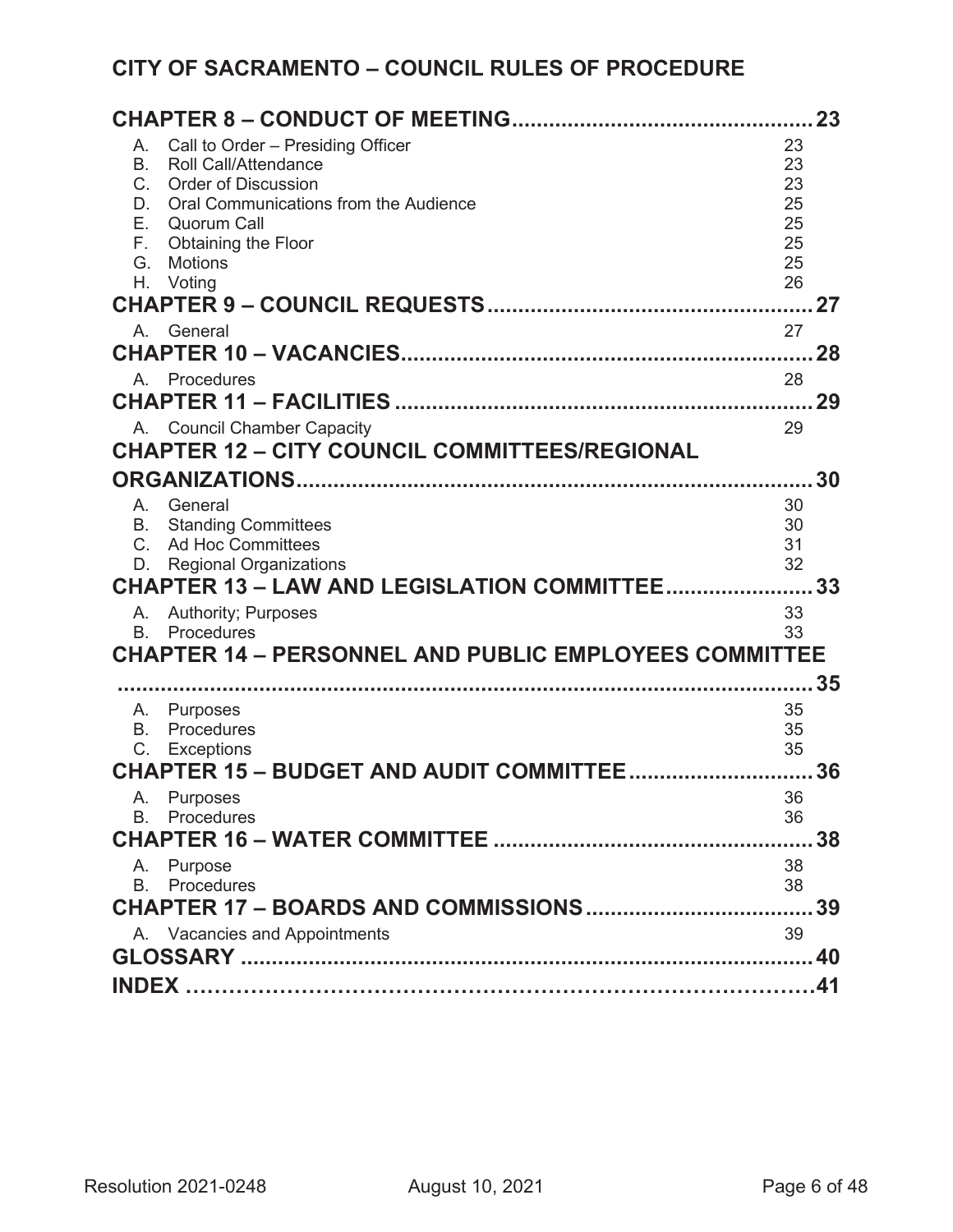### **CHAPTER 1 – AUTHORITY/ADMINISTRATION**

#### **A. General Authorities and Applicability**

1. The Charter of the City of Sacramento provides that the city council shall determine its own rules and order of business. (Sacramento City Charter, § 30.) These Council Rules of Procedure ("Rules") apply when not in conflict with the Charter of the City of Sacramento, Sacramento City Code, or the Constitution or laws of the State of California, including the Ralph M. Brown Act (Government Code, § 54950 et seq.).

Until such time as they are amended or new rules are adopted by resolution, these Rules govern the order and conduct of business of the council and other legislative bodies that meet concurrently with the council, as well as various council committees and council-established boards and commissions (collectively, "legislative bodies"). Those council-established boards, commissions, and committees that are required to adopt rules of procedure shall adopt rules that are consistent with these Rules to the extent possible.

2. In the absence of council-adopted administrative policies, council staff shall abide by the administrative policies approved by all charter officers.

#### **B. General Administration**

- 1. The council shall review and revise these Rules at least annually, or as needed.
- 2. During council discussions, deliberations, and proceedings, the presiding officer has the primary responsibility to ensure that the council, staff, and members of the public adhere to these Rules.
- 3. Any member who thinks the Rules are being violated may make a "point of order" to call for the presiding officer to enforce the Rules.

#### **C. Amendment**

Any rule may be adopted, altered, amended, or repealed by resolution at any time by a majority vote of the council, provided that at least a 120-hour notice of such proposed rule change is given to the council members.

#### **D. Suspension**

Any rule may be temporarily suspended by a two-thirds vote of all council members present, being not less than five votes.

#### **E. Rosenberg's Rules of Order**

To the extent these Rules do not address an issue of parliamentary procedure for legislative body meetings, *Rosenberg's Rules of Order: Simple Parliamentary Procedures for the 21st* Century shall apply.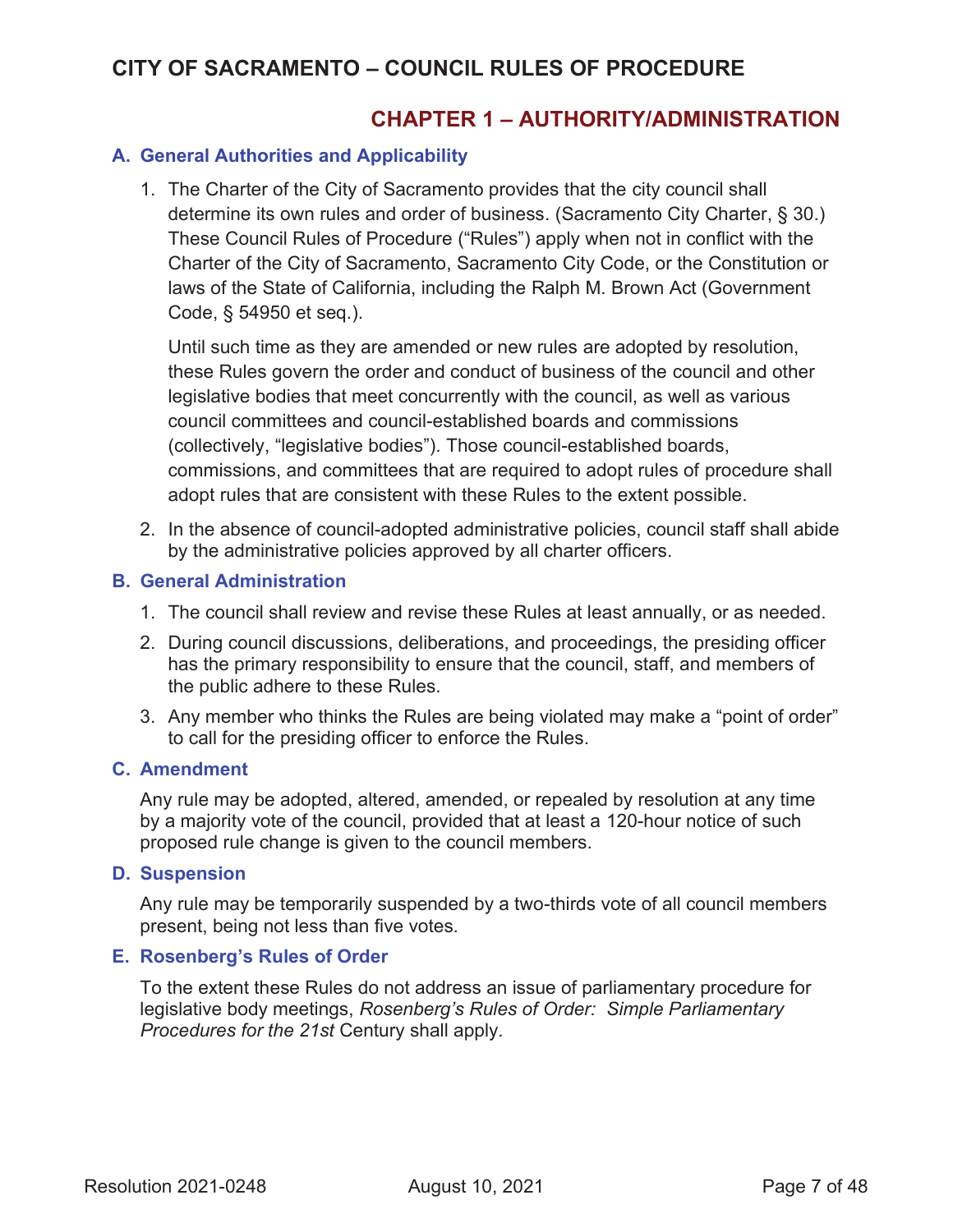# **CITY OF SACRAMENTO – COUNCIL RULES OF PROCEDURE CHAPTER 2 – DUTIES**

#### **A. Duties of Members and Staff**

- 1. Council members ("members") and city staff shall conduct the business of the City of Sacramento:
	- a. recognizing that stewardship of the public interest is of primary concern;
	- b. working for the common good of the people of Sacramento; and
	- c. assuring fair and equal treatment of all persons, claims, and transactions coming before the council, council committees, and council-established boards, commissions, and committees.

#### **B. Duties of Mayor and Vice Mayor**

- 1. The mayor is:
	- a. the presiding officer of the city and of all meetings of the council;
	- b. the official head of the city for performance of duties lawfully delegated to the mayor by the charter;
	- c. referred to as "chair" or "chairperson" when acting as presiding officer of legislative body meetings other than the council;
	- d. considered a member of the council;
	- e. entitled to make and second motions on matters before the council and vote on actions, but possesses no veto power over actions of the council;
	- f. the primary, but not the only, person responsible for interpreting the policies, programs, and needs of city government to the people; and for informing the people of any major change in policies or programs; and
	- g. empowered, but not exclusively empowered, to make recommendations to the council on all policies and programs that require council decisions; and to perform such other duties as prescribed by the charter.
- 2. The vice mayor and mayor pro tem shall be elected annually from among the members of the council, other than the mayor, by a majority vote at the council's first meeting in January.
	- a. In the absence of the mayor from the city or a council meeting, the vice mayor shall possess all powers of the office of the mayor, and be subject to all prescribed duties for that office.
	- b. In the absence of the mayor and vice mayor from the city or a council meeting, the mayor pro tem shall possess all powers of the office of the mayor, and be subject to all prescribed duties for that office.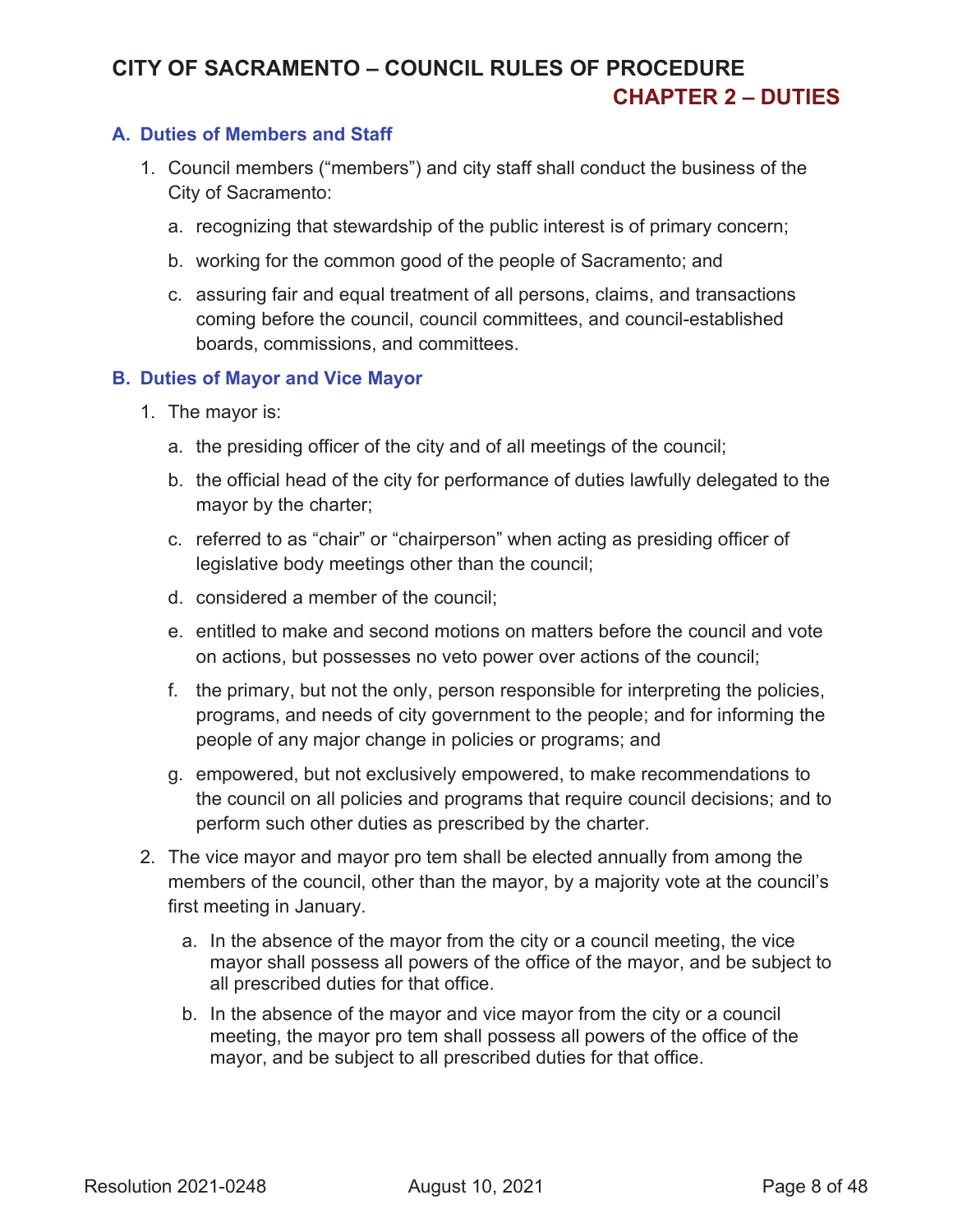### **CHAPTER 3 – CONDUCT OF MEMBERS**

#### **A. Norms and Expectations**

- 1. Members shall:
	- a. put constituents first at all times;
	- b. treat each other, staff, and members of the public with dignity, courtesy, and respect;
	- c. value all opinions, be tolerant of new and different ideas, and encourage creativity and innovation;
	- d. follow through on commitments and be accountable to each other;
	- e. clarify when items are discussed in confidence and maintain appropriate confidentiality;
	- f. be attentive to others, limiting interruptions and distractions;
	- g. encourage dissent in debate while being mindful not to prolong discourse or block consensus;
	- h. be candid with each other about ideas and feelings, and resolve conflicts directly;
	- i. keep comments clear, concise, and on-topic to maximize opportunities for all to express themselves;
	- j. continuously strive to improve how members work as a team;
	- k. place clear and realistic demands on staff resources and time when requesting action;
	- l. start and end meetings on time, work from an agenda, and be present, attentive, and prepared;
	- m. present problems in a way that promotes discussion and resolution; and
	- n. continually work to build trust in each other.

#### **B. General Conduct**

- 1. Members shall:
	- a. treat each other and everyone with courtesy and refrain from inappropriate behavior and derogatory comments;
	- b. be fair, impartial, and unbiased when voting on quasi-judicial actions;
	- c. use the speaker sequencing system to inform the presiding officer of their wish to speak and wait to be acknowledged by the presiding officer before speaking;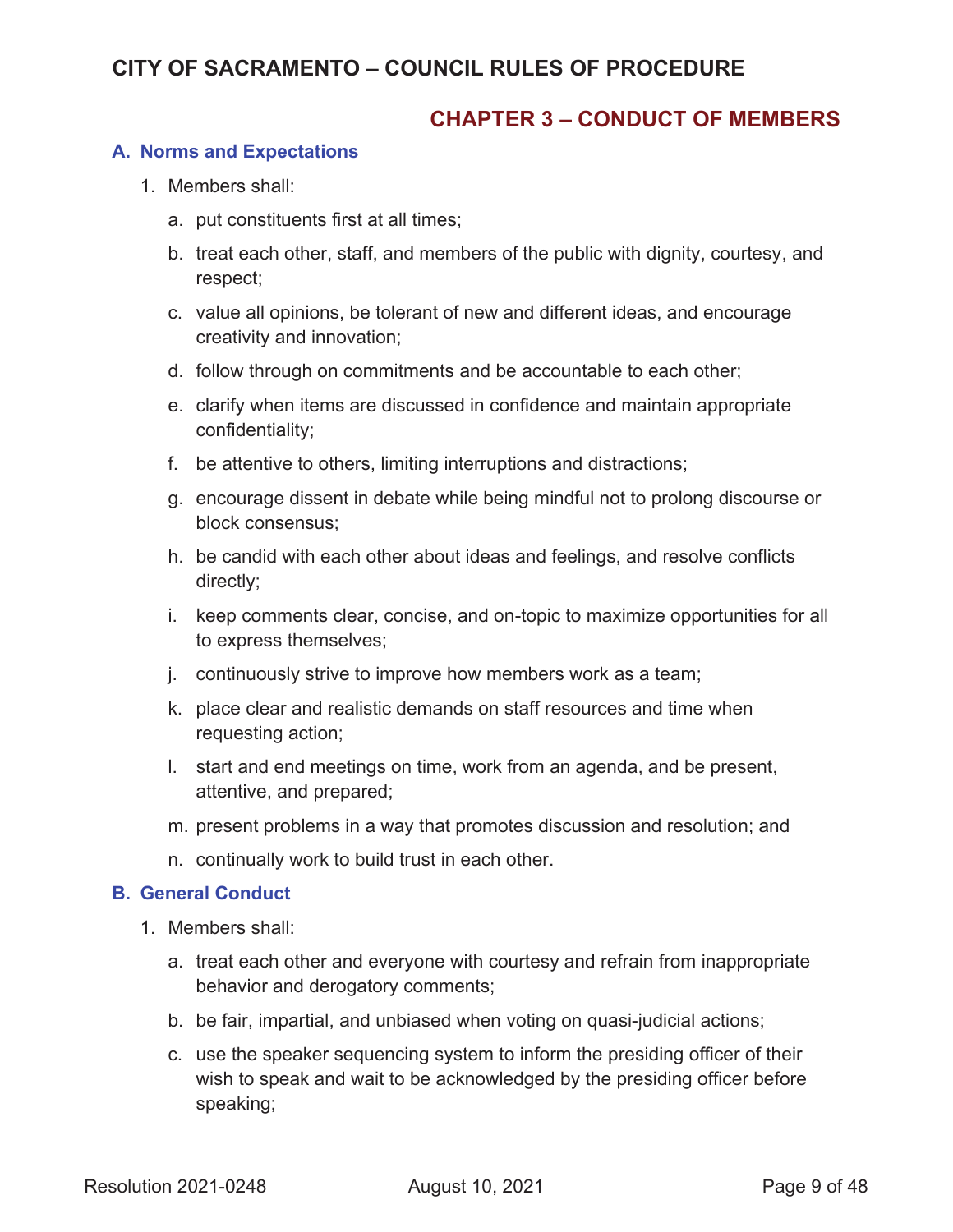- d. move to require the presiding officer to enforce these Rules, and the presiding officer shall do so upon an affirmative vote of a majority of the members present;
- e. preserve order and decorum during the meeting;
- f. not delay or interrupt the proceedings or the peace of the council, nor disturb any member while speaking, by conversation or otherwise, nor disobey the orders of the council, or the presiding officer, except as otherwise herein provided;
- g. abide by the Confidential Information Policy (Resolution No. 2010-0108) prohibiting disclosure of confidential communications and authorizing public censure for failure to comply with the policy;
- h. support the laws established by the council; and
- i. abide by these Rules in conducting the business of the City of Sacramento.

#### **C. Conduct with Members**

- 1. Members shall:
	- a. value each other's time;
	- b. attempt to build consensus on an item through an opportunity for dialogue; but when this is not possible, the majority vote shall prevail and the majority shall show respect for the opinion of the minority;
	- c. have the right to dissent from, protest, or comment upon any action of the council;
	- d. respect each other's opportunity to speak and, if necessary, agree to disagree;
	- e. avoid offensive negative comments and practice civility and decorum during discussions and debate; and
	- f. assist the presiding officer's exercise of the affirmative duty to maintain order.

#### **D. Conduct with City Manager and Staff**

- 1. Members shall:
	- a. speak to the city manager directly on issues and concerns;
	- b. direct the city manager to implement council's policy decisions through the administrative functions of the city;
	- c. treat staff professionally and refrain from publicly criticizing individual employees;
	- d. avoid involvement in personnel issues except during council closed sessions regarding council-appointed staff, including but not limited to the city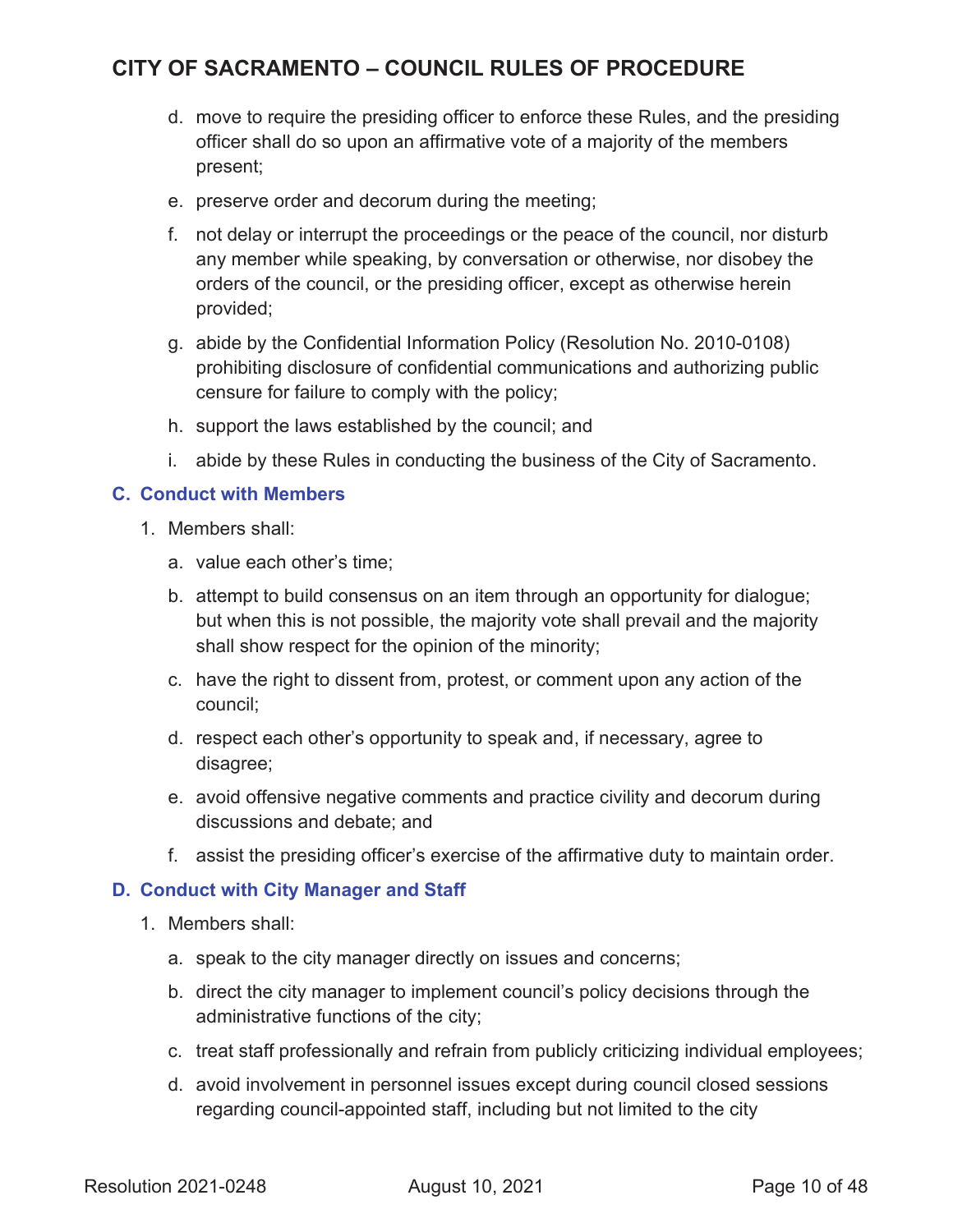manager, city attorney, city treasurer, city clerk, city auditor, or director of public safety accountability;

- e. discuss directly with the city manager, city attorney, city clerk, city treasurer, city auditor, or director of public safety accountability as appropriate, any displeasure with a department or staff; and
- f. request answers to questions on council agenda items from the city manager, city attorney, city clerk, city treasurer, city auditor, department directors, or division managers prior to the meeting whenever possible.

#### **E. Conduct with the Public**

- 1. Members shall:
	- a. make the public feel welcome;
	- b. be impartial, respectful, and without prejudice toward the public;
	- c. listen courteously and attentively to public comment;
	- d. not argue back and forth with members of the public; and
	- e. make no promises to the public on behalf of the council.

#### **F. Conduct with Other Agencies**

- 1. Members shall:
	- a. project a positive image of the city when dealing with other agencies;
	- b. show tolerance and respect for other agencies' opinions and issues and, if necessary, agree to disagree;
	- c. represent official policies or positions of the council when designated as delegates of a legislative body;
	- d. explicitly state when their opinions and positions do not represent the council when representing their individual opinions and positions, and not allow the inference that they do (see also Rule 13.A.1.c); and
	- e. have the ability to lobby or discuss issues that have been adopted by legislative bodies or are standing policies of the legislative bodies with other legislators, government officials, applicants, or other interested persons.

#### **G. Conduct with Boards and Commissions**

- 1. Members shall:
	- a. treat all members of boards, commissions, and committees with appreciation and respect; and
	- b. refrain from participation at board, commission, and committee meetings with the purpose of influencing the outcome of those meetings.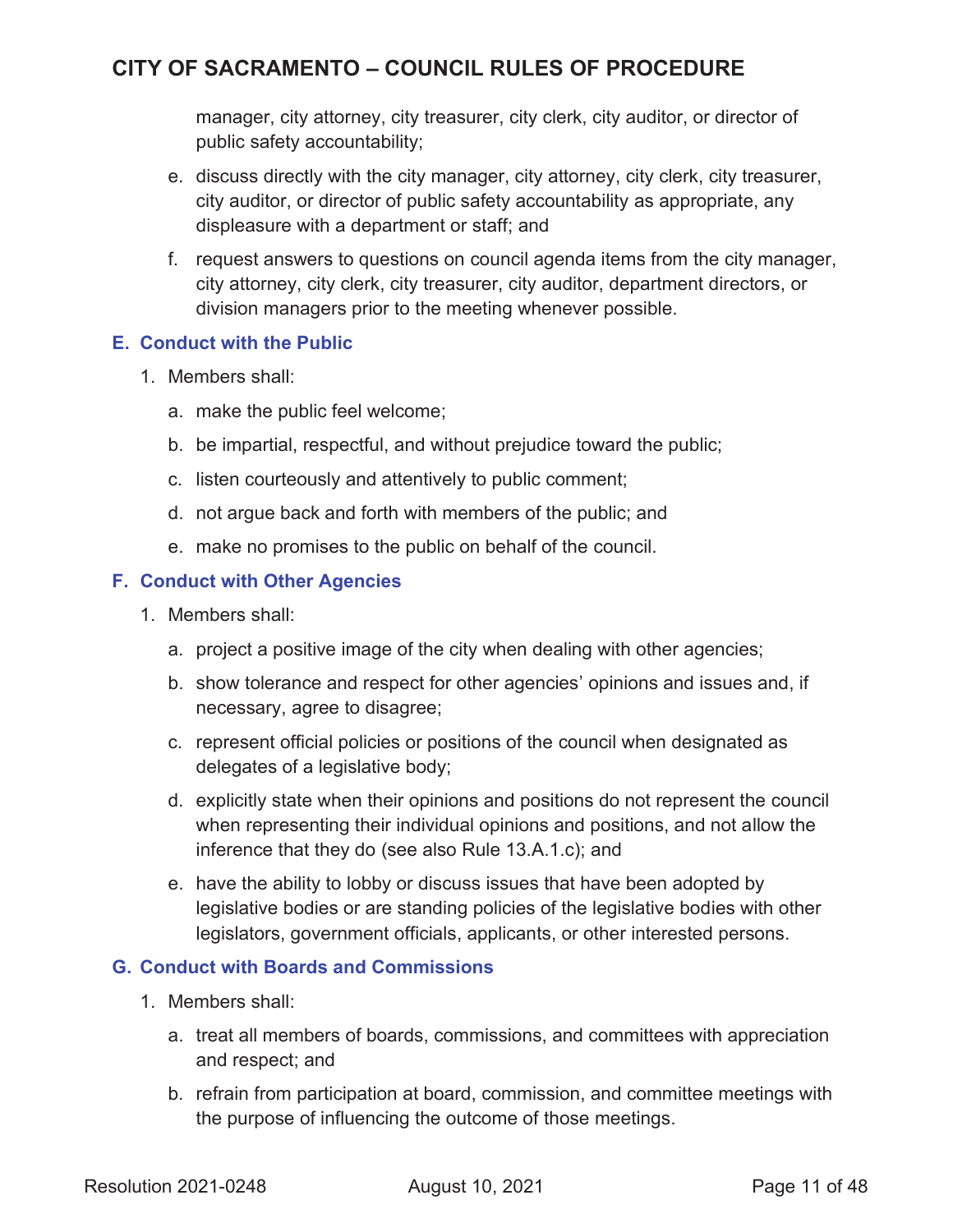2. Rule 3.G.1.b does not apply to the Compensation Commission, Sacramento Ethics Commission, or Independent Redistricting Commission.

#### **H. Conduct with the Media**

- 1. Members shall not discuss or go "off the record" with the media to discuss confidential or privileged information pertaining to closed sessions, or attorneyclient privileged or attorney work product communications, including personnel, litigation, or real property negotiations.
- 2. Providing non-confidential, non-privileged background information is acceptable.

#### **I. Ethical Conduct**

- 1. Members shall conduct themselves in accordance with the Sacramento City Code of Ethics (Sacramento City Code chapter 4.02) including but not limited to:
	- a. Members shall comply with the citywide nepotism policy adopted or approved by city council resolution.
	- b. Members shall comply with the citywide whistleblower protection policy adopted or approved by city council resolution.
	- c. Members shall receive ethics training material, as required by Assembly Bill 1234 within 30 days of taking office and at least every two years.
	- d. Members shall receive sexual harassment training material, as required by Assembly Bills 1825 and 1661 within 30 days of taking office and at least every two years.
	- e. Members shall follow the Policitcal Reform Act and Fair Political Practices Commission regulations.
	- f. Members shall conduct themselves in accordinace with such policies and training.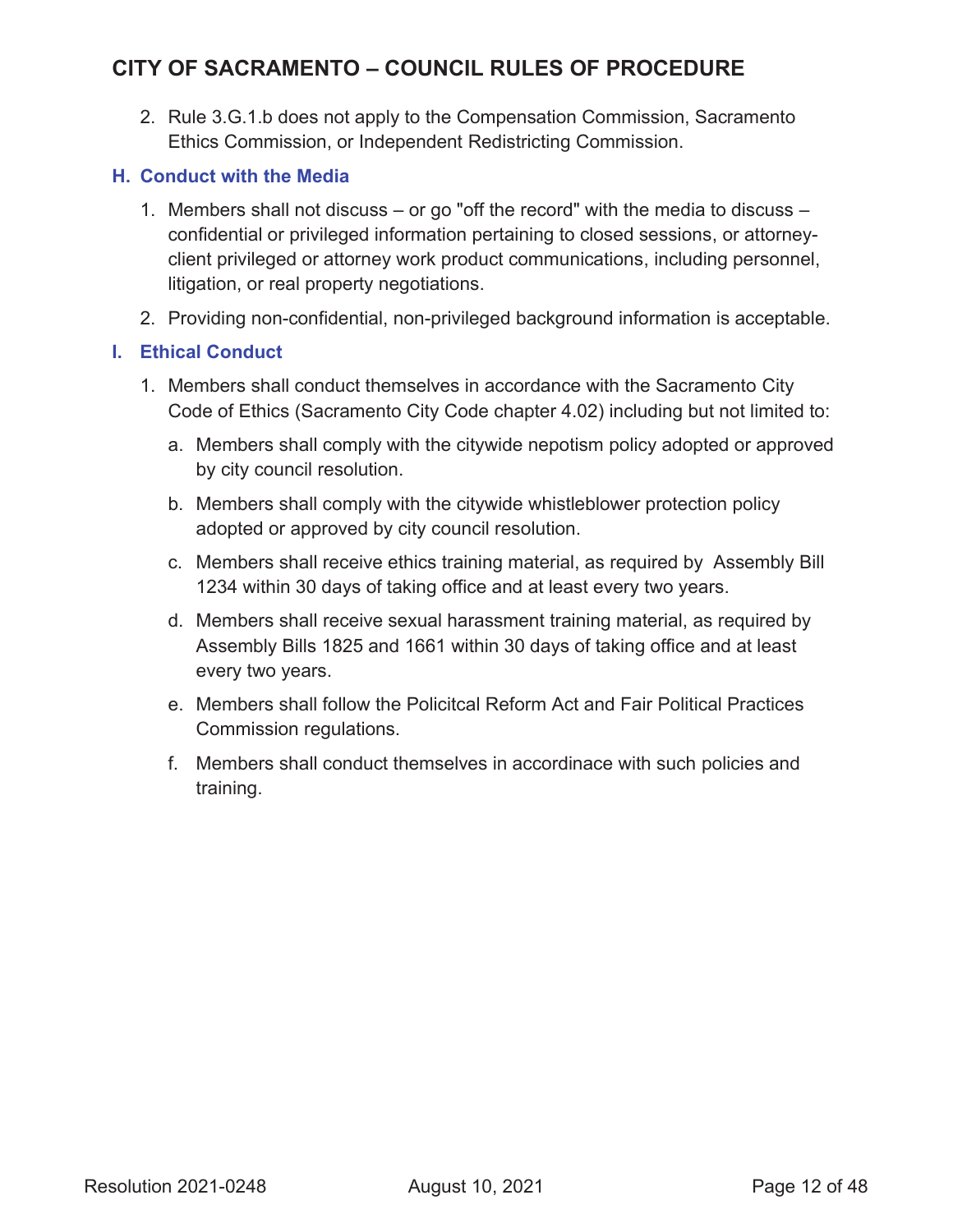### **CHAPTER 4 – CONDUCT OF CITY STAFF**

#### **A. General Conduct**

- 1. Staff shall:
	- a. prepare well-written staff reports and provide accompanying documents on all agenda items in accordance with the agenda format and preparation schedule;
	- b. be available for questions from members in accordance with the Brown Act prior to and during meetings;
	- c. respond to questions from the public during meetings only when requested to do so by members or the city manager;
	- d. refrain from arguing with the public or members; and
	- e. switch electronic equipment such as cellular telephones to silent or off mode during council meetings.
- 2. Staff shall remain objective on issues and not be advocates for issues unless so directed by the legislative body.
- 3. To the extent permitted by the Brown Act, the city manager and staff shall, as soon as possible, inform the mayor and members representing the districts affected of controversial, significant-impact issues that are coming before the legislative body.
- 4. The city manager shall advise management staff of potentially political or controversial issues coming before the legislative body and direct staff to be present and appropriately prepared.
- 5. The city manager shall make available an informational briefing for members' staff for items affecting the city and items on, or potentially on, the council agenda. Briefings shall include necessary department staff and shall take place as soon as possible.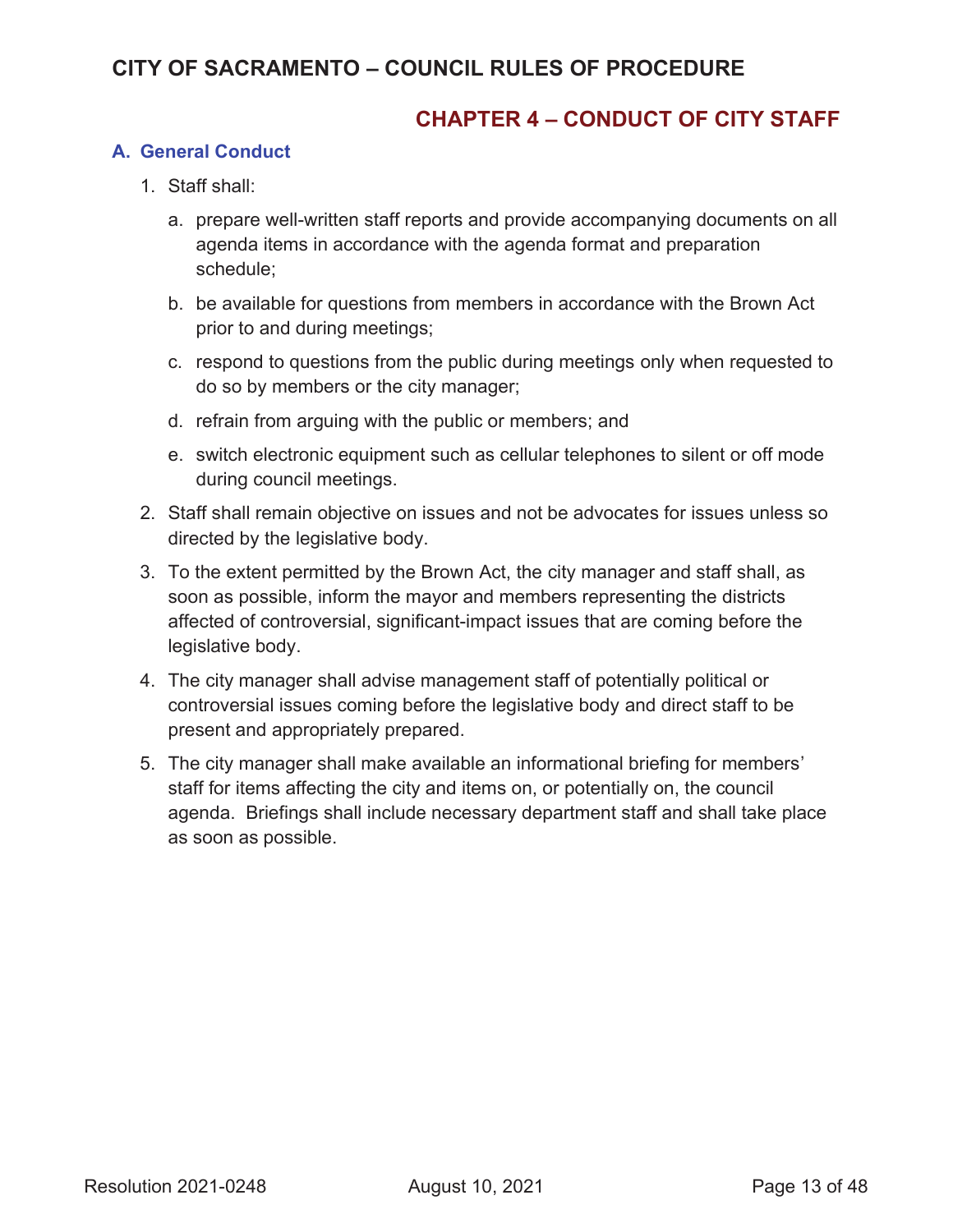### **CHAPTER 5 – CONDUCT OF THE PUBLIC**

#### **A. General Conduct**

- 1. Decorum.
	- a. Members of the public attending council meetings shall observe the same rules and decorum applicable to the members and staff as noted in chapters 3 and 4 of these Rules.
	- b. No person shall engage in conduct that is intended to or is likely to provoke violent or riotous behavior, nor shall any person engage in conduct that disturbs the orderly conduct of the council meeting. Examples of disorderly conduct include:
		- (i) feet-stamping
		- (ii) whistling or other abrupt noises
		- (iii) yelling or shouting or interrupting a speaker who is addressing the council
		- (iv) organized silent demonstrations and other demonstrations intended to disturb the progress of the meeting
		- (v) physically-threatening conduct
		- (vi) verbal threats
		- (vii) banging, slamming or throwing objects
		- (viii) interfering with other attendees' ability to participate or address the council
		- (ix) entering areas of the chamber not intended for the public
		- (x) incitement to commit unlawful or disturbing acts or disrupt proceedings
		- (xi) refusing to abide speaker time limits and leave the podium when directed
		- (xii) placing physical objects in a manner that creates a disturbance or disrupts proceedings
		- (xiii) interjection when not at the podium
		- (xiv) refusing to heed the presiding officer's call for order
		- (xv) approaching the podium or dais without permission of the presiding officer
	- c. Enforcement. In addition to the presiding officer, the decorum officer and the sergeant-at-arms shall have primary responsibility for enforcing council meeting decorum. Additionally, any member may at any time call for a point of order, to request the timely enforcement of these rules of decorum.
		- (i) The presiding officer shall request that a person who is breaching the rules of decorum cease the conduct. If the person does not cease the conduct immediately, the presiding officer may order the person to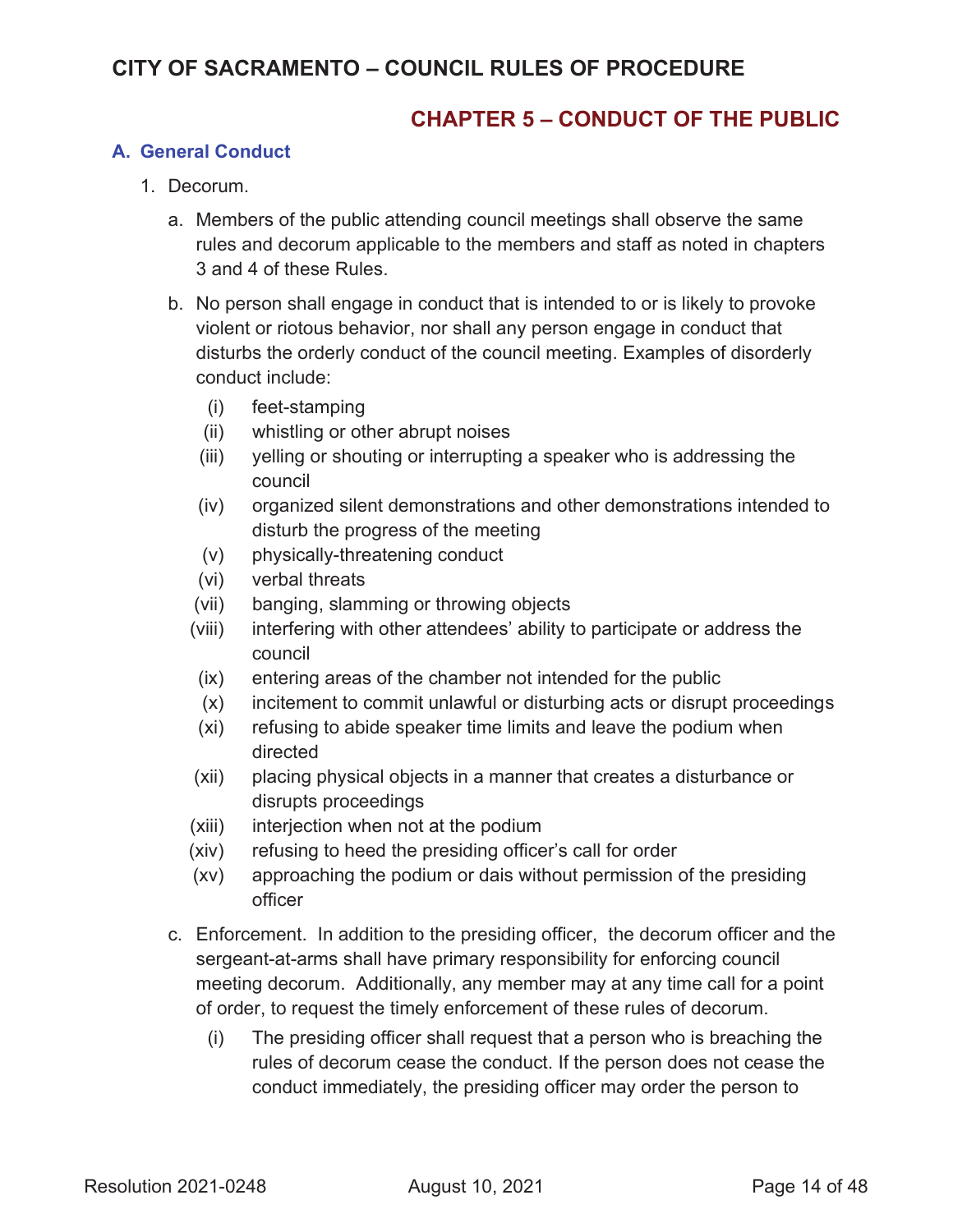leave the council meeting or order the sergeant-at-arms to remove the person.

- (ii) In addition to the sergeant-at-arms, the decorum officer, who shall be a council-selected person who sits on the dais, may also exercise the duties of the presiding officer in Rule 5.A.1.c.(i) above.
- (iii) The sergeant-at-arms shall assist in enforcing the rules of decorum, including removing disorderly persons upon order of the presiding officer or decorum officer.
- 2. Lobbyists shall identify themselves and the client(s), business, or organization they represent before speaking to the council. (Sacramento City Code, § 2.15.160.)
- 3. Members of the public wishing to provide documents to the council shall comply with Rule 7.D.

#### **B. Addressing the City Council**

- 1. Purpose of public comment. During regular meetings, the city provides opportunities for the public to address the council as a whole in order to listen to the public's opinions regarding agendized items and unagendized matters within the subject matter jurisdiction of the city. At all other meetings, public comment is limited to agendized items.
	- a. Public comments should not be addressed to individual members nor to city officials, but rather to the council as a whole regarding city business.
	- b. While members of the public may speak their opinions on city business, personal attacks on members and city officials, use of swear words, and signs or displays of disrespect for individuals are discouraged as they impede good communication with the council.
	- c. Consistent with the Brown Act, the public comment periods on the agenda are not intended to be "question and answer" periods or conversations with the council and city officials. The limited circumstances under which members may respond to public comments are set out in Rule 8.D.2.
	- d. Members of the public with questions concerning consent calendar items may contact the staff person or the member whose district is identified on the report prior to the meeting to reduce the need for discussion of consent calendar items and to better respond to the public's questions.
	- e. The presiding officer may stop a member of the public whose comments are not confined to the agendized item being heard. During the public comment portion of the agenda, the presiding officer may stop a member of the public whose comments are not within the subject matter jurisdiction of the city.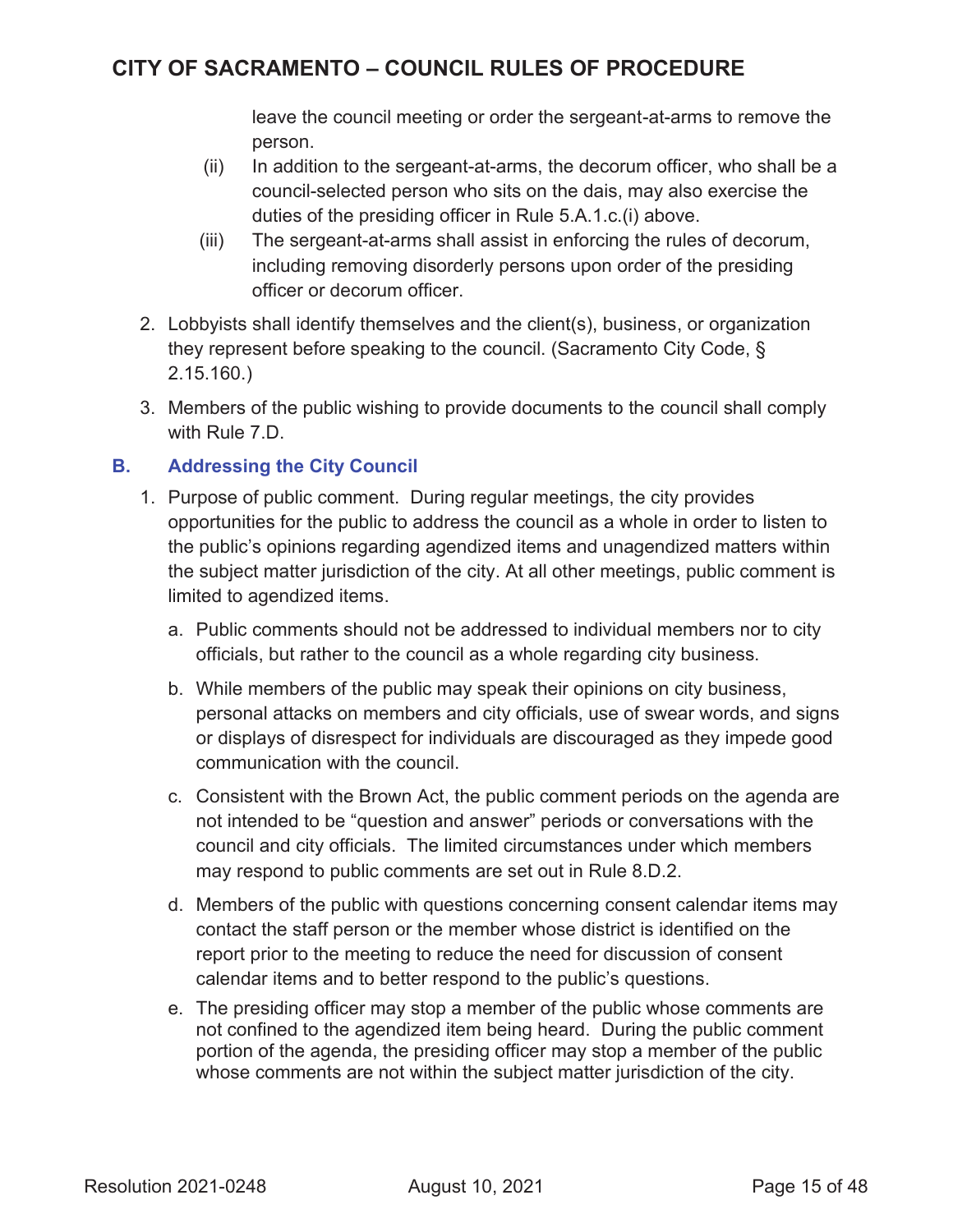- 2. Speaker time limits. In the interest of facilitating the council's conduct of the city's business, the following time limits apply to members of the public (speakers) who wish to address the council during the meeting.
	- a. Matters not on the agenda: two minutes per speaker.
	- b. Consent calendar items. The consent calendar is considered a single item and speakers are therefore subject to the two-minute time limit for the entire consent calendar. Consent calendar items can be pulled at a member's request and will be considered individually, with up to two minutes of public comment per speaker.
	- c. Discussion calendar items: two minutes per speaker.
	- d. Time limits per meeting. In addition to the above time limits per item, the total amount of time any one speaker may address the council at a meeting is eight minutes.
		- (i) Each speaker shall limit their remarks to the specified time allotment.
		- (ii) The presiding officer shall consistently utilize the timing system, which provides speakers with notice of their remaining time to complete their comments. A countdown display of the allotted time will appear and will flash red at the end of the allotted time.
		- (iii) In the further interest of time, speakers may be asked to limit their comments to new materials and not repeat what a prior speaker said. Organized groups may choose a single spokesperson who may speak for the group, but with no increase in time.
		- (iv)Speakers shall not concede any part of their allotted time to another speaker.
		- (v) The presiding officer may further limit, or expand, the time allotted for public comments per speaker or in total for the orderly conduct of the meeting; such limits shall be fairly applied.
- 3. Speaker slips. Members of the public wishing to speak to the council must submit to the city clerk a completed speaker's slip indicating the agenda item or offagenda item that they wish to address before the item is called.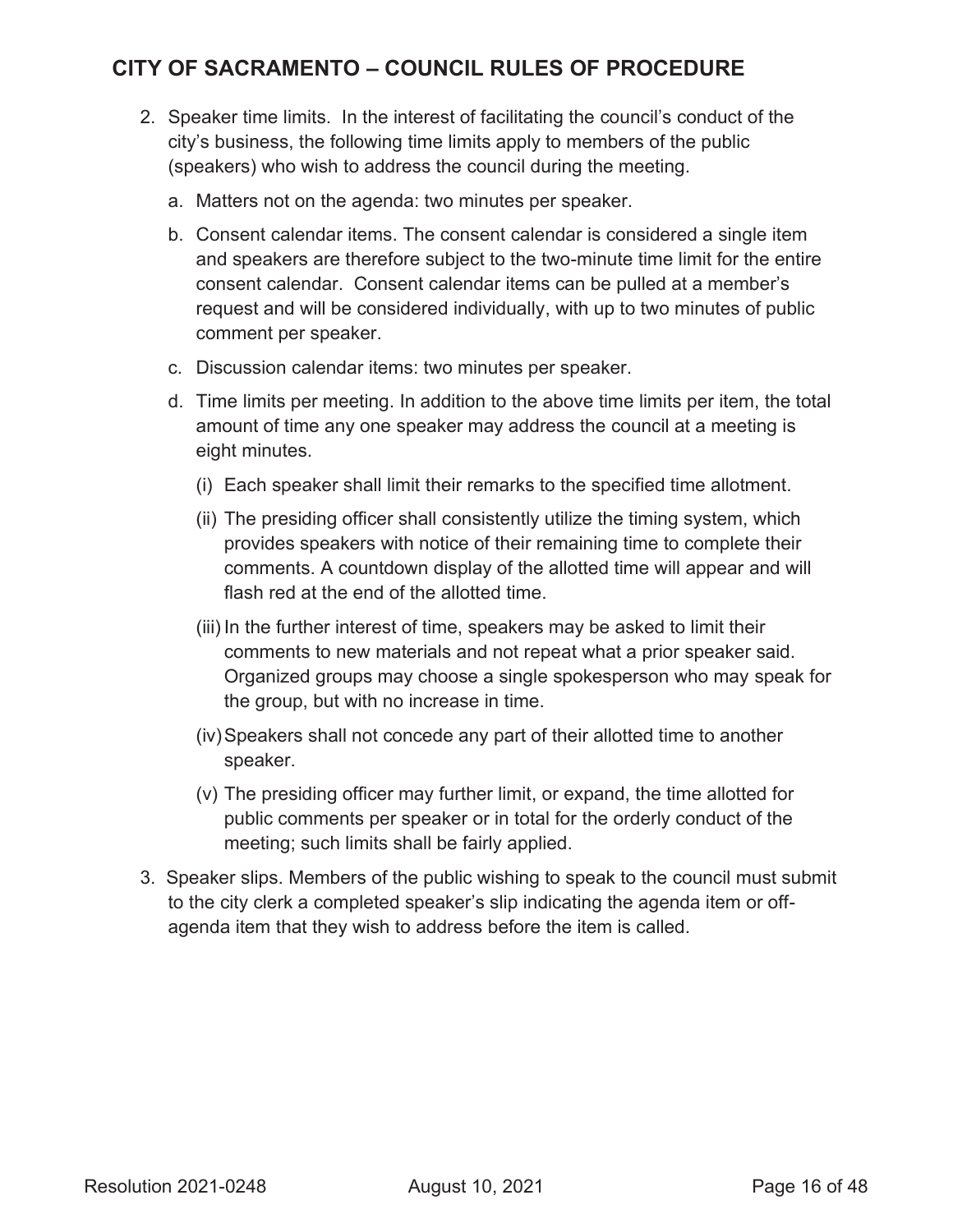#### **C. Electronic Devices**

- 1. Members of the public shall turn their electronic devices that are capable of emitting sound – including cellular telephones, personal data devices, digital tablets, laptop computers, etc. – to the off- or silent-mode during council meetings.
- 2. Cameras. Cameras and recording equipment may be used during council meetings only if:
	- a. the devices are silent during use; and
	- b. the devices are used in a manner and at locations that do not impede walkways or others views of the meeting or disrupt the conduct of the meeting.
	- c. Continual lighting may not be used with video recording.
	- d. Flash photography is not allowed.

#### **D. Location of Speaker**

- 1. Members of the public shall not approach the dais without the express consent of a council member.
- 2. Members of the public wishing to address the council must approach the podium when recognized by the presiding officer or city clerk, and speak only from the podium.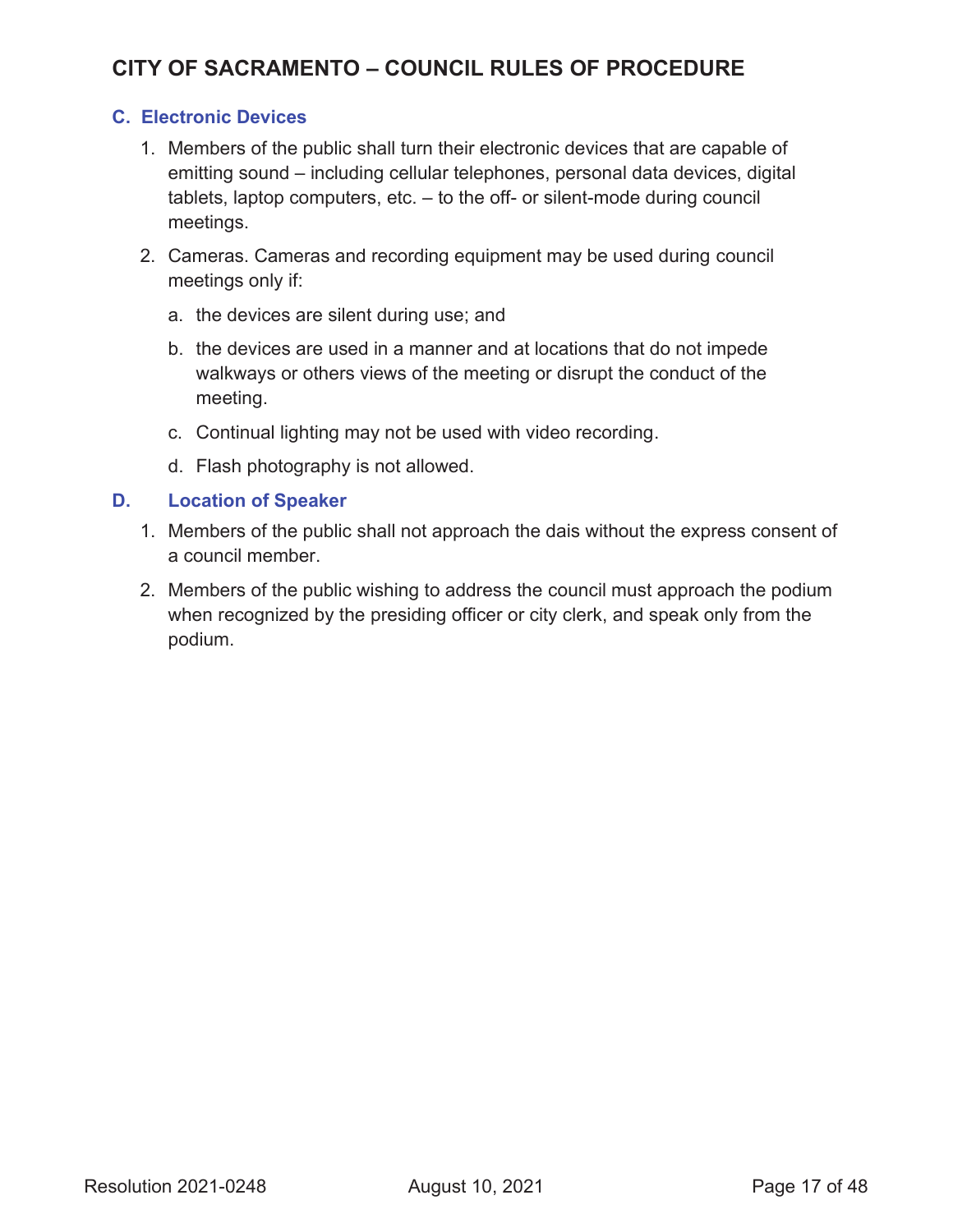### **CHAPTER 6 – MEETING TYPES AND SCHEDULES**

#### **A. Regular Meetings**

- 1. The city council shall hold regular meetings and provide the time, place, and manner of holding its meetings by annual resolution. A majority of regular council meetings must be held after 5:00 p.m. All meetings of the council must be open to the public, except as permitted by state law. (Sacramento City Charter, § 31.)
- 2. The council shall generally meet on Tuesdays at either 2:00 p.m. or 5:00 p.m. in the City Hall Council Chamber, 915 I Street, First Floor, Sacramento, California, except as otherwise provided in the annually-adopted meeting schedule or as otherwise revised by the council.

#### **B. Adjourned Meetings**

As permitted by law, the council may adjourn any regular, adjourned regular, special, or adjourned special meeting to a time and place specified in the motion of adjournment.

#### **C. Special Meetings**

- 1. The mayor or a majority of the members may call a special meeting by providing notice 24 hours in advance of the meeting to the mayor, to all members, and to all media outlets and persons having requested in writing notification of such meetings pursuant to state law.
- 2. Whenever practicable, special meetings must take place in the council chamber and be streamed live via video and audio.

#### **D. Emergency Meetings**

- 1. In the case of an emergency situation involving matters upon which prompt action is necessary due to the disruption or threatened disruption of public facilities or services, the legislative body may hold an emergency meeting without complying with either the 120-hour (regular meeting) or 24-hour (special meeting) notice and posting requirements, but shall otherwise comply with the Sacramento City Code chapter 4.04 and Brown Act procedures generally stated below.
- 2. Each local newspaper of general circulation and radio or television station that has requested notice of special meetings pursuant to the Brown Act shall be notified by the presiding officer of the legislative body, or designee thereof, at least one hour prior to the emergency meeting, or in the case of a dire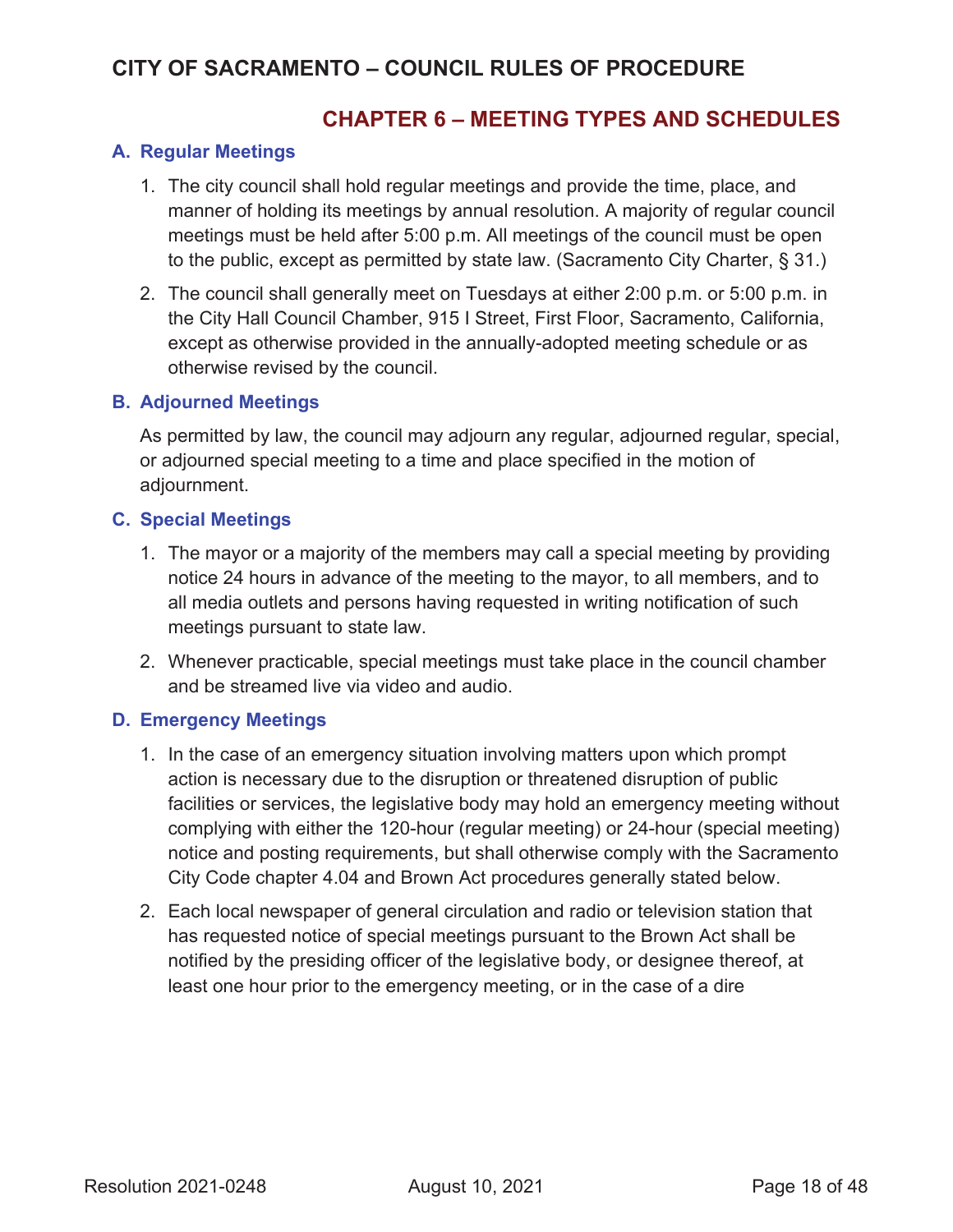emergency, at or near the time that the presiding officer or designee notifies the members of the emergency meeting.

- 3. This notice shall be given by telephone call to the numbers provided in the most recent request for notification.
- 4. In the event that telephone services are not functioning, the notice requirements of this section are deemed waived, and the legislative body, or designee of the legislative body, shall notify those newspapers, radio stations, or television stations of the emergency meeting, the purpose of the meeting, and any action taken at the meeting as soon after the meeting as possible.
- 5. During an emergency meeting, the legislative body may meet in closed session pursuant to the Brown Act if agreed to by a two-thirds vote of the members present, being not less than five votes of the council.
- 6. All special meeting requirements in the Brown Act are applicable to an emergency meeting, with the exception of the 24-hour notice and posting requirement.
- 7. The minutes of an emergency meeting; a list of persons who the presiding officer of the legislative body, or designee of the council, notified or attempted to notify; a copy of the roll call vote; and any actions taken at the meeting, shall be posted for a minimum of ten days in a public place as soon after the meeting as possible.

#### **E. Closed Sessions**

- 1. Closed sessions generally shall be special meetings held immediately prior to regular meetings.
- 2. In accordance with the Brown Act, the public may speak regarding any closed session item prior to the closed session.
- 3. All closed session information, verbal or written, is privileged and confidential and shall not be shared with any person not at the closed session. Any member sharing information in violation of this rule may be subject to censure by the council consistent with the council's confidentiality policy then in effect.
- 4. The city attorney shall report out in public session any reportable actions that were taken by council and the vote on such actions in accordance with the Brown Act (Government Code, § 6250 et seq.).

#### **F. Public Hearings**

1. The city clerk shall set council hearing dates and notify the council via the preliminary agenda on all matters that require a notice and public hearing before the council, such as matters received from the planning division and appeals to the council.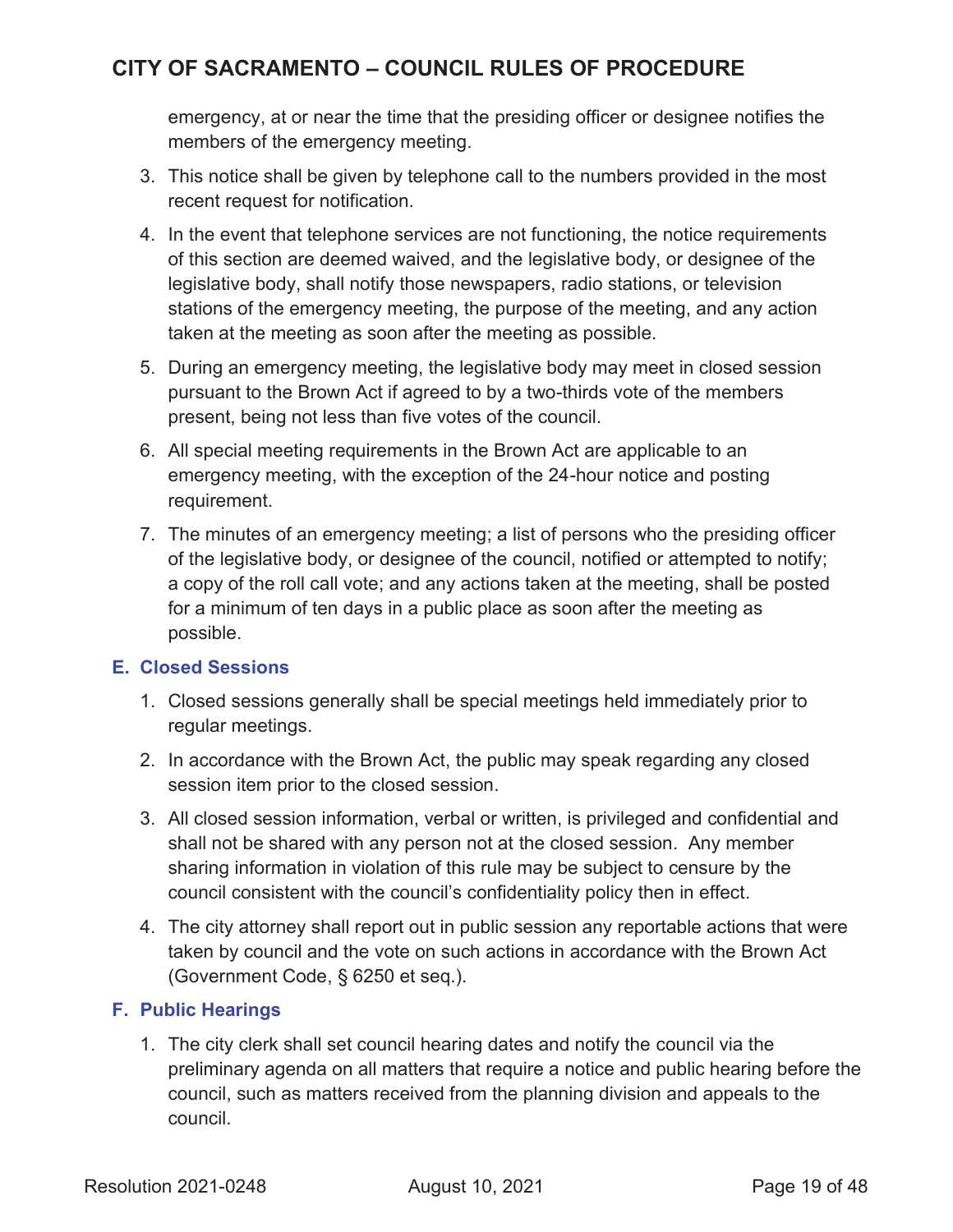- 2. Public hearings will not be withdrawn or continued without the full knowledge and concurrence of the members within whose districts/jurisdiction the issue resides.
- 3. The council may refuse to grant a continuance of any hearing unless there is a valid legal reason why the hearing must be continued.
- 4. Continuances.
	- a. Any person (applicant, appellant, or designated representative) scheduled for a public hearing before the council:
		- (i) may obtain one continuance for a period not to exceed the second regular meeting after the original scheduled hearing date, as a matter of right, without personally appearing before the council on the scheduled hearing date, provided a written request for the continuance must be delivered to the city clerk by noon on the day prior to the scheduled public hearing. Any person who has once obtained a continuance by any procedure may not obtain a subsequent continuance under this Rule 6.F.4.a(i).
		- (ii) who wants to obtain a continuance of the hearing beyond the second regular meeting after the original scheduled hearing date, or who has not notified the city clerk as provided in Rule 6.F.4.a(i), may obtain a continuance only by appearing before the council at the time the original hearing is scheduled and requesting a continuance. This continuance is not a matter of right and will not be granted unless the council is satisfied that good cause exists for the continuance and that a substantial number of people will not be inconvenienced by such continuance.
		- (iii) who has once obtained a continuance of a hearing either by notice to the city clerk under Rule 6.F.4.a(i) or by personal appearance under Rule 6.F.4.a(ii) may obtain a further continuance only by appearing before the council at the scheduled hearing and satisfying the council that extraordinary circumstances exist that would justify this second continuance.
		- (iv)who has twice obtained a continuance of a hearing may obtain an additional continuance only by appearing before the council at the scheduled hearing and satisfying the council that a miscarriage of justice would result from the refusal of the council to grant a continuance.
	- b. City staff may obtain a continuance based on the need of the originating department or on behalf of a member. Department staff may request, via the city clerk, as many continuances as needed to complete and ready the project or appeal for the hearing process; however, staff may not serve as a requestor on behalf of an applicant or appellant.
	- c. Any organized group of residents or neighborhood associations not recognized as an applicant or appellant may contact their council member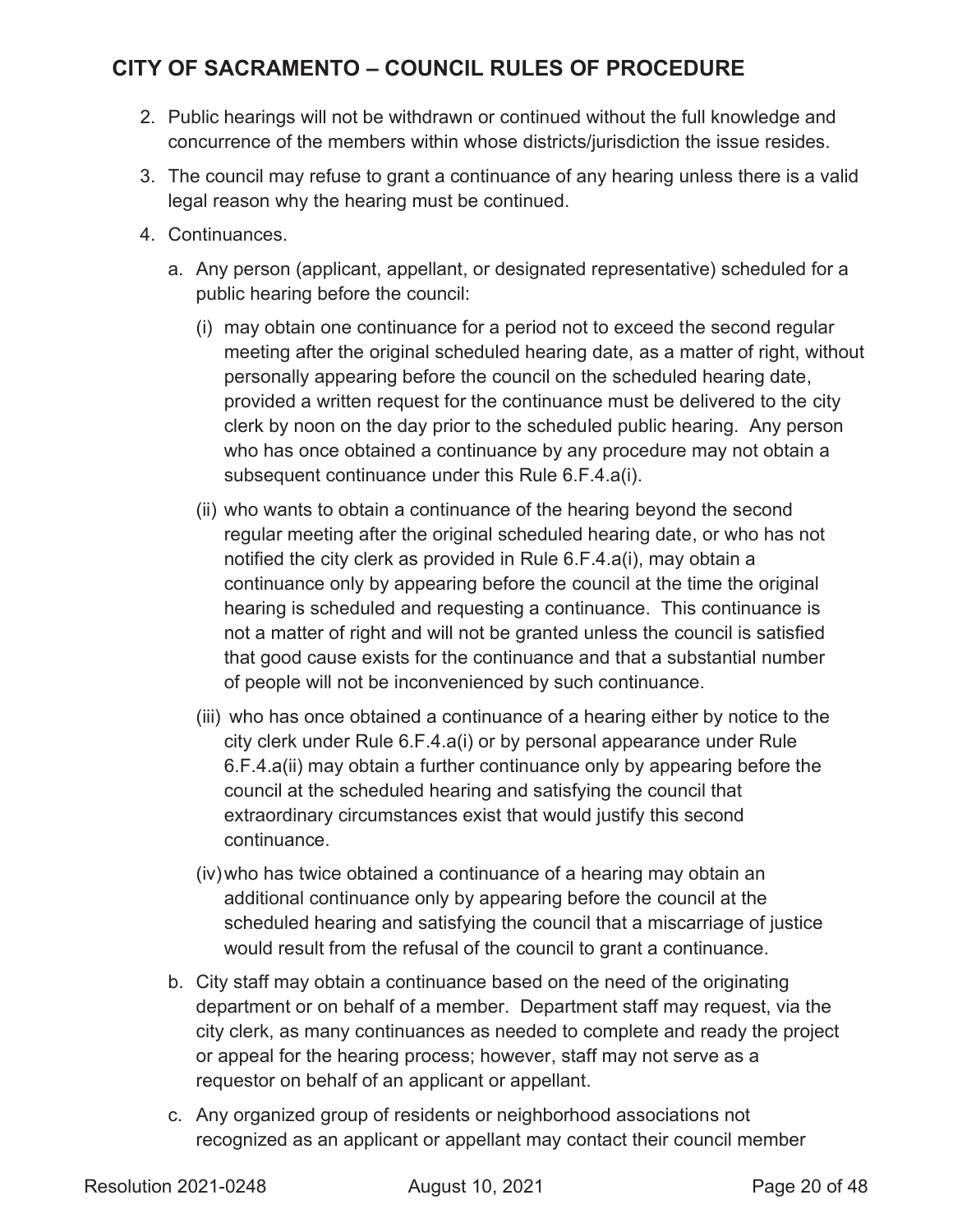and request a continuance as needed to complete and ready the project or appeal for the hearing process. The member, in their sole discretion, may request the council approve the continuance for good cause.

- d. At the meeting when the hearing is scheduled, but before the hearing starts, any member may request the council approve a continuance.
- e. Disputes regarding the length of a continuance will be decided by the council at the scheduled hearing if city staff or the city clerk cannot obtain mutual agreement between the parties beforehand.

#### **G. Teleconferenced Meetings**

Members of the public may address the council via teleconference or other electronic device only in conjunction with a members' attendance at a duly-noticed teleconference location set in accordance with Sacramento City Code chapter 4.04 and the Brown Act.

#### **H. Televised Meetings**

Meetings held in the council chambers are generally telecast via local television and available via streaming video on the city's official website.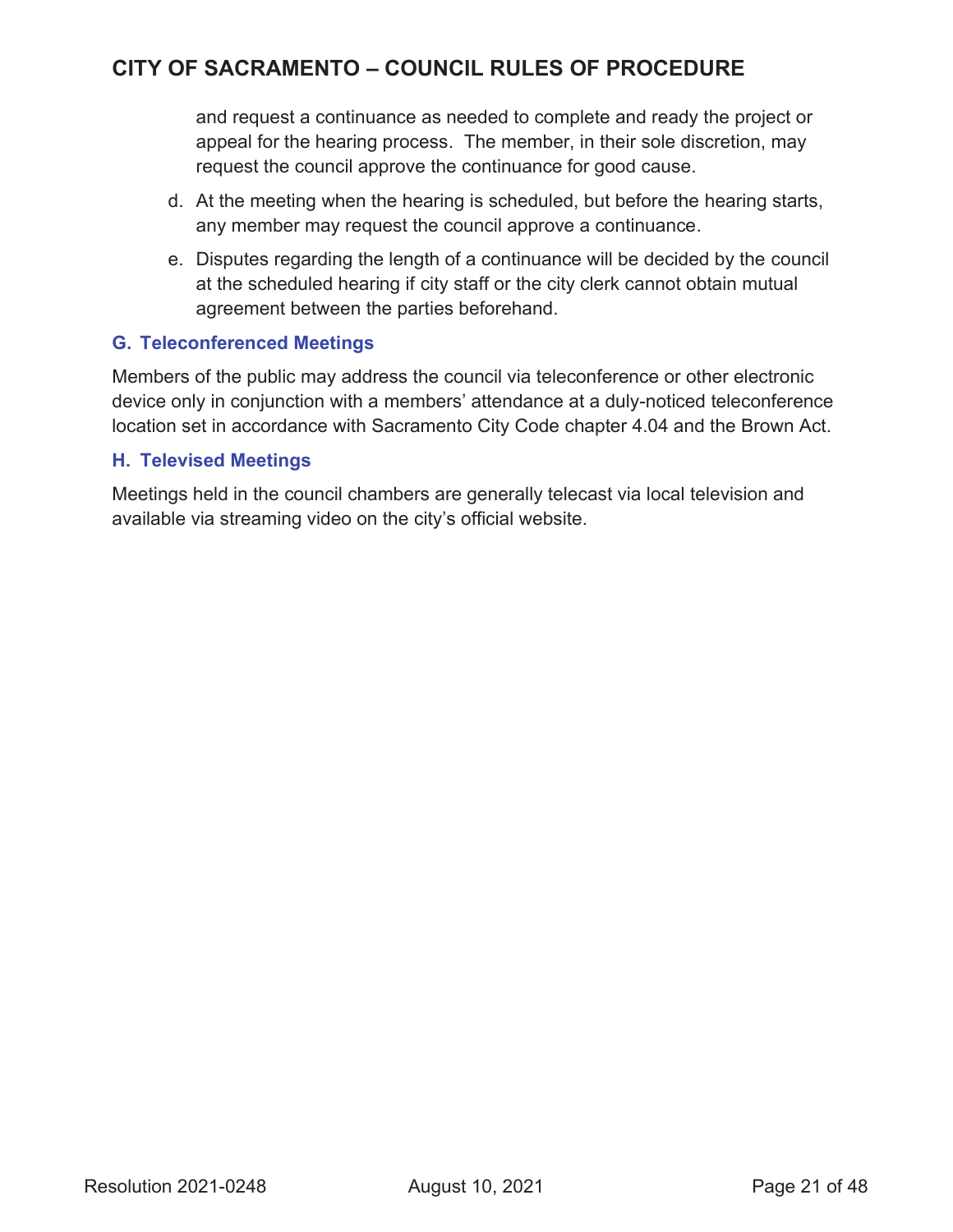### **CHAPTER 7 – MEETING AGENDAS**

#### **A. Requirements for Agenda Item Submission**

- 1. The city manager and city clerk shall develop the agenda for council meetings in consultation with the mayor and vice mayor.
- 2. Members may submit items for inclusion on a future agenda by orally making the request under Council Ideas, Comments, and Questions.
	- a. The City Clerk shall add a member's request to a chronologically-ordered log that contains all pending requests, i.e., those not having been heard as an agenda item or not otherwise having been removed from the log.
	- b. The log shall appear on the Consent Calendar of each regular meeting of the council. Before a member request appears as an agenda item, it must first have been included on a log approved as part of that Consent Calendar item.
	- c. Council appointees may provide to the City Clerk for inclusion in the log such information as may be helpful to the council during its review and approval of the log.
- 3. Charter officers or the director of public safety accountability may submit staff reports or descriptions of oral reports to the city clerk for placement on the agenda.
- 4. Department directors, subject to the discretion of the city manager, may submit staff reports or descriptions of oral reports to the city clerk for placement on the agenda.
- 5. Outside agencies and advisory bodies, and city boards, committees and commissions may submit agenda items in accordance with the following:
	- a. Items must be sponsored for agenda placement by members, charter officers, or department staff; and
	- b. All agenda items must be submitted in accordance with the agenda packet submission and preparation requirements.

#### **B. Declaration of Policy**

- 1. No ordinance, resolution, motion, or item of business may be introduced or acted upon at a meeting of a legislative body of the city without it appearing on a duly noticed and posted agenda in accordance with Sacramento City Code chapter 4.04 and the Brown Act. Exceptions to this rule are limited to those provided by state law.
- 2. No ordinance, resolution, motion, or item of business will be considered that:
	- a. does not affect the conduct of the business of the City of Sacramento or its powers or duties as a municipal corporation, or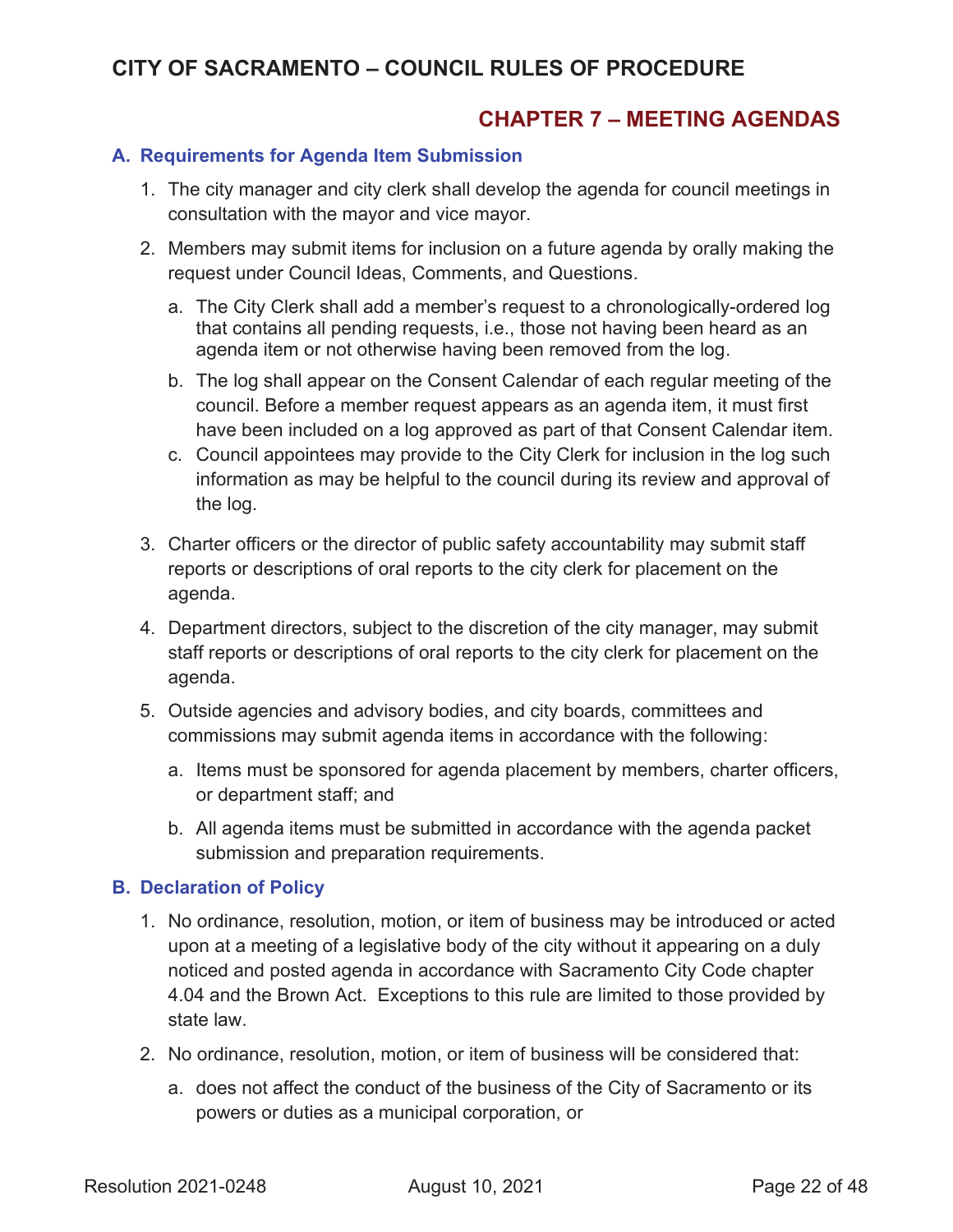- b. supports or disapproves of any legislation or action
	- (i) of the State of California;
	- (ii) of the President or Congress of the United States; or
	- (iii) before any officer or agency of the state or nation, unless the proposed legislation or action, if adopted, will affect the conduct of the municipal business or the powers or duties of the City of Sacramento or its officers or employees.
- c. Rule 7.B.2 may be invoked only before public comment or council deliberation on the matter and by five affirmative votes on the question: "Shall the council consider this matter?"

#### **C. Procedures for Submission of Reports**

- 1. A written staff report should be prepared and submitted to agenda review in accordance with the agenda review procedure and reviewed by the relevant departments including but not limited to finance, city manager, and city attorney.
- 2. Continued items do not require a new report if there are no changes other than the agenda date. If there is any other change, a new report meeting all applicable requirements must be submitted.

#### **D. Written Communications from the City and the Public**

- 1. The city clerk shall manage communications to members regarding meeting topics to ensure compliance with the Brown Act.
	- a. Except for records exempt from disclosure under the California Public Records Act (Government Code, § 54957.5, subd. (b)) and otherwise by law, agendas and any other writings distributed to all or a majority of the members of a legislative body for discussion or consideration at a public meeting are disclosable to the public, and shall be made available upon request without delay.
	- b. Materials distributed to the members during the meeting shall be available for viewing by the public during the meeting if the materials were prepared by the city or a member, or at the conclusion of the meeting if prepared by another person. (Government Code, § 54957.5, subd. (b).)
- 2. Interested parties or their authorized representatives may address the council by written communications regarding agenda items.
	- a. Written communications received by the city clerk prior to the posting of the agenda for that council meeting will be included in the agenda packet material. Written communications received by the city clerk after that deadline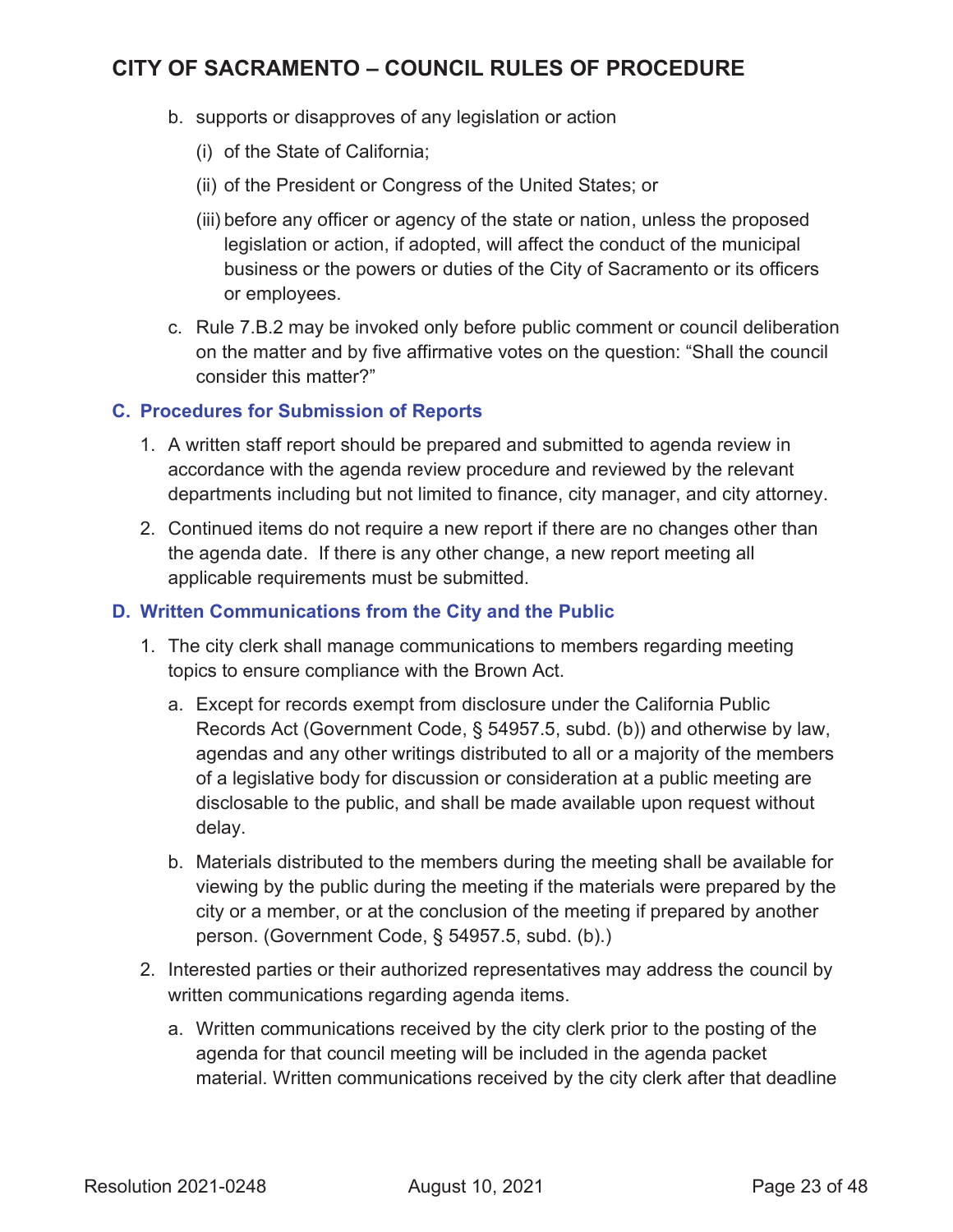will be delivered to members as soon as possible or at the city council meeting if related to an item on that meeting agenda.

- b. Members of the public may submit comments via the agenda "e-comment" function on the city's website. Comments submitted no later than one hour prior to each council meeting will be forwarded to the members.
- c. Documents (15 copies recommended) that members of the public submit to the city council at the meeting shall be given directly to the city clerk for distribution and shall not be given directly to the council. The documents will be available to the public.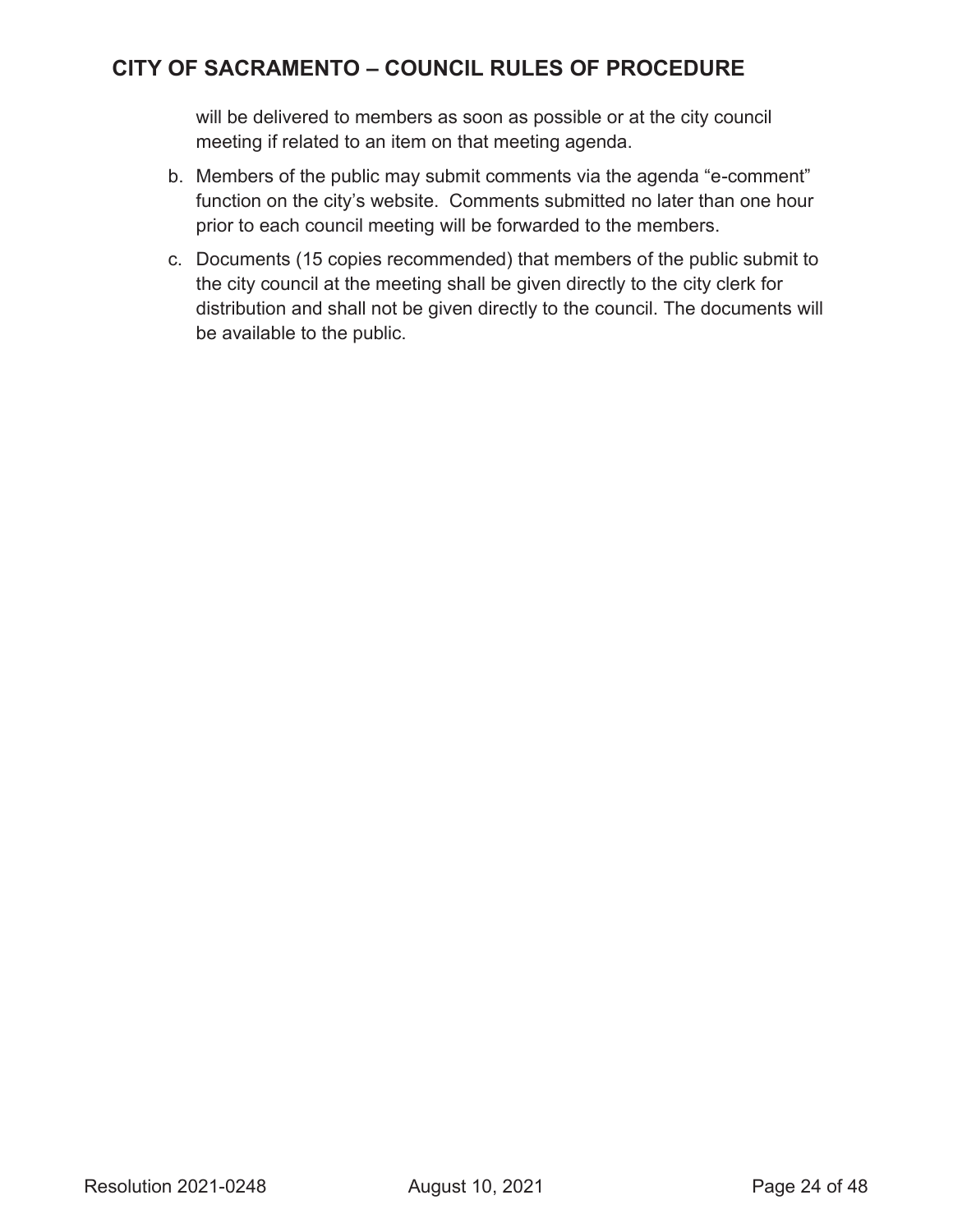#### **E. Preparation of the Agenda Packet**

- 1. No later than 120 hours prior to each regularly scheduled meeting, the city clerk shall finalize the agenda packet.
- 2. Agenda Packet Contents.
	- a. The agenda packet will include the agenda, the staff reports, draft resolutions and ordinances, contracts, and other attachments. Items noted as "To Be Delivered" on the agenda will be delivered and published to the city's website upon receipt by the city clerk. No item is required to be considered by the council if the applicable written material is not delivered to the council before the meeting and made available to the public at the same time.
	- b. Corrections or supplements to a staff report or other written materials already included in the agenda packet may be delivered separately.
	- c. All agreements on the agenda must be available for review by the council and the public prior to the meeting, or at the meeting location during the meeting, unless determined otherwise by the city attorney.
	- d. Unless waived by a two-thirds vote of council, all labor agreements and all agreements greater than \$1,000,000 must be posted on the city's website and be made available to the public at least ten days prior to council action.

#### **F. Distribution of the Packet**

- 1. The city clerk shall distribute the agenda packet to the members and persons requesting copies of the agenda packet no later than 120 hours prior to a regularly scheduled meeting.
- 2. Electronic copies of the agenda packet will be available for the news media and other such organizations, agencies, institutions, or persons who so subscribe.

#### **G. Posting of Agenda**

- 1. The city clerk shall post the agenda of each regular or adjourned regular meeting of the legislative body at least 120 hours in advance of the meeting in a location that is freely accessible to members of the public, as required by the Brown Act.
- 2. The city clerk shall maintain an affidavit indicating the location, date, and time of posting each agenda.
- 3. Agendas and agenda reports (including attachments, exhibits, and agreements) will generally be published to the city's website by the end of business on the Thursday before regular meetings.
- 4. If technical difficulties occur, the agenda and reports will be published on the city's website as soon as those difficulties are resolved.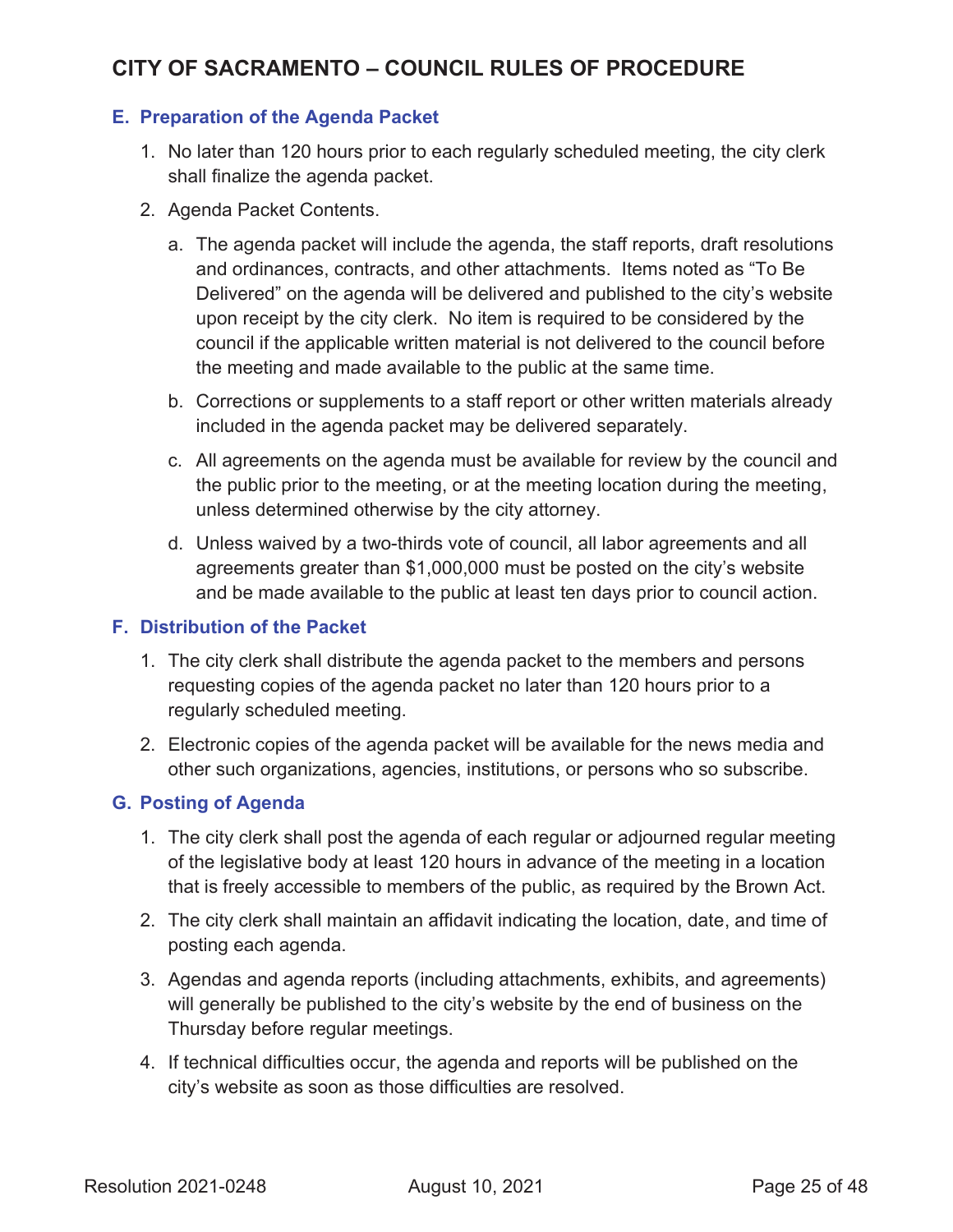#### **H. Failure to Meet Agenda Deadlines**

- 1. The city clerk shall not, without the consent of the city manager or city attorney, accept any agenda item or revised agenda item after the deadlines established and noted in these Rules.
- 2. Any agenda items or revised agenda items submitted after the established deadlines will be reviewed by relevant departments as identified by the agenda workflow approval process.

#### **I. Exceptions to the Agenda Requirement**

- 1. Matters not included on the published agenda may be discussed and acted upon by the legislative body only in the following situations:
	- a. at a meeting during which a majority of the members determine in open session that the matter in question constitutes an "emergency" (Government Code, § 54956.5); or
	- b. upon a determination by two-thirds of the members, or if less than two-thirds are present by unanimous vote of the members present, that:
		- i) there is a need to take immediate action; and
		- ii) the need for action came to the attention of the city after the agenda had been posted.

#### **J. Types of Agenda Items**

- 1. Closed Sessions: confidential discussions with the legislative body as permitted by the Brown Act.
- 2. Special Presentations/General Communications: the presentation and receipt of ceremonial resolutions and celebrations not requiring formal legislative body action.
- 3. Consent Calendar: considered one item, consisting of matters routine in nature and not likely to be subject to debate or inquiry by the members or the public; typically adopted in one motion.
- 4. Public Hearings: duly noticed hearings as mandated by local, state, or federal law, providing an opportunity for public review and comment of a proposed action by the council.
- 5. Discussion Calendar: non-routine items requiring an oral presentation and discussion before action is taken.
- 6. Information Items: items when staff is required by federal or state law or city code to inform council of an issue when authority has been delegated to a person, position, board, or commission.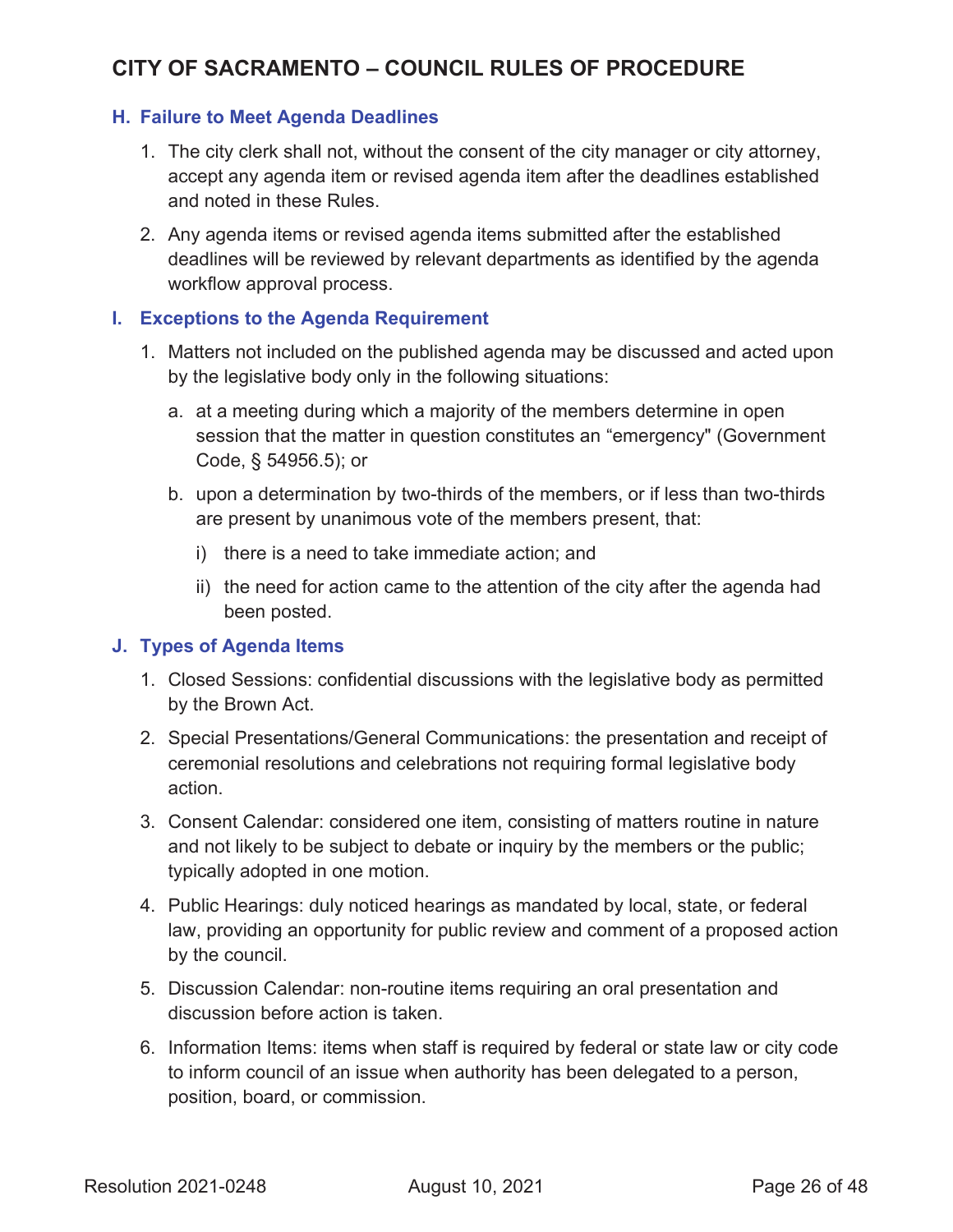- 7. Council Ideas, Comments, and Questions:
	- a. Brief oral or written reports summarizing meeting or conference attendance at city expense, as required by Assembly Bill 1234 (Government Code, § 53232.3);
	- b. Requests for the city manager or staff to report on various issues;
	- c. Requests to place items on a future council meeting agenda;
	- d. Requests to refer preparation or review of non-binding resolutions or ordinances to the Law and Legislation Committee; and
	- e. Reports on district and citywide activities or news.
- 8. Public Comment-Matters Not on the Agenda: oral communications from the audience regarding matters not on the agenda but within the subject matter jurisdiction of the city.

#### **K. Ordinances and Non-Binding Resolutions**

- 1. Ordinance and non-binding resolution preparation must be referred to the Law and Legislation Committee before coming to council, as described in Rule 13.A.2.
- 2. Ordinances on the agenda may be passed for publication or adopted in accordance with the procedures in Sacramento City Charter section 32.
- 3. Ordinance changes during the review and adoption process.
	- a. The text of an ordinance as approved by the Law and Legislation Committee, receiving the necessary votes to bring the matter to council under Rule 13.B.1.h, must be the text that is included in the published agenda as passfor-publication.
	- b. If an ordinance is brought to council under Rule 13.B.1.i, the text of the ordinance brought to council must be the same text as was submitted to the Law and Legislation Committee.
	- c. The text of an ordinance passed for publication must be the text that is included in the published agenda for the meeting at which the adoption of the ordinance is discussed.
	- d. Notwithstanding subsections a, b, and c, typographical and clerical errors may be corrected at any time during the ordinance review and adoption process.
	- e. If a member intends to make a substantive (i.e., anything not typographical or clerical) change to an ordinance after it is included in a published agenda, at or before the time the ordinance adoption item is called on the agenda, the member shall distribute sufficient written copies of the proposed change so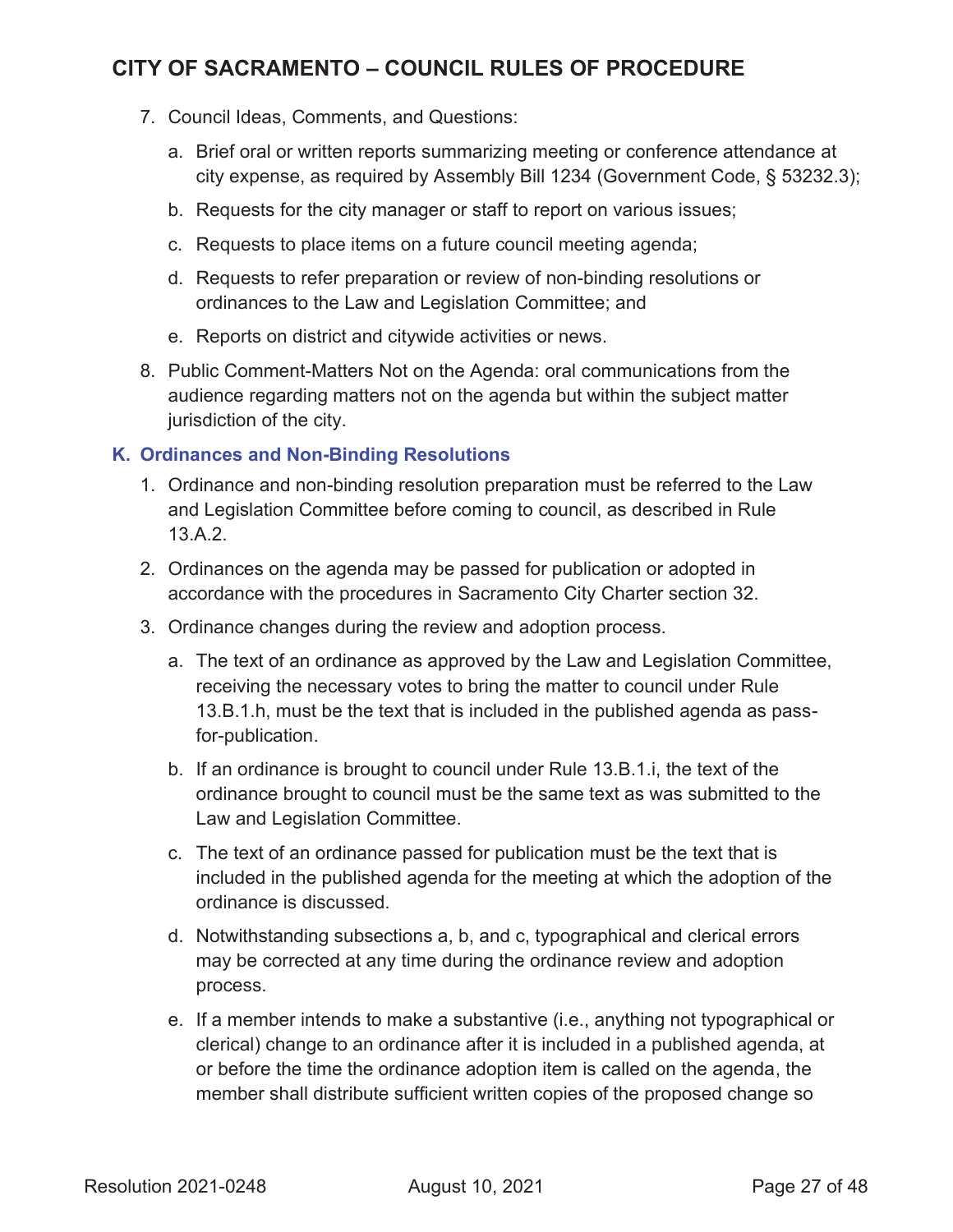that all other members, the charter officers, relevant city staff, and the public audience have copies.

- f. If the council's motion to adopt a resolution or ordinance includes a change to the resolution or ordinance text from that published in the agenda, prior to the vote the clerk shall repeat verbatim the proposed change or otherwise indicate the change is reflected in the circulated written copy of the change.
- g. Ordinances bypassing the pass-for-publication requirement under Section 32 of the charter are subject to this Rule 7.K.3, as applicable.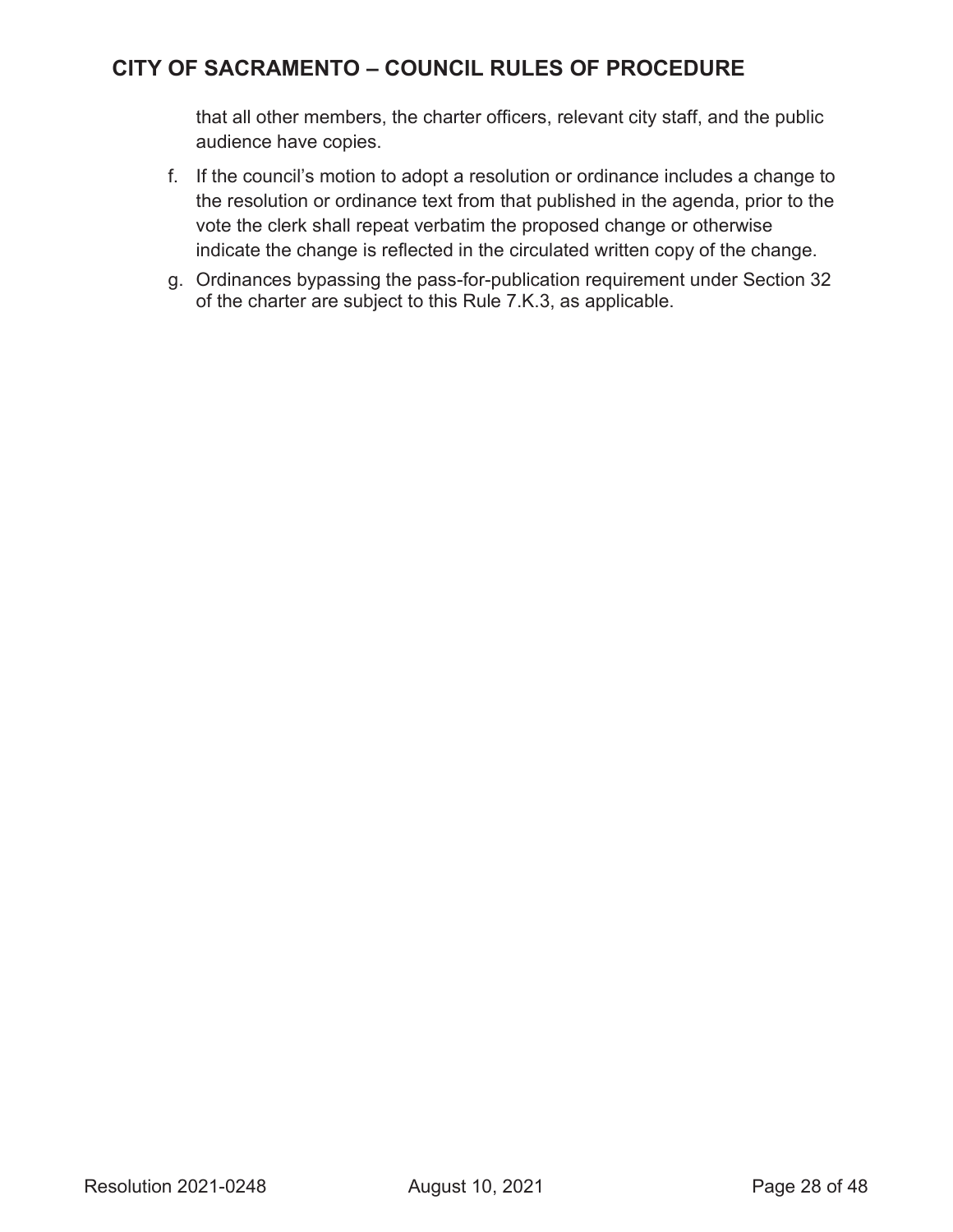### **CHAPTER 8 – CONDUCT OF MEETING**

#### **A. Call to Order – Presiding Officer**

- 1. The mayor, or in the mayor's absence the vice mayor, shall take the chair at the hour appointed for the meeting and shall immediately call the meeting of the council to order.
- 2. In the absence of the mayor and vice mayor, the mayor pro tem shall preside over the meeting.
- 3. Upon the arrival of the mayor, the vice mayor shall immediately relinquish the chair at the conclusion of the business then before the council.

#### **B. Roll Call/Attendance**

- 1. A majority of the members of the council then in office constitutes a quorum.
- 2. Before the council proceeds with the business before it, the city clerk shall note the members present for the minutes. The late arrival and early departure of members will be entered into the minutes.
- 3. A member is considered present at a meeting if the member is either physically in the council chamber or is participating in the meeting through teleconference in accordance with the Brown Act. Meeting attendance of members through teleconference is permitted only in extraordinary circumstances.
- 4. Members attending a council meeting through a teleconference are not counted when determining a quorum.
- 5. Members must be physically present at the council chamber dais or teleconference location to vote. Proxy or absentee voting is not permitted.

#### **C. Order of Discussion**

The order of business is typically carried out as listed on the agenda or as set out below; however, the presiding officer may reorder the items, unless members object. Members may request items be reordered by motion.

- 1. Consent calendar items removed for discussion
	- a. Members, the city manager, or other charter officers may request that any matter be removed from the consent calendar.
	- b. All matters remaining on the consent calendar shall be approved by a single action, such single action to have the legal effect of individual action on each matter.
	- c. The city clerk shall read into the record each item removed from the consent calendar.
	- d. If consent calendar items are removed, they shall be discussed immediately after adoption of the balance of the consent calendar.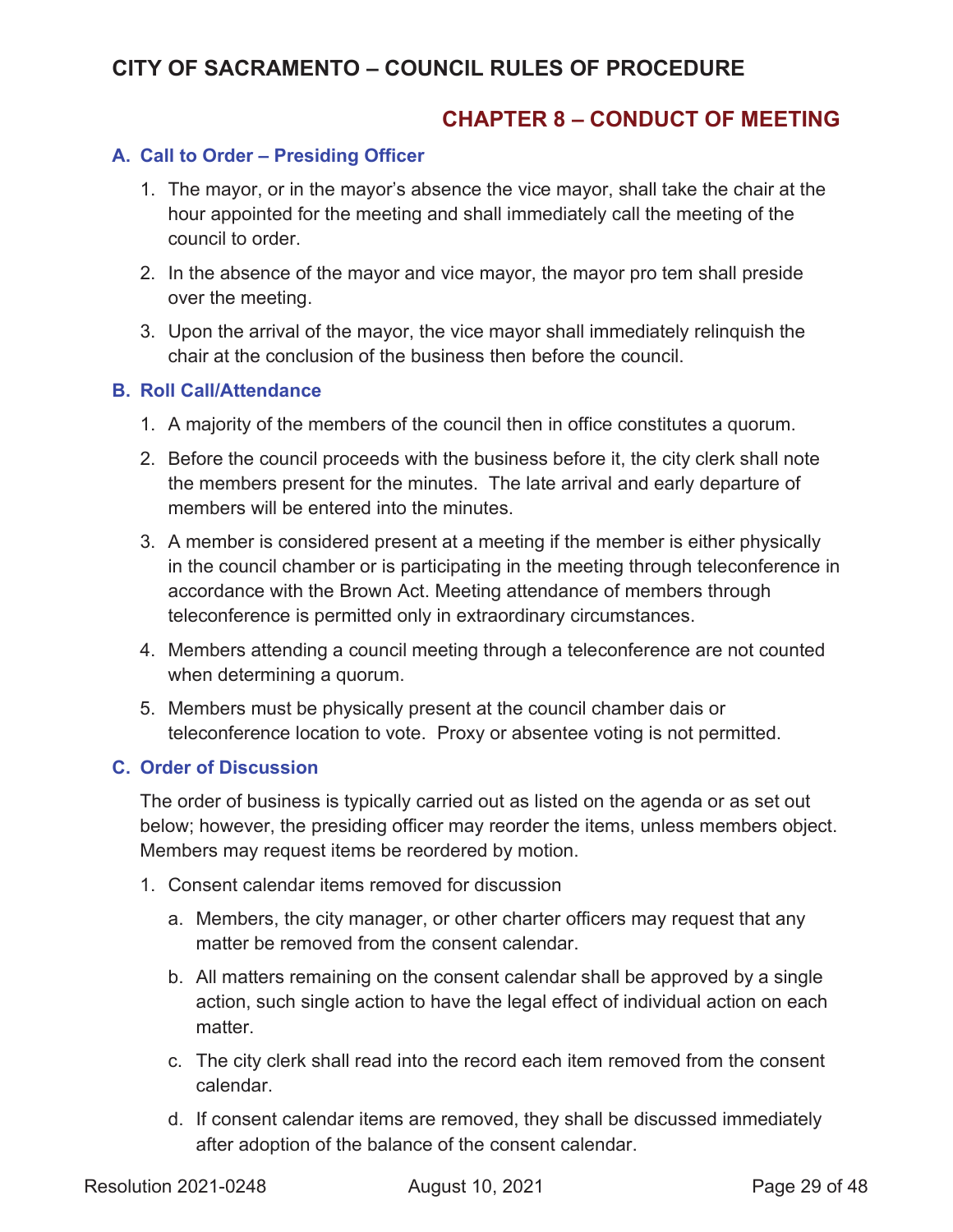- 2. Public Hearings.
	- a. The order of public hearings will generally be as follows:
		- (i) Open the public hearing.
		- (ii) Staff comments, information, and reports, followed by member questions.
		- (iii) Proponent, if applicable, speaks, followed by member questions.
		- (iv) Opponent, if applicable, speaks, followed by member questions.
		- (v) If the public hearing is on an appeal that does not require council *de novo* review, then the appellant (opponent) speaks before the applicant (proponent) in accordance with the allotted time.
		- (vi) Public comments.
		- (vii) If the public hearing is a *de novo* review appeal, the applicant speaks in rebuttal, but if not a *de novo* review appeal, the appellant speaks in rebuttal.
		- (viii) Closure of public comment.
		- (ix) Further member discussion.
		- (x) Motion to close public hearing and take action. See Rule 6.F regarding continuances.
	- b. The presiding officer may direct speakers to avoid repetition in order to permit maximum information to be provided the council within the time allotted for the hearing.
- 3. Discussion Calendar.
	- a. The order of discussion after introduction of an item will generally be as follows:
		- (i) Staff comments, information, and reports, followed by questions from the members.
		- (ii) Public comments and information, followed by questions from the members.
		- (iii) Member discussion, motion, and action.
	- b. Once the item is placed before the council for discussion, motion, or action, no member of staff or the public is allowed to address the council without the consent of the mayor or members.

4. Public Comment for matters not on the agenda will be held at the end of each regular meeting.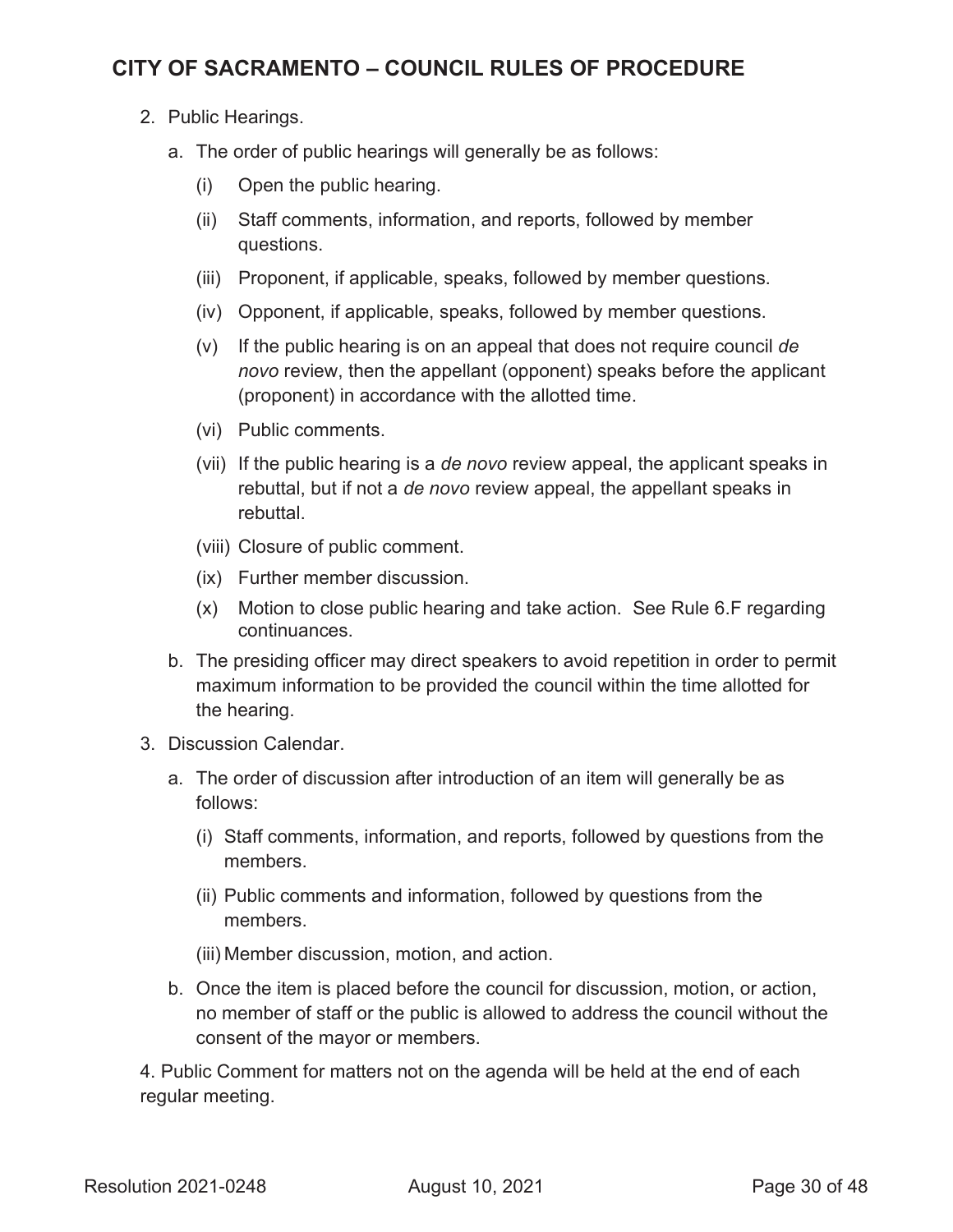#### **D. Oral Communications from the Audience**

- 1. As required by the Brown Act, a portion of each council meeting agenda will provide an opportunity for members of the public to address the council on any agendized item, including closed session and consent calendar items. Regular meeting agendas also will provide for public comment on any unagendized matter that is within the subject matter jurisdiction of the city.
- 2. In response to public comment on non-agendized items, the members may individually:
	- a. briefly respond to statements made or questions posed by members of the public;
	- b. ask questions for clarification;
	- c. provide a reference to staff or other resources for factual information or response;
	- d. request staff to report to the council at a subsequent meeting; and
	- e. request staff to place a matter of business on a future agenda as needed.

#### **E. Quorum Call**

- 1. During the course of the meeting, should the presiding officer note a quorum is lacking, the presiding officer shall call this fact to the attention of the clerk.
- 2. The presiding officer then shall issue a quorum call. If a quorum has not been restored within two minutes of a quorum call, the presiding officer may declare a recess for a reasonable period of time in order to reestablish a quorum.
- 3. If no quorum is reestablished within a reasonable time, the presiding officer shall adjourn the meeting.

#### **F. Obtaining the Floor**

- 1. Any member wishing to speak must first obtain the floor by being recognized by the presiding officer. The presiding officer shall recognize any member who seeks the floor when appropriately entitled to do so.
- 2. With the concurrence of the presiding officer, a member holding the floor may address a question to another member and that member may respond while the floor is still held by the member asking the question. A member may opt not to answer a question while another member has the floor.

#### **G. Motions**

1. *Rosenberg's Rules of Order: Simple Parlimentary Procedures for the 21st Century* governs the management of motions.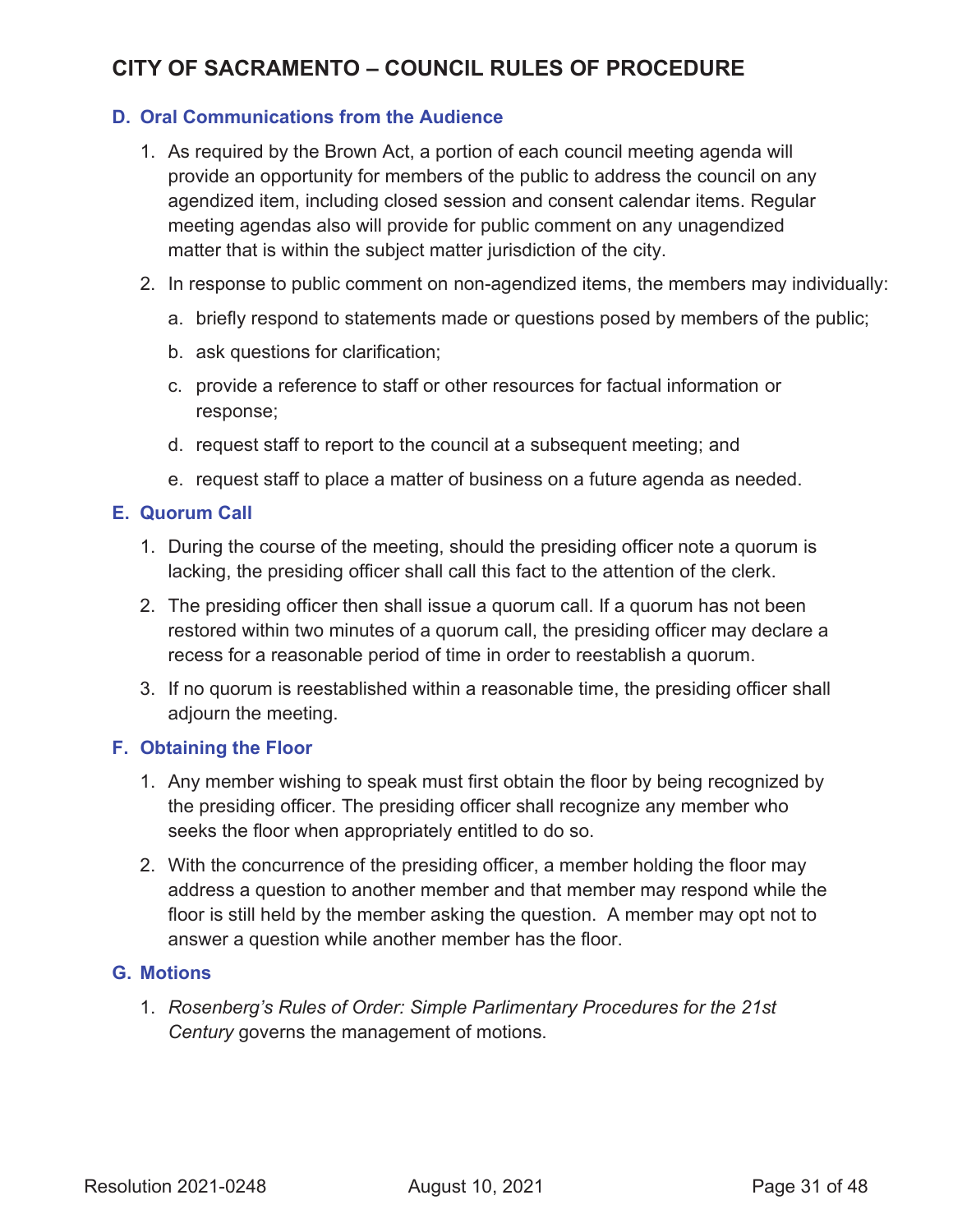#### **H. Voting**

- 1. Requirements for Action.
	- a. Unless a higher vote is required by the city charter, the city code, or otherwise by law, the affirmative votes of at least five members of the council shall be required:
		- (i) for the council to take action on an item of business;
		- (ii) to pass any ordinance, resolution, or motion; or
		- (iii) to make or approve any order for the payment of money requiring council approval.
	- b. Any ordinance declared by the council to be necessary as an emergency measure and containing a statement of the facts constituting such emergency as provided in the city charter may be introduced and adopted at the same meeting if passed by at least six affirmative votes, (Sacramento City Charter, § 32.)
- 2. Voting Disqualification.
	- a. A member shall not vote upon a matter if the member is disqualified from voting on that matter due to a conflict of interest. Nor shall any member vote on a quasi-judicial matter if the member is biased regarding that matter.
	- b. A member shall openly state an abstention due to a conflict of interest or bias.
	- c. A member who is abstaining due to a financial conflict of interest shall publicly identify the financial interest in detail sufficient to be understood by the public, except that disclosure of the exact street address of a residence is not required.
	- d. As to any other conflict of interest, the member's determination may be accompanied by an oral or written disclosure of the conflict of interest.
	- e. A member who is disqualified by a conflict of interest in any matter shall not remain on the dais during the discussion and shall not vote on that matter. However, the member may remain on the dais for Consent Calendar items if the member states the abstention from the vote due to the described conflict of interest before the Consent Calendar is voted on in one motion.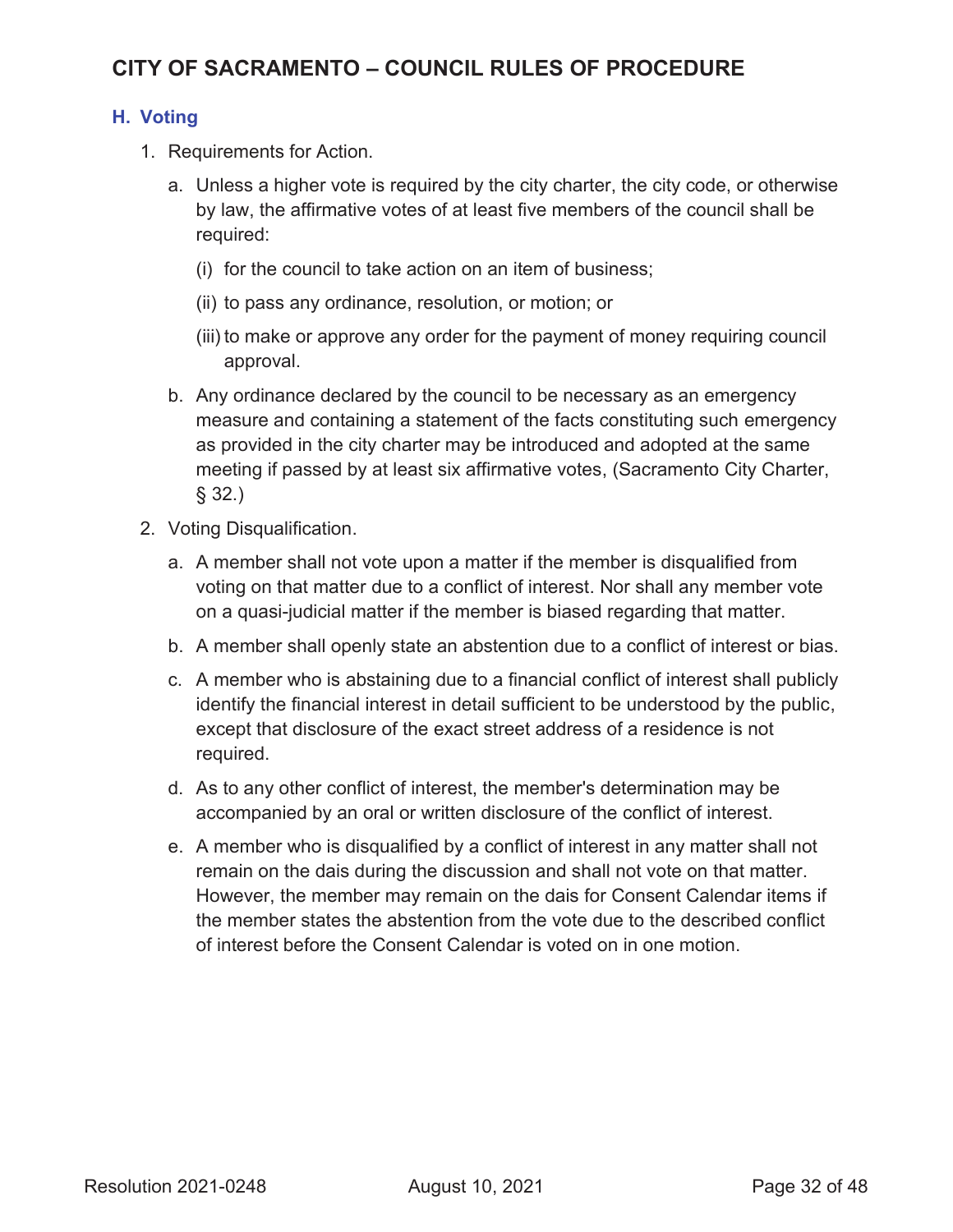### **CHAPTER 9 – COUNCIL REQUESTS**

#### **A. General**

- 1. Council requests that deal with policy issues and council requests that may be construed as direction must be directed to the city manager, except for general inquiries or questions, in which case the council may go to the department directors or key staff in the City Manager's Office. Members may also deal directly with the city attorney, city clerk, city treasurer, city auditor, or other staff appointed by the council.
- 2. Council requests requiring funding must be directed to the city manager. The city manager shall respond in a timely manner.
- 3. Council requests to prepare or consider new ordinances or non-binding resolutions must be made in accordance with Rule 13.B.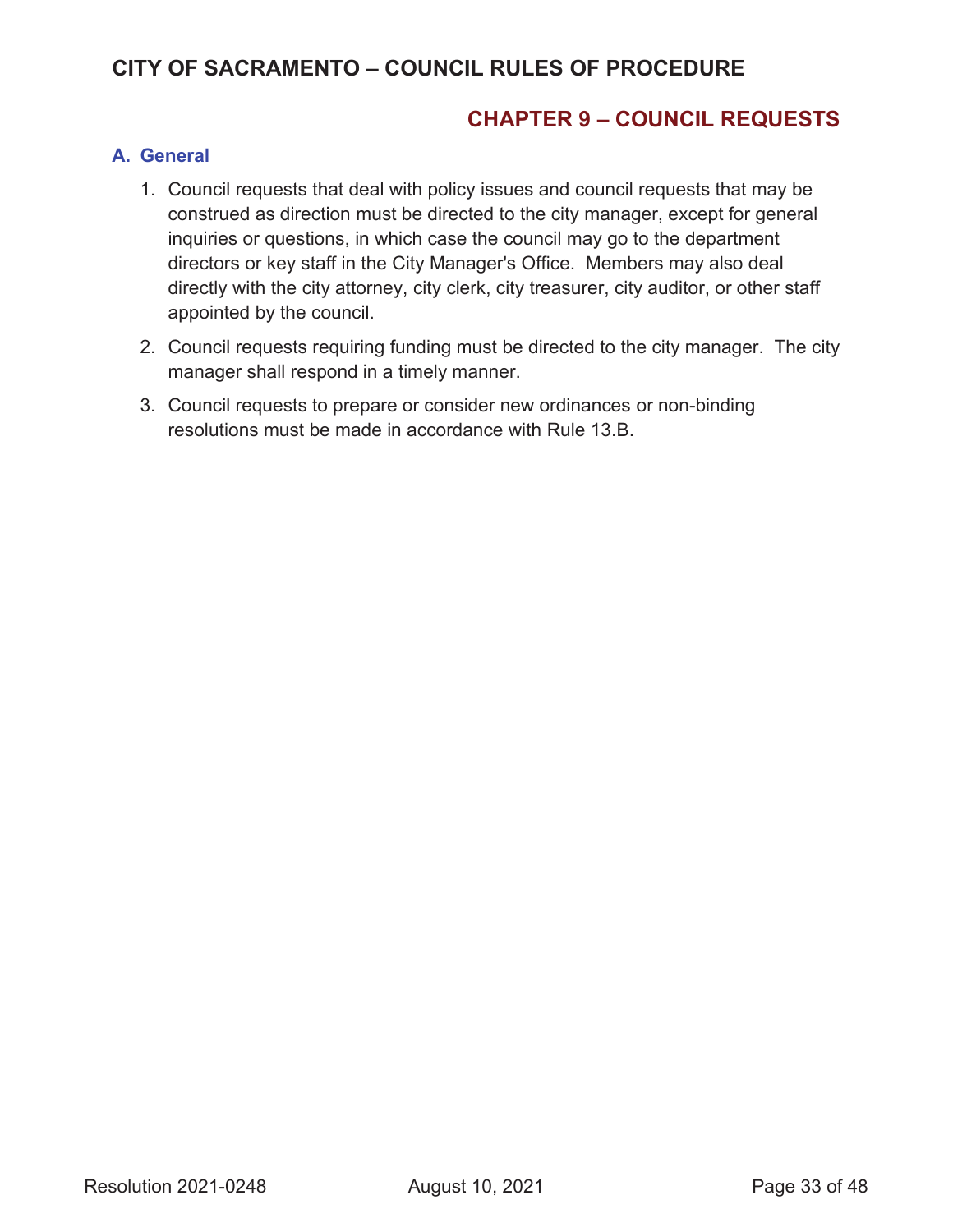### **CHAPTER 10 – VACANCIES**

#### **A. Procedures**

- 1. As provided in the Sacramento City Charter, absence from five consecutive regular meetings of the council, unless excused by resolution of the council, operates to vacate the seat of the mayor or member so absent. (Sacramento City Charter, §§ 28 & 46.)
- 2. A vacancy in the office of council member or mayor shall be filled by special election called by the council as provided in Sacramento City Charter section 154, unless the vacancy occurs within one year of the next general election at which that office would normally be filled, in which case the vacancy shall be filled by appointment. The city clerk shall take the necessary actions to accomplish the recruitment and appointment of candidates as provided in Sacramento City Code chapter 2.40.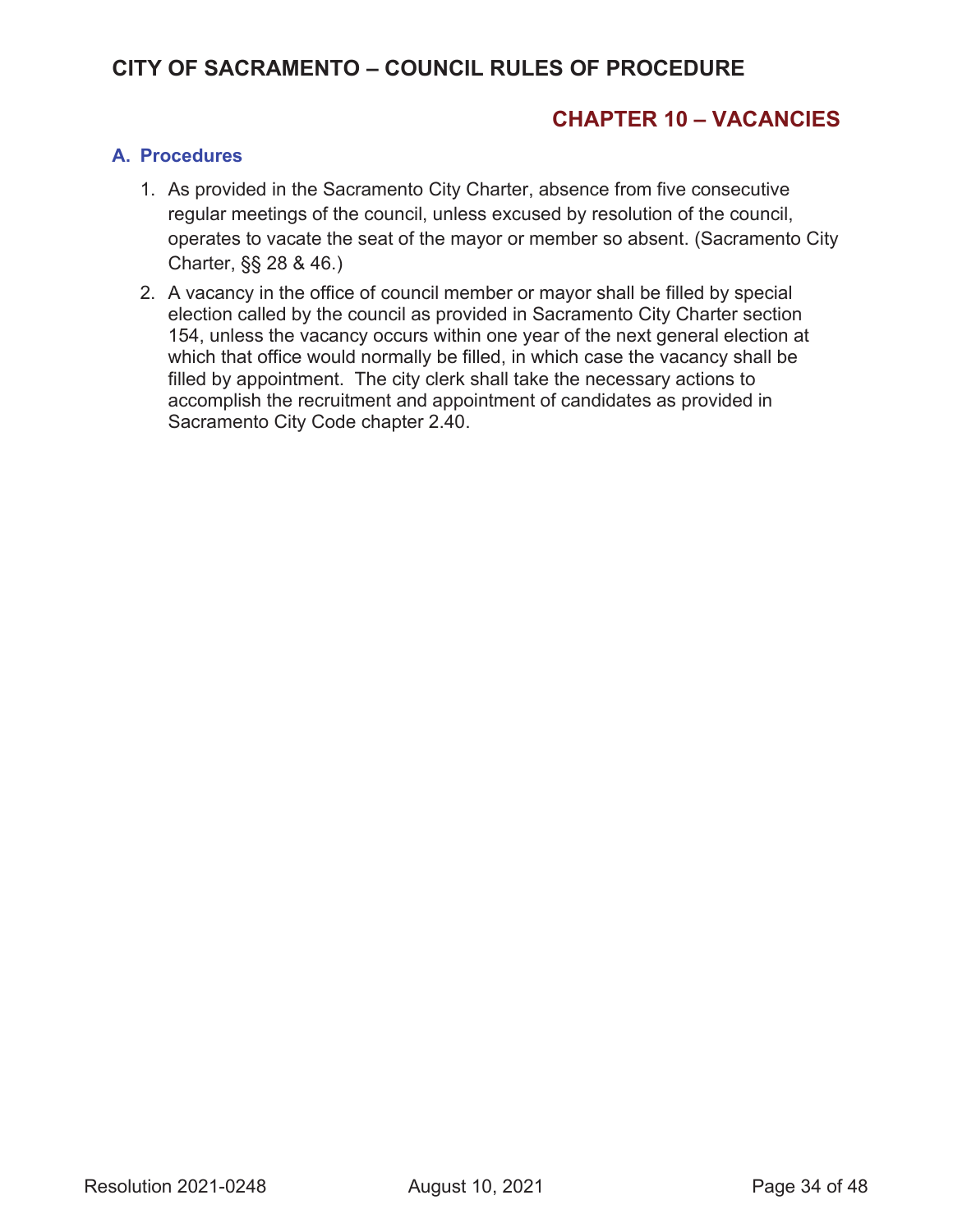### **CHAPTER 11 – FACILITIES**

#### **A. Council Chamber Capacity**

1. Council chamber attendance is limited to the posted seating capacity. The city manager shall appropriately regulate entrance to the council chamber when the council chamber capacity is likely to be exceeded. When legislative bodies are in session, members of the public shall not remain standing in the seating area or aisles of the council chamber. Sitting on the floor is not permitted. The sergeantat-arms shall enforce this chapter.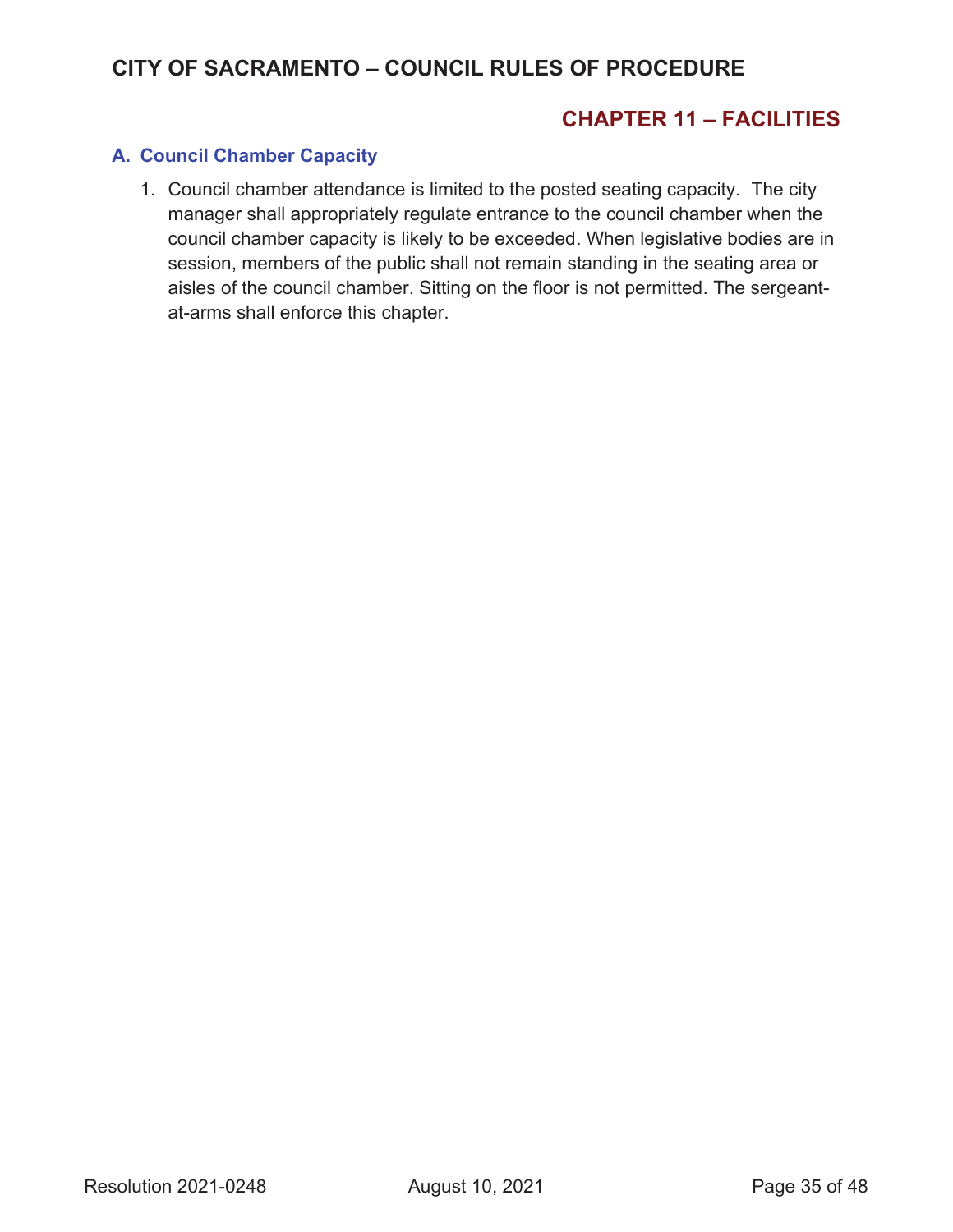### **CHAPTER 12 – CITY COUNCIL COMMITTEES/REGIONAL ORGANIZATIONS**

#### **A. General**

- 1. The mayor shall make all appointments to council standing committees, subject to the approval of the council. The mayor shall make all appointments to council ad hoc committees.
- 2. A standing committee is a permanent committee of the council established to consider subjects of a particular class, with regularly scheduled meeting dates and times.
- 3. An ad hoc committee is a temporary committee of the council established for a special purpose and of limited duration.
- 4. Standing and ad hoc committees have fact-finding, informative, and recommendatory powers only, and such other powers delegated by the council.
- 5. The council intends that council committees, to the extent possible, conduct a full hearing on any matter referred to that committee before the committee refers the matter back to the council.
- 6. The city clerk shall maintain and keep on file a list of the standing committees, ad hoc committees, regional organizations, and joint powers agencies to which council members are appointed.

#### **B. Standing Committees**

- 1. General Guidelines
	- a. Standing committee appointments shall be made by the mayor each January.
	- b. Standing committees shall meet in the council chamber to allow for videostreaming and website access of meetings.
	- c. Standing committees are subject to the Brown Act and the Sacramento Sunshine Ordinance (Sacramento City Code chapter 4.04). Standing committee agendas shall be prepared, posted, and distributed in accordance with the Brown Act and the Sacramento Sunshine Ordinance (Sacramento City Code chapter 4.04), stating the time and place of the meeting and the subject matters to be discussed.
	- d. A council member who is not a member of the standing committee may attend a standing committee meeting, provided the member attends only as an observer, does not testify or otherwise participate in any discussion, and sits amongst the public.
	- e. Except as provided in subsection f, all items on a standing committee's agenda must first be referred to the committee by the council for review, with a recommendation returned to the council within 120 days, subject to the exceptions set forth below or as otherwise modified by the council.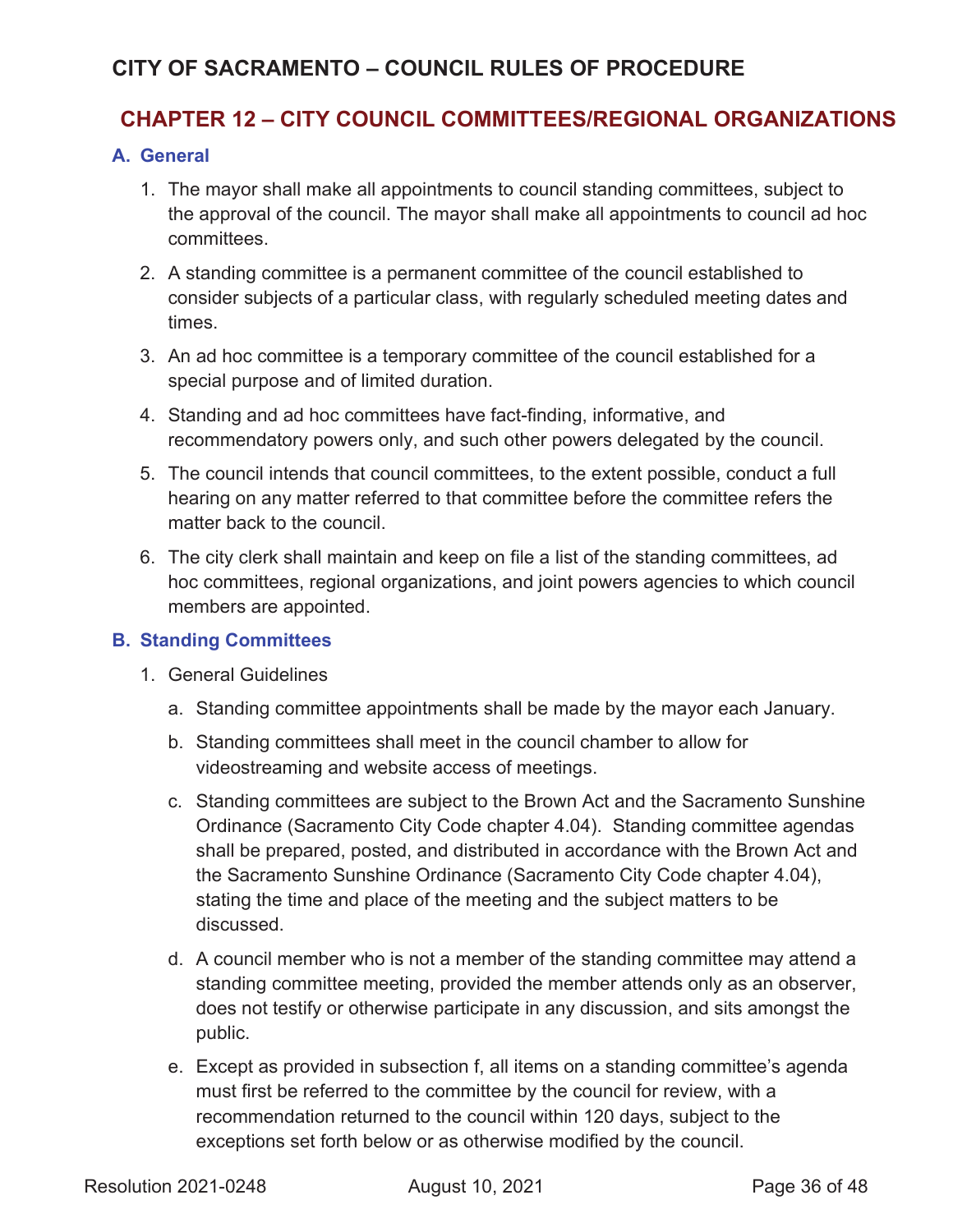- f. With approval of the city clerk, city manager, or committee chair, an item may be sent directly to a standing committee without council referral. If a matter is so referred to a standing committee, the committee agenda must note that fact on the face of the agenda and the committee chair shall notify the council. Such referrals are not required to be forwarded to the council unless council action is recommended by the standing committee.
- g. The city clerk shall assign staff to assist the committee chair with the operation of the committee.
- 2. As of the date of adoption of these Rules there are four existing standing committees: the Law and Legislation Committee (Chapter 13); the Personnel and Public Employees Committee (Chapter 14); the Budget and Audit Committee (Chapter 15); and the Water Committee (Chapter 16). These committees have three or four members, as indicated on the council-approved appointment roster. For a four-member committee, the quorum is three; for a three-member committee, the quorum is two.

#### **C. Ad Hoc Committees**

- 1. Establishment.
	- a. The mayor or a majority of the council may request the creation of an ad hoc committee
	- b. The city manager or a department director, together with the city attorney, shall work with the appropriate supporting department(s) and determine the scope and approximate duration the ad hoc committee.
	- c. The department director shall submit a request to the mayor, with a copy to the city clerk, requesting the creation of and appointment of up to four members to an ad hoc committee.
- 2. Scheduling Meetings.
	- a. Once an ad hoc committee has been established, the city clerk shall schedule the first meeting. Once confirmed, the city clerk shall notify the members, mayor's office, city manager (or designee), and the city attorney (or designee) of the meeting details. A regular meeting calendar will be established and adopted by the ad hoc committee.
	- b. A council member who is not a member of the ad hoc committee may attend an ad hoc committee meeting, provided the member attends only as an observer, does not testify or otherwise participate in any discussion, and sits amongst the public.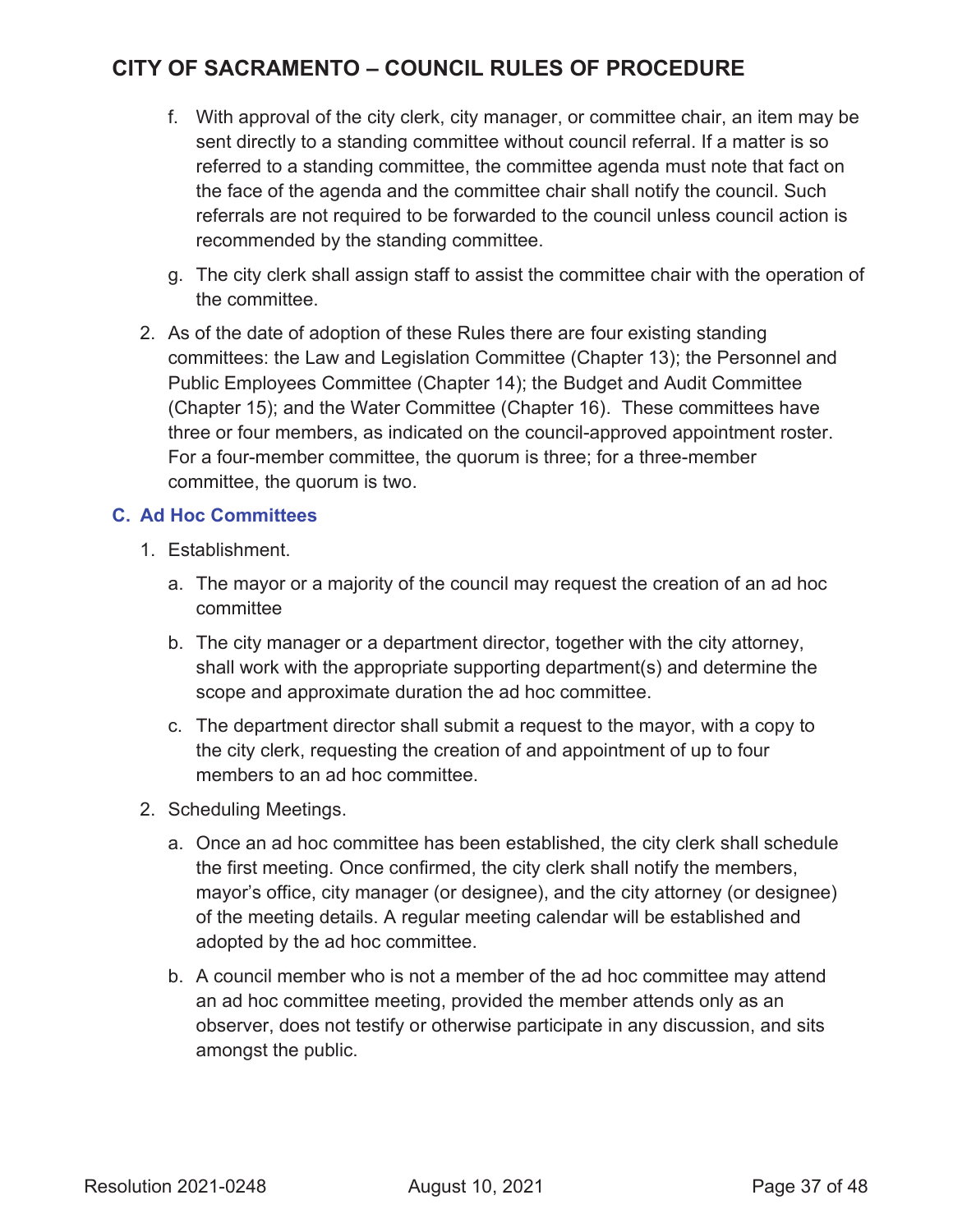- c. Ad hoc committees are subject to the Brown Act and the Sacramento Sunshine Ordinance (Sacramento City Code chapter 4.04). Ad hoc committee agendas must be prepared, posted, and distributed in accordance with the Brown Act and the Sacramento Sunshine Ordinance (Sacramento City Code chapter 4.04), stating the time and place of the meeting and the subject matters to be discussed.
- 3. Dissolution.
	- a. Once an ad hoc committee has completed its task, the supporting department shall submit a report to the mayor, with a copy to the city clerk, stating completion of the ad hoc committee tasks and request the dissolution of the ad hoc committee.
	- b. An ad hoc committee is automatically dissolved one year after its first meeting, unless it is dissolved earlier under Rule 12.C.3.a.
	- c. The city clerk will provide a periodic report to council announcing the dissolution of ad hoc committees.

#### **D. Regional Organizations**

The mayor shall appoint council representatives to the regional organizations and joint powers agencies listed in the documents maintained by the city clerk, subject to council approval.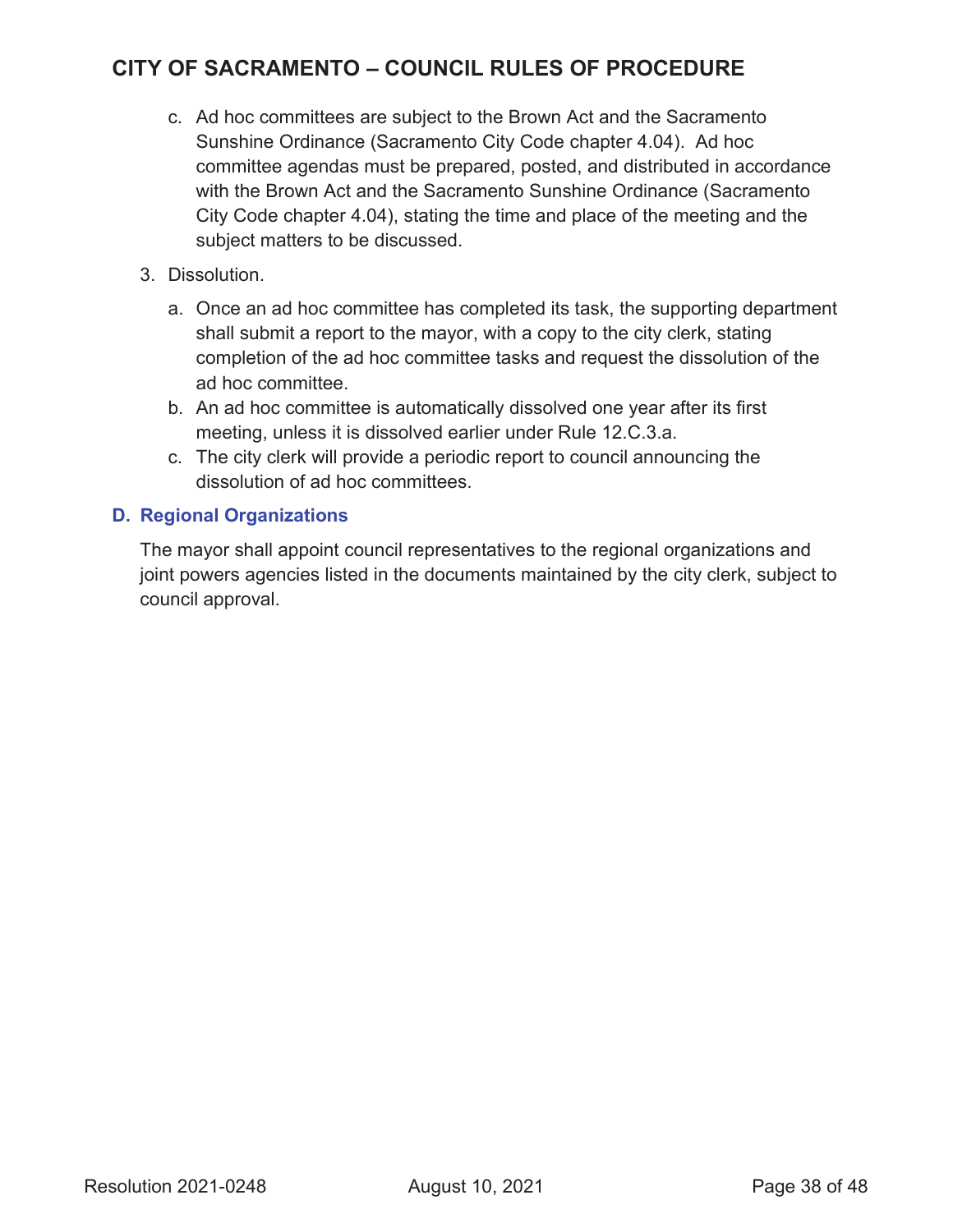### **CHAPTER 13 – LAW AND LEGISLATION COMMITTEE**

#### **A. Authority; Purposes**

- 1. Authority to Represent City Positions.
	- a. The Law and Legislation Committee has the authority to take positions on behalf of the city on state and federal legislation.
	- b. The mayor or the chair of Law and Legislation Committee has the authority to take positions on behalf of the city when the need to react quickly does not allow for a matter to be considered by the Law and Legislation Committee.
	- c. Except as provided in subsections a and b, no person or committee has authority to represent the council on policy matters, unless that authority has been granted by the council or the information is limited to a factually accurate statement of the council's publicly-adopted position.
- 2. Purposes. The purposes of the Law and Legislation Committee are to consider, evaluate, conduct fact-finding, and recommend to council positions on proposed city ordinances and non-binding resolutions.

#### **B. Procedures**

- 1. Ordinances and Non-Binding Resolutions.
	- a. Origination.
		- (i) Requests to prepare, amend, draft, or process ordinances and nonbinding resolutions shall be made in one of the following ways:
			- (A) by one or more members, or city manager, during a council meeting or standing committee meeting in open session; or
			- (B) by the city manager or other city staff.
		- (ii) All non-binding resolution requests must be referred to the Law and Legislation Committee. Except as provided in subsection b below, all ordinance requests must be referred to the Law and Legislation **Committee**
		- (i) The requesting member(s), city manager, or staff is considered the sponsor. City staff shall work directly with the sponsor in developing the proposed ordinance language.
	- b. Ordinances not requiring Law and Legislation Committee review prior to council review and adoption are those that are:
		- (i) deemed urgent by the mayor or city manager;
		- (ii) voted on by the majority of council to bypass the Law and Legislation Committee;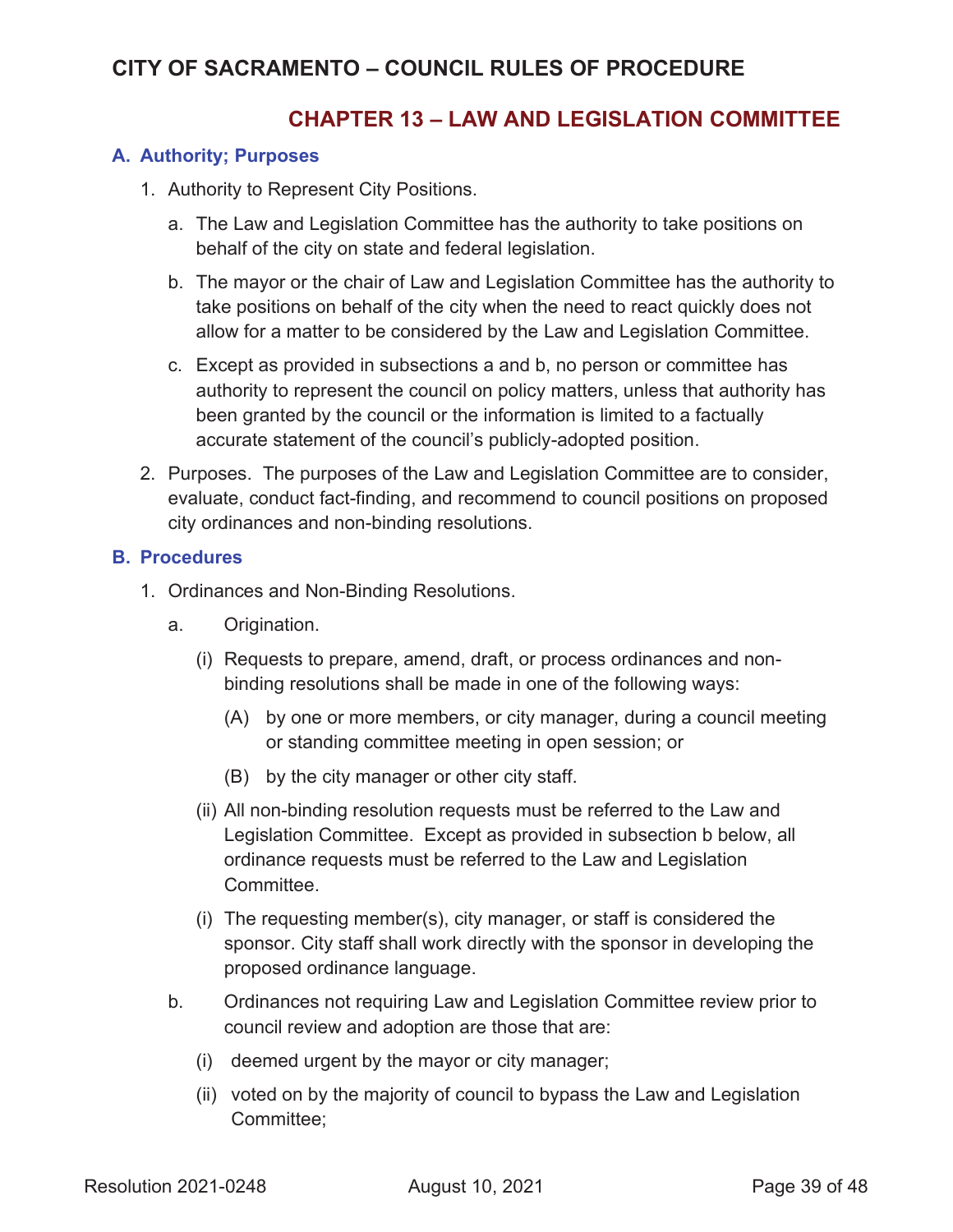- (iii) voted on by the majority of the Law and Legislation Committee to go to council without full Law and Legislation Committee review;
- (iv) zoning code amendments for specific development projects;
- (v) listings on, or deletions from, the Sacramento register under Sacramento City Code chapter 17.604, article II;
- (vi) adopting property-related fees or fee increases that require public notice before the Utilities Rate Advisory Commission;
- (vii) authorizing the execution of a development agreement;
- (viii)establishing or adjusting parking meter rates; or
- (ix) levying a special tax on land within a community facilities district.
- c. Ordinances and non-binding resolutions referred to the Law and Legislation Committee shall be placed on the legislation log, with new items placed at the end of the log, to establish a priority order; provided, the Law and Legislation Committee or council may reorder the priority.
- d. The log will be scheduled for the consent agenda at every Law and Legislation Committee meeting. Any committee member may pull an item from consent for discussion.
- e. Items placed on the log must be approved by the committee's adoption of the log before scheduling the item for discussion on the Law and Legislation Committee agenda.
- f. Items on the log may be removed at the request of the sponsor. Staff shall note the removal request on the log and remove the item after the log has been approved by the committee.
- g. A vote of a majority of the members present is required to approve a recommendation to council. A two-two vote results in an item being forwarded to council without a recommendation.
- i. If a Law and Legislation Committee item fails to receive the votes required under Rule 13.B.1.a to forward the item with or without recommendation, any member during the Council Ideas, Comments, and Questions portion of a council meeting may request the item be placed on a future council agenda.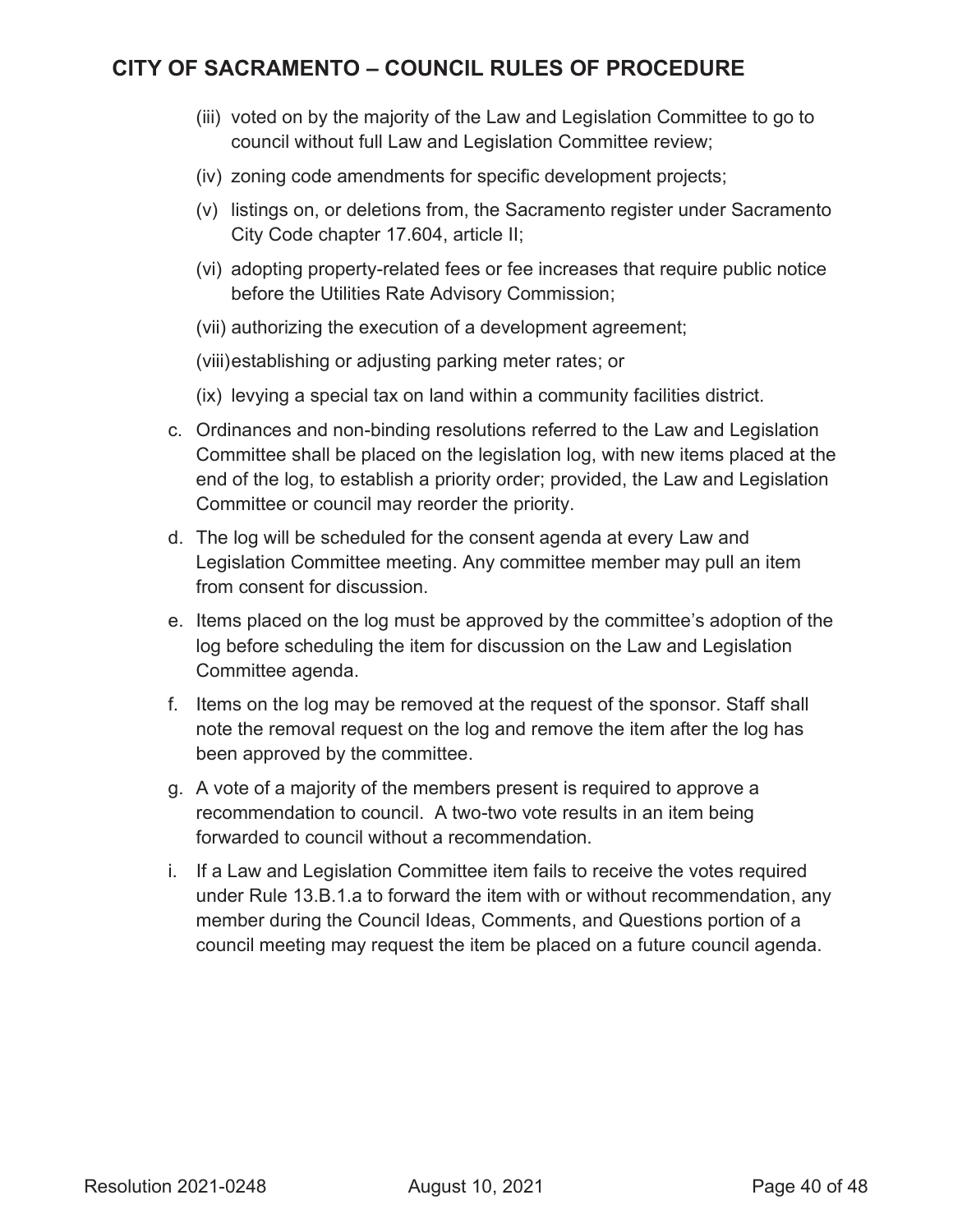### **CHAPTER 14 – PERSONNEL AND PUBLIC EMPLOYEES COMMITTEE**

#### **A. Purposes**

The purposes of the Personnel and Public Employees Committee are to:

- 1. Review applications received for membership to various city boards, commissions, and committees;
- 2. Conduct interviews for such membership appointment; and
- 3. Make recommendations to the mayor concerning such appointments.

#### **B. Procedures**

- 1. Applications for city boards, commissions, and committees shall be reviewed by the Personnel and Public Employees Committee.
- 2. Recommendations by the Personnel and Public Employees Committee shall be submitted to the city clerk for distribution to the mayor.
- 3. The mayor, or the city clerk on the mayor's behalf, shall announce appointments at the council meeting during Council Ideas, Comments, and Questions.
- 4. After the mayor's nominations, the city clerk shall submit a report for the council agenda requesting confirmation of the mayor's nominations.
- 5. A vote of a majority of members present is required to forward Personnel and Public Employees Committee appointment recommendations to the council, in accordance with Chapter 17.

#### **C. Exceptions**

The procedures in this chapter do not apply to recommendations for appointments to the Parks and Community Enrichment Commission, except as provided in Sacramento City Code chapter 2.62; nor to the Planning and Design Commission, except as provided in Sacramento City Code chapter 2.60.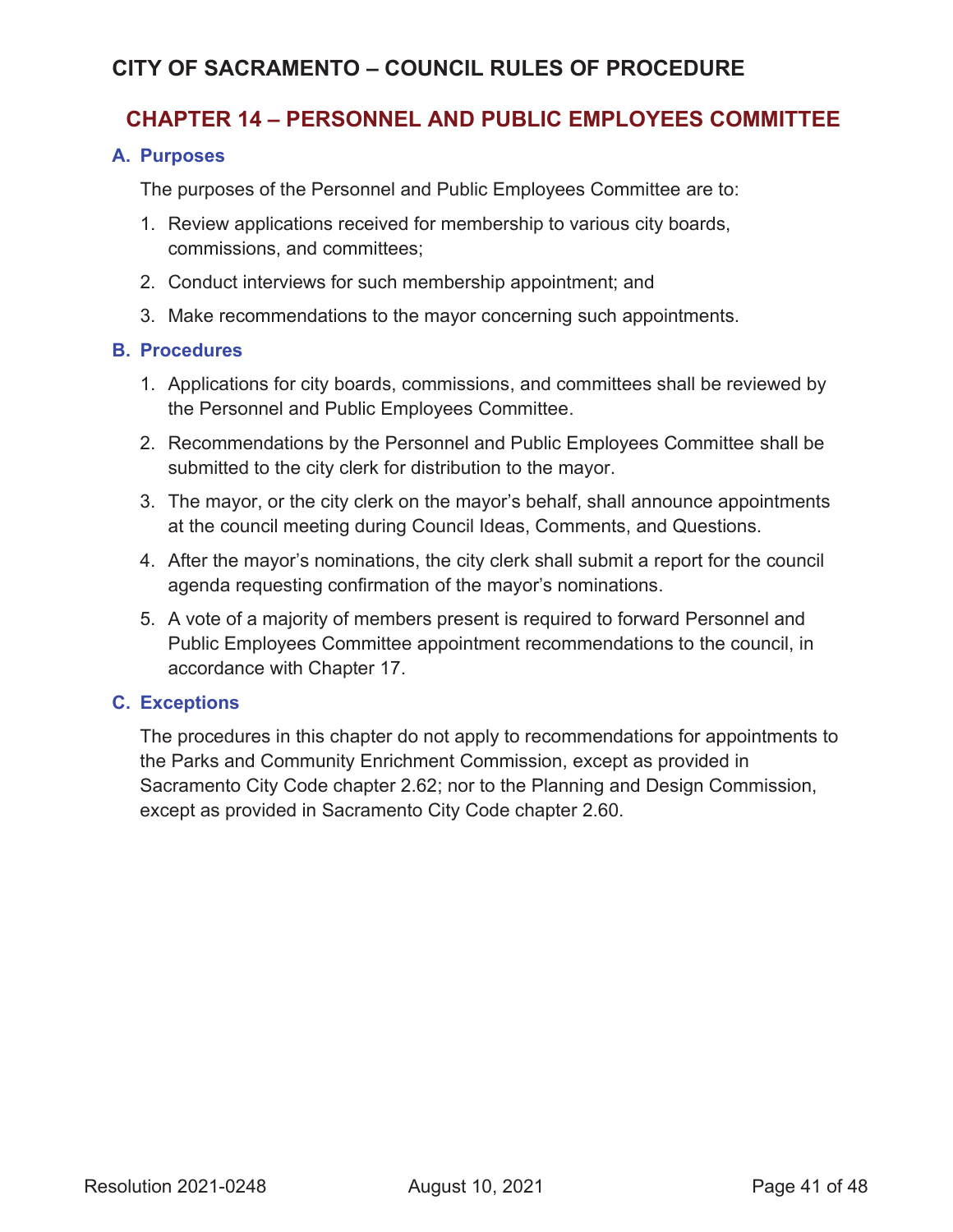### **CHAPTER 15 – BUDGET AND AUDIT COMMITTEE**

#### **A. Purposes**

The purposes of the Budget and Audit Committee are to:

- 1. Assist the council in overseeing and supervising the city auditor;
- 2. Assist the council in evaluating the proposed budget, including a mid-year report, and any amendments thereto;
- 3. Assist the council in understanding the budget impacts resulting from council's actions;
- 4. Assist the council in reviewing and evaluating the Innovation and Growth Fund; and
- 5. Assist the council in enhancing the city's ability to:
	- a. improve the effectiveness and efficiency of city operations;
	- b. improve the city's fiscal operations;
	- c. adopt and adhere to a balanced budget; and
	- d. comply with city policies, procedures, and regulatory requirements.

#### **B. Procedures**

- 1. The Budget and Audit Committee shall receive, review, and forward to the council as appropriate, reports, recommendations, and updates from the city auditor.
- 2. The Budget and Audit Committee shall receive and review the proposed budget and any material amendments thereto.
- 3. The Budget and Audit Committee shall receive and review any key budget policy issues, including but not limited to, Comprehensive Annual Financial Report (CAFR) results, use of any year-end surplus, the mid-year report, budget priorities, use of unanticipated revenue, or proposed budget issues such as fee increases, prior to bringing forward to council.
- 4. The Budget and Audit Committee may:
	- a. receive, review, and forward to the council, when relevant to city audits, any reports from the city treasurer, the department of finance, other city offices, or external auditors;
	- b. receive, review, and forward to the city council any reports and recommendations from the economic development department or city manager regarding the Innovation and Growth Fund; and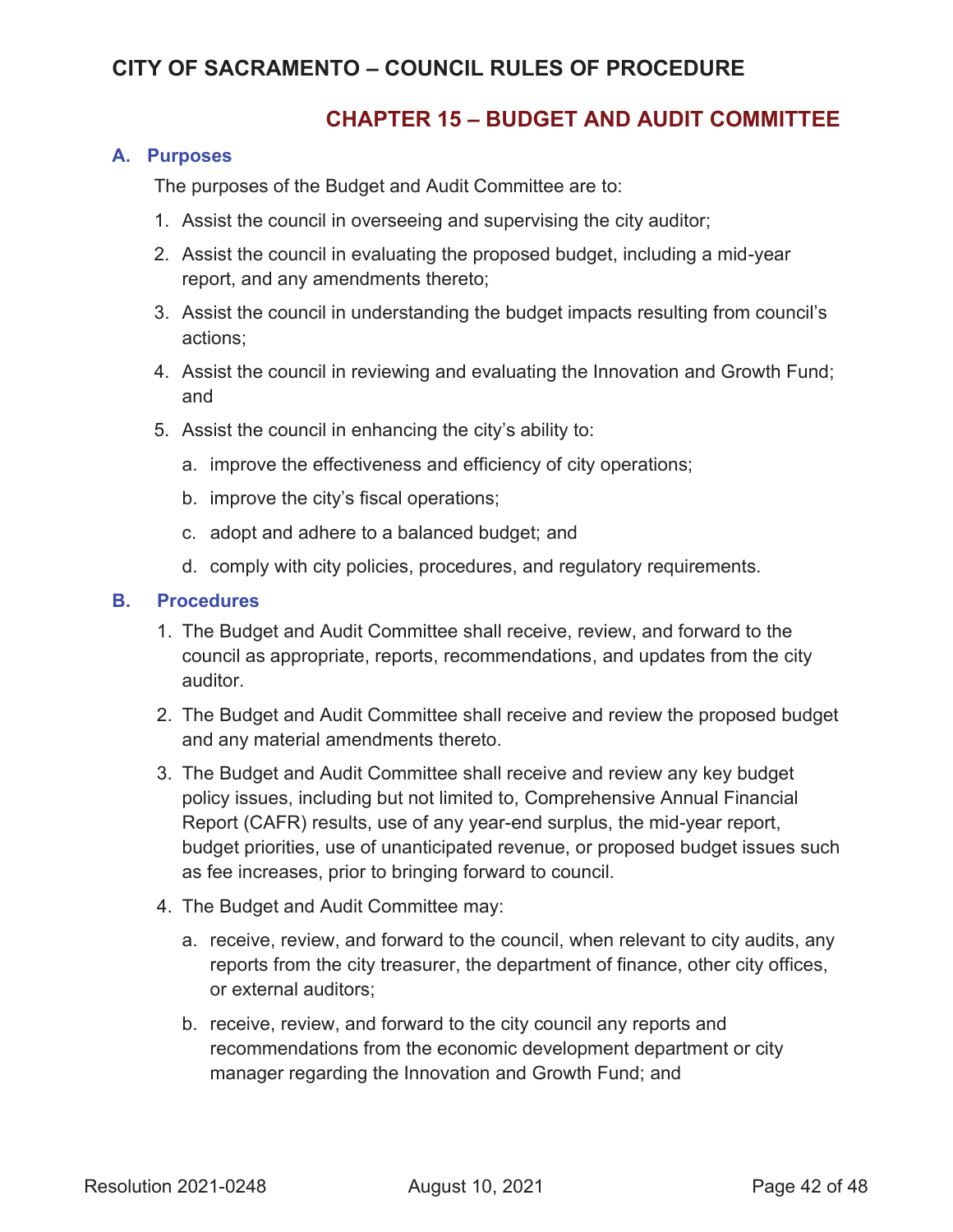- c. propose that the council adopt ordinances, resolutions, or take other actions, provided that such ordinances, resolutions, or actions are within the jurisdiction of the Budget and Audit Committee.
- 5. A vote of a majority of the members present is required to approve a recommendation to council. A tie vote results in an item being forwarded to council without a recommendation.
- 6. If a Budget and Audit Committee item fails to receive the votes required under Rule 15.B.5, any council member during the Council Ideas, Comments, and Questions portion of a council meeting may request the item be placed on a future council agenda.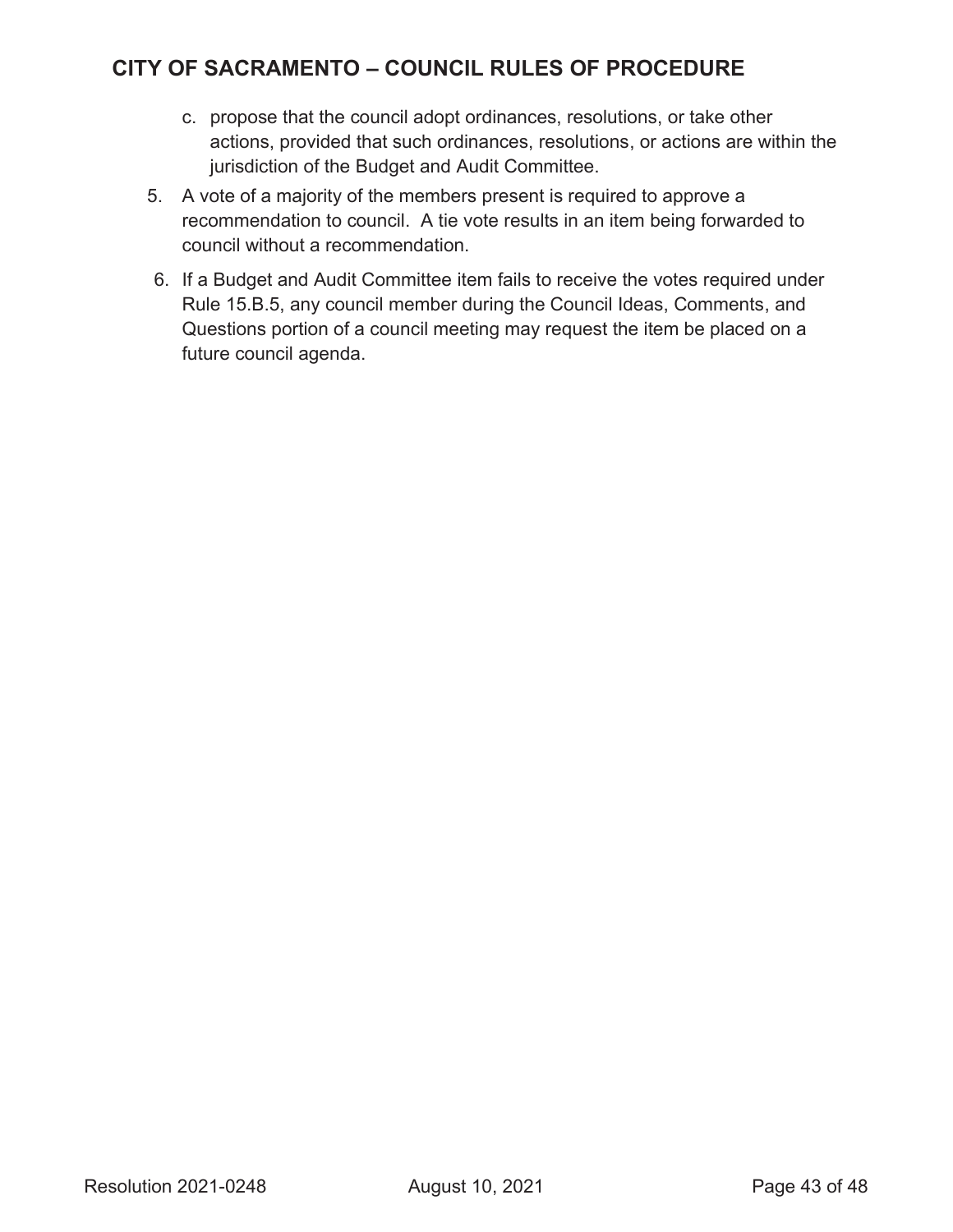#### **CHAPTER 16 – WATER COMMITTEE**

#### **A. Purpose**

The purpose of the Water Committee is to:

- 1. Review policies related to the utilities department before policies are brought to the council.
- 2. Review water policy proposals and make recommendations to the council.
- 3. Assist the council in reviewing utility rates.
- 4. Assist the council in reviewing issues related to:
	- a) water quality;
	- b) water supply;
	- c) water rights; and
	- d) flooding and flood control.

#### **B. Procedures**

- 1. The Water Committee shall receive, review, and forward to the council as appropriate, reports, recommendations, policy proposals, and updates regarding water issues presented by the utilities department. Review and approval of ordinances and adoption of positions on state and federal legislation shall be undertaken by the Law and Legislation Committee, unless an ordinance or legislation is referred directly to the Water Committee by the council.
- 2. A vote of a majority of the members present is required to approve a recommendation to council. A tie vote results in an item being forwarded to council without a recommendation.
- 3. If a Water Committee item fails to receive the votes required under Rule 16.B.2, any council member during the Council Ideas, Comments, and Questions portion of a council meeting may request the item be placed on a future council agenda.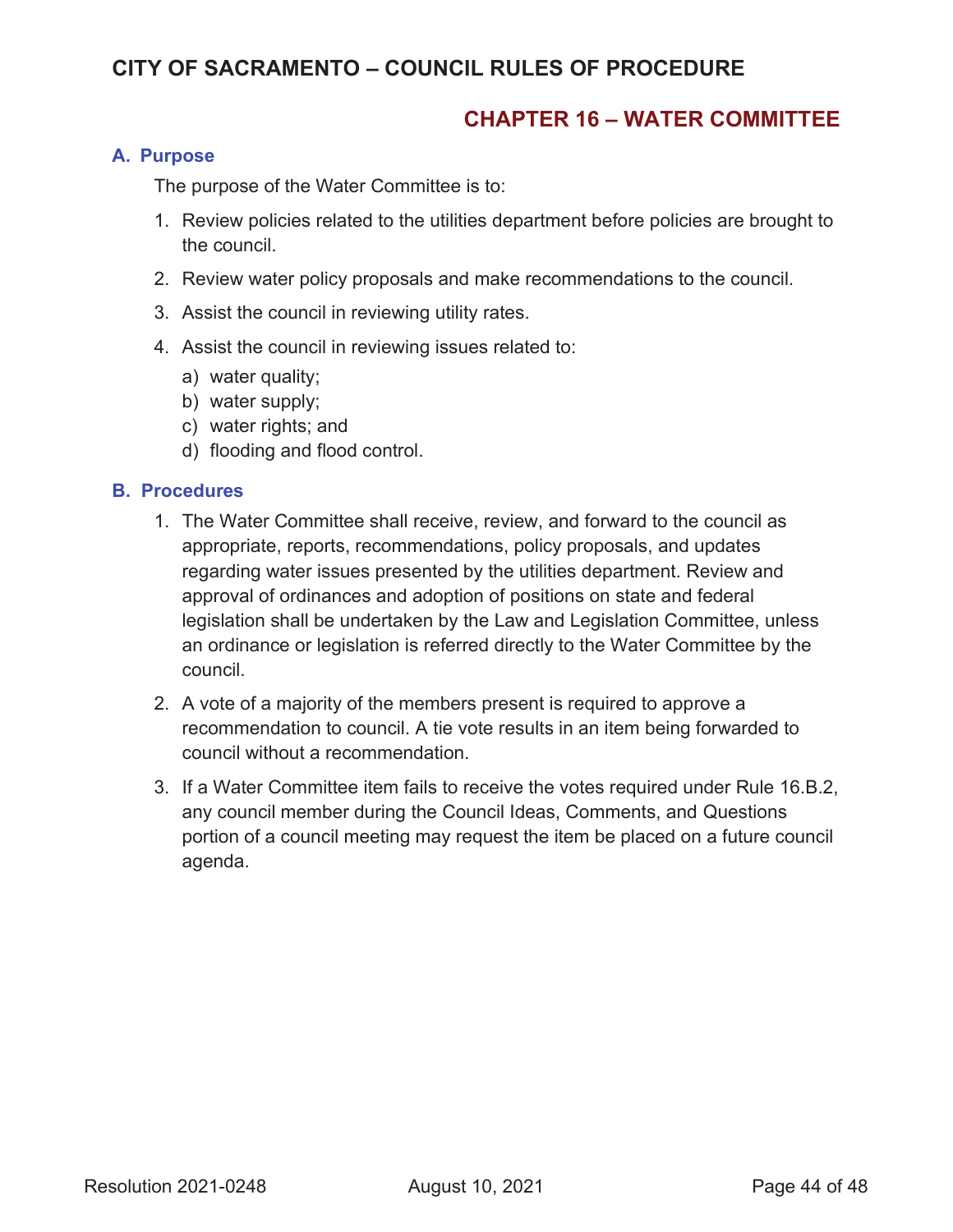### **CHAPTER 17 – BOARDS AND COMMISSIONS**

#### **A. Vacancies and Appointments**

- 1. When any vacancy occurs on a board or commission, the city clerk shall announce that vacancy pursuant to the standard outreach procedures. For routine vacancies, the announcement is made approximately six months prior to the date on which the vacancy is to occur. For non-routine vacancies, the announcement is made as soon as possible in order to maintain viable memberships on the various boards and commissions. The city clerk's office maintains the board and commission files, and performs all clerical and administrative support tasks related to the application process.
- 2. At the close of the application period, all applications received for the vacancy are referred by the city clerk to the appropriate nominating body or person for review and recommendation.
- 3. Following review, the member or Personnel and Public Employees Committee Chair shall send the board and commission nomination(s) to the city clerk for distribution to the mayor.
- 4. After reviewing the submitted nomination(s) made by the member or Personnel and Public Employees Committee, the mayor shall make an appointment to fill the vacancy at a regular council meeting.
- 5. At the next regular council meeting (but not sooner than six days) following the meeting at which the mayor made the appointment, the council shall vote whether to confirm the appointment.
- 6. If the council does not approve the appointment, then the mayor shall make another appointment, and at the next regular meeting following the meeting at which the subsequent appointment was made, the council shall vote whether to confirm the new appointment.
- 7. This procedure shall be followed until an appointment has been approved by the council. No request by a member to delay the appointment or approval will be allowed unless approved by a majority vote of the council.
- 8. At the direction of the council, all vacancies, application periods, and close of application periods for boards and commissions shall be monitored and maintained by the city clerk.
- 9. In making nominations and appointments to city boards and commissions, the mayor, Personnel and Public Employees Committee, and members should consider persons of various ethnicities, ages, genders, education, and occupational experience as reflected in the general population of the city; and should, as appropriate for the vacancy, consider persons from all districts of the city.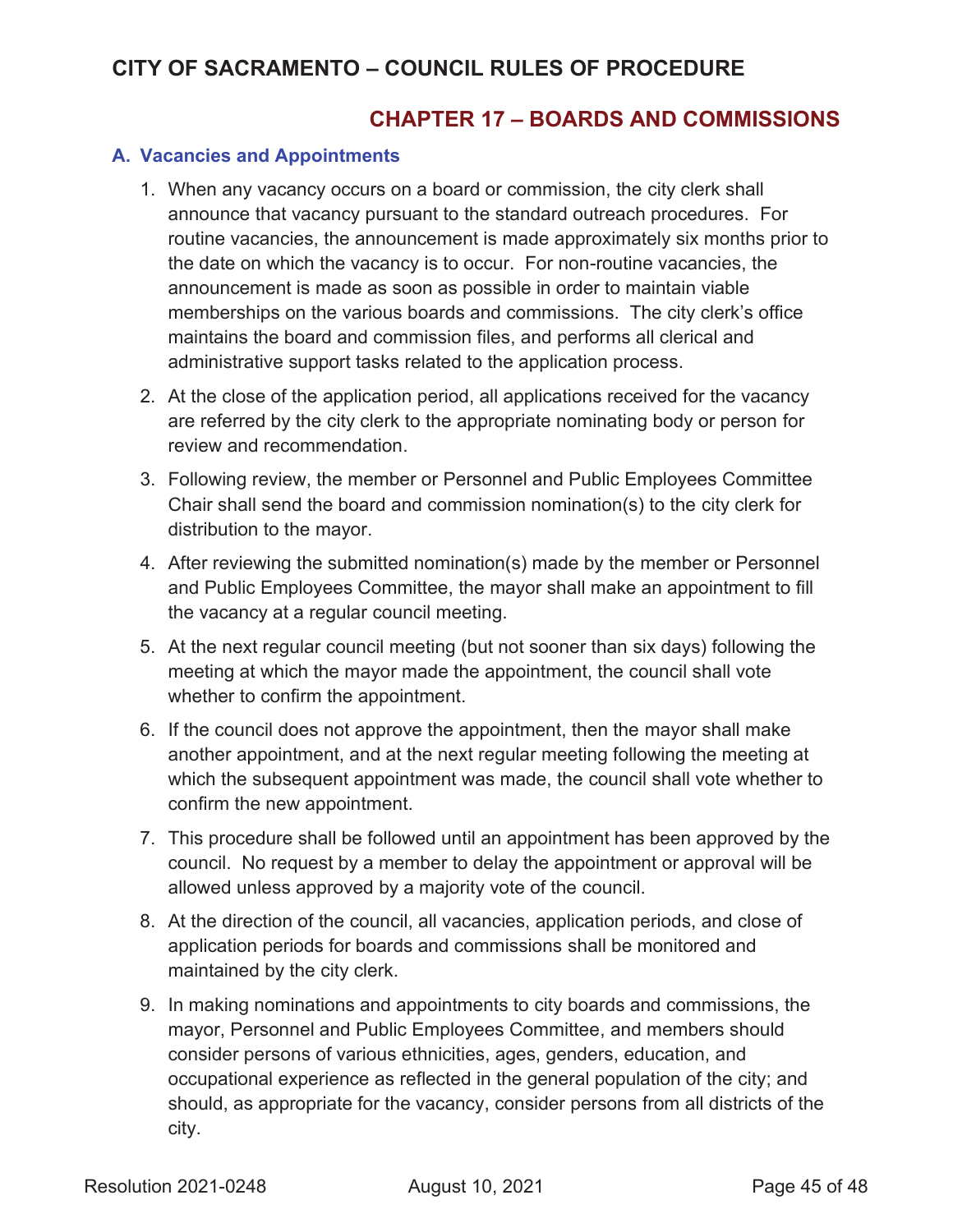# **GLOSSARY**

**et seq**. *abbr. Lati.*

et sequens (and the following one or ones).

#### **Non-Binding Resolution**

A non-binding resolution is a resolution in which the council declares its position and opinions on an issue, policy, or other matter that the council lacks legal authority to establish or regulate, but that the council determines is of such importance that the council should make the symbolic gesture of adopting a resolution declarative of council's position.

#### **Quasi-judicial**

Quasi-judicial action means any council action that implicates constitutionally protected property or liberty interests, such as issuance or denial of discretionary land use permits, subdivision maps, business licenses, and other similar action in which a property interest is at stake and the council is charged with applying legal standards to a specific factual situation.

#### **Sergeant-at-Arms**

The sergeant-at-arms is the principal law enforcement official of the legislative body and is charged with maintaining security within the chamber (meeting location) and surrounding areas. The sergeant-at-arms also enforces protocol and ensures public decorum is followed as noted in the body's rules of procedure.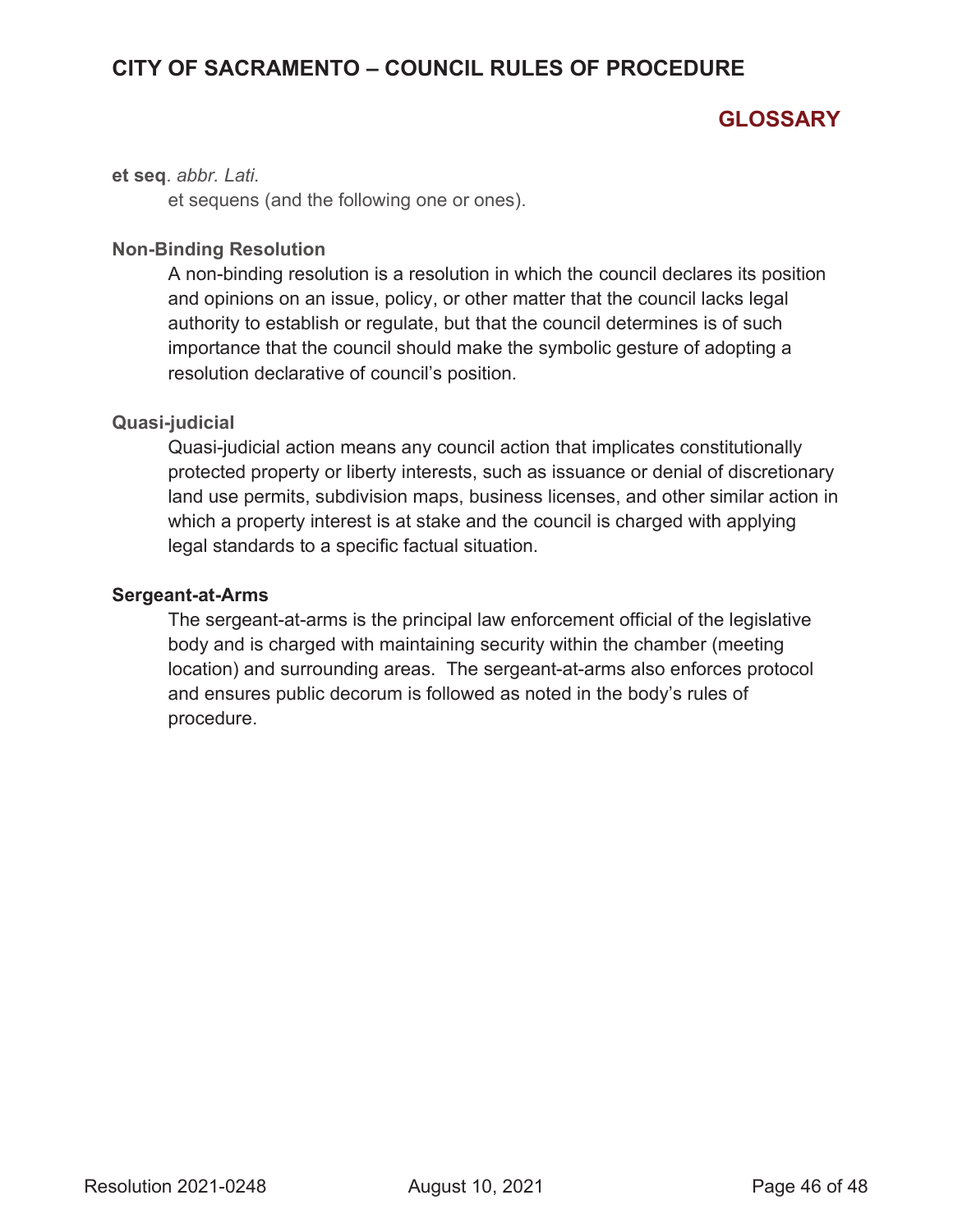|--|

| $\boldsymbol{A}$              |  |
|-------------------------------|--|
|                               |  |
| B                             |  |
| <b>Boards and Commissions</b> |  |
| C                             |  |
|                               |  |
| D                             |  |
|                               |  |
| E                             |  |
|                               |  |
| $\boldsymbol{F}$              |  |
|                               |  |
| G                             |  |
|                               |  |
| $\boldsymbol{J}$              |  |
|                               |  |
| L                             |  |
|                               |  |
| 0                             |  |
|                               |  |